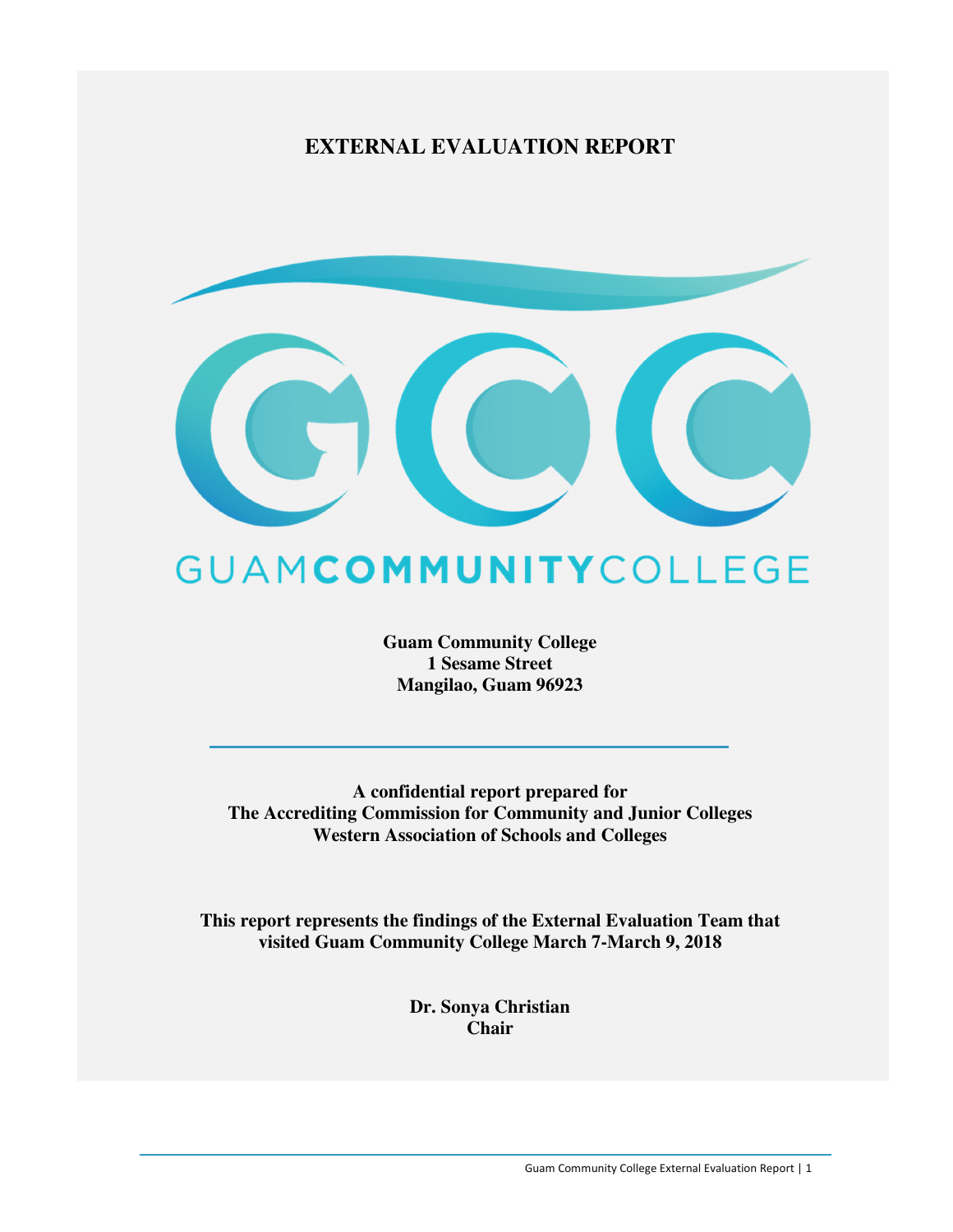**NOTE: this page shall be added to the External Evaluation Team Report (Team Report) immediately behind the cover page, and shall become part of the final report associated with the review.** 

| DATE:               | March 9, 2018                                                            |
|---------------------|--------------------------------------------------------------------------|
| <b>INSTITUTION:</b> | <b>Guam Community College</b><br>1 Sesame Street<br>Mangilao, Guam 96923 |
| <b>SUBJECT:</b>     | Commission Revisions to the Team Report                                  |

The Team Report provides details of the findings of the evaluation team that visited Guam Community College March 7-March 9, 2018 with regard to the Eligibility Requirements, Accreditation Standards, and Commission policies, and should be read carefully and used to understand the team's findings. Upon a review of the Team Report sent to the College, the Guam Community College Self-Evaluation Report, and supplemental information and evidence provided by the College, the following changes or corrections are noted for the Team Report: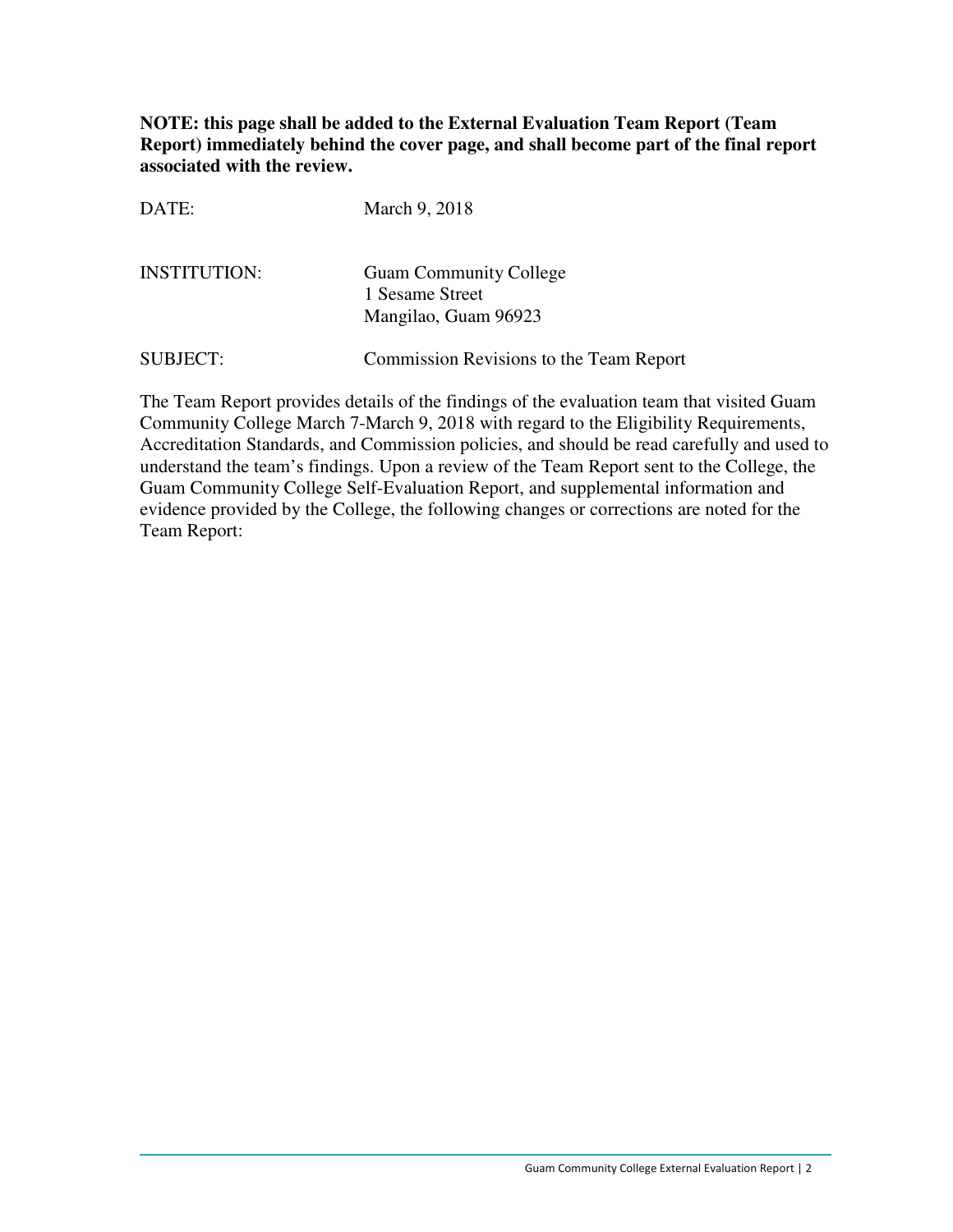### **List of Team Members**

### **Chair** Assistant

Dr. Sonya Christian Lesley Bonds Bakersfield College Bakersfield College

President Director of Student Success and Equity

### **Academic Representatives**

Susan Kazama Dr. Veronica Ogata Interim Vice Chancellor for Academic Affairs Student Success & Program Coordinator University of Hawaii Kapiolani Community Kapiolani Community College College

Dr. Laurie Huffman Dr. William Hirt Professor, Dept. Chair - World Languages Professor, Geology Los Medanos College College College of the Siskiyous

Charles Sasaki Dean of Academic Affairs, Division II Windward Community College

### **Administrative Representatives**

Sylvia Dorsey-Robinson Dr. Susan Murray Retired Vice President of Student Services Dean of Institutional Effectiveness West Hills College Lemoore San Diego City College

Eugene Huff Executive Vice Chancellor, Administrative Services Contra Costa Community College District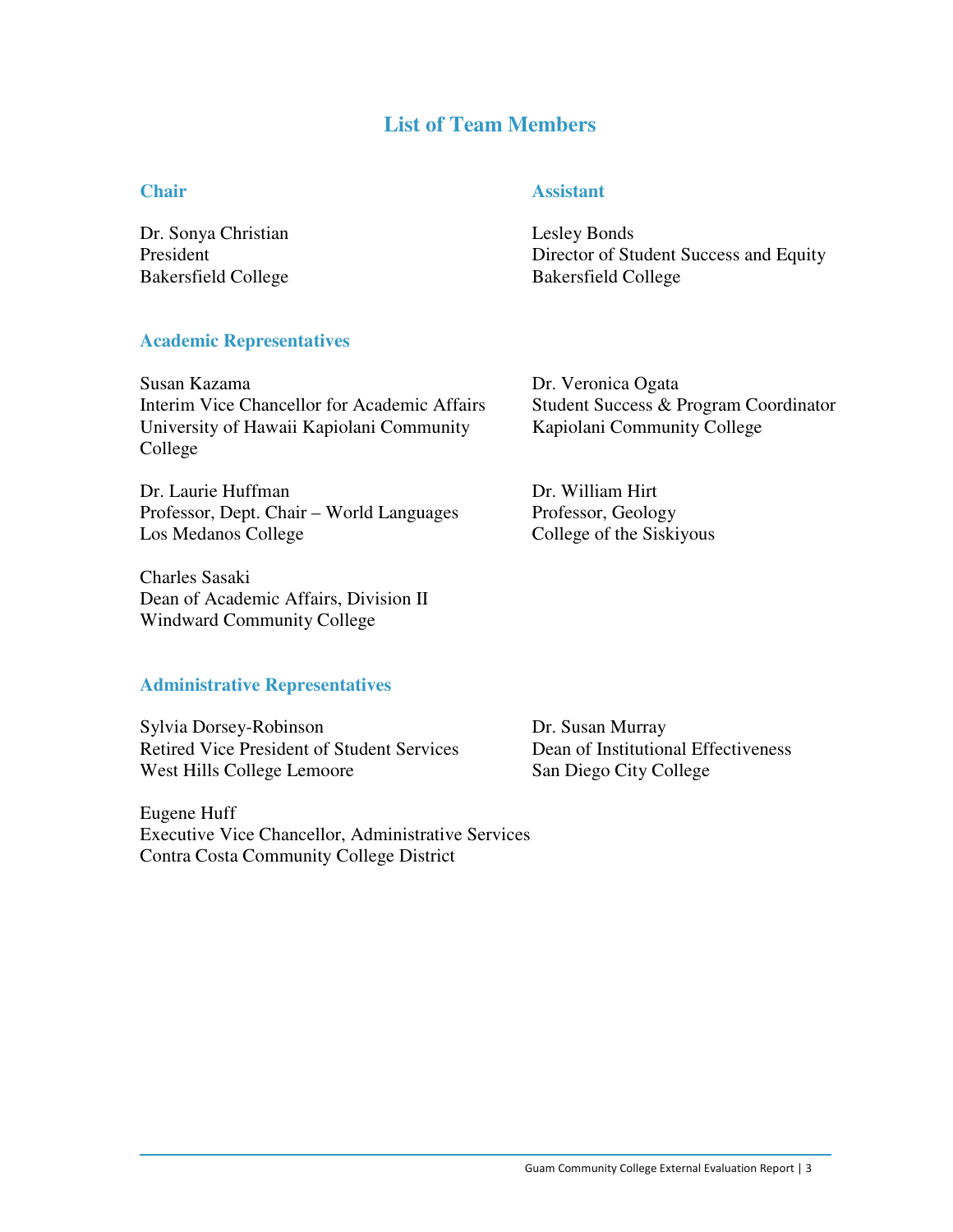### **Introduction and Summary of the External Evaluation Report**

**INSTITUTION**: Guam Community College **DATES OF VISIT**: Wednesday, March 7 – Friday, March 9, 2018 **TEAM CHAIR**: Dr. Sonya Christian

Established in 1977, Guam Community College is the only community college on the island of Guam. In 2015, GCC earned the highly prestigious Department of the Year award from the Government of Guam. A source of great pride for college employees, the award is among the best validation of the college's leadership in providing *high-quality, studentcentered education and job training* as detailed in the college's mission statement.

The college serves a student population of approximately 2,500 per semester, offering a robust array of programs, including 23 associate degrees, 18 certificates, adult and continuing education, community education, and short-term specialized industry training. An impressive apprenticeship program affords over 500 students annually the opportunity to gain job skills with over 100 island employers. GCC's strong partnership with island high schools opens pathways to the college.



The Evaluation Team conducted a comprehensive accreditation evaluation site visit from March 7-March 9, 2018, reviewing evidence that GCC meets Eligibility Requirements, Accreditation Standards, and Commission policies of the Accrediting Commission for Community and Junior Colleges. During the site visit, the Evaluation Team was warmly received and well-supported as members of the GCC *familia* as they reviewed evidence, past evaluation reports, and additional information gained in campus interviews and open forums. College administrators, faculty, staff, and students engaged in interview conversations with openness and candor. It was evident everywhere that the GCC community lives their motto: *Students First, Mission Always.*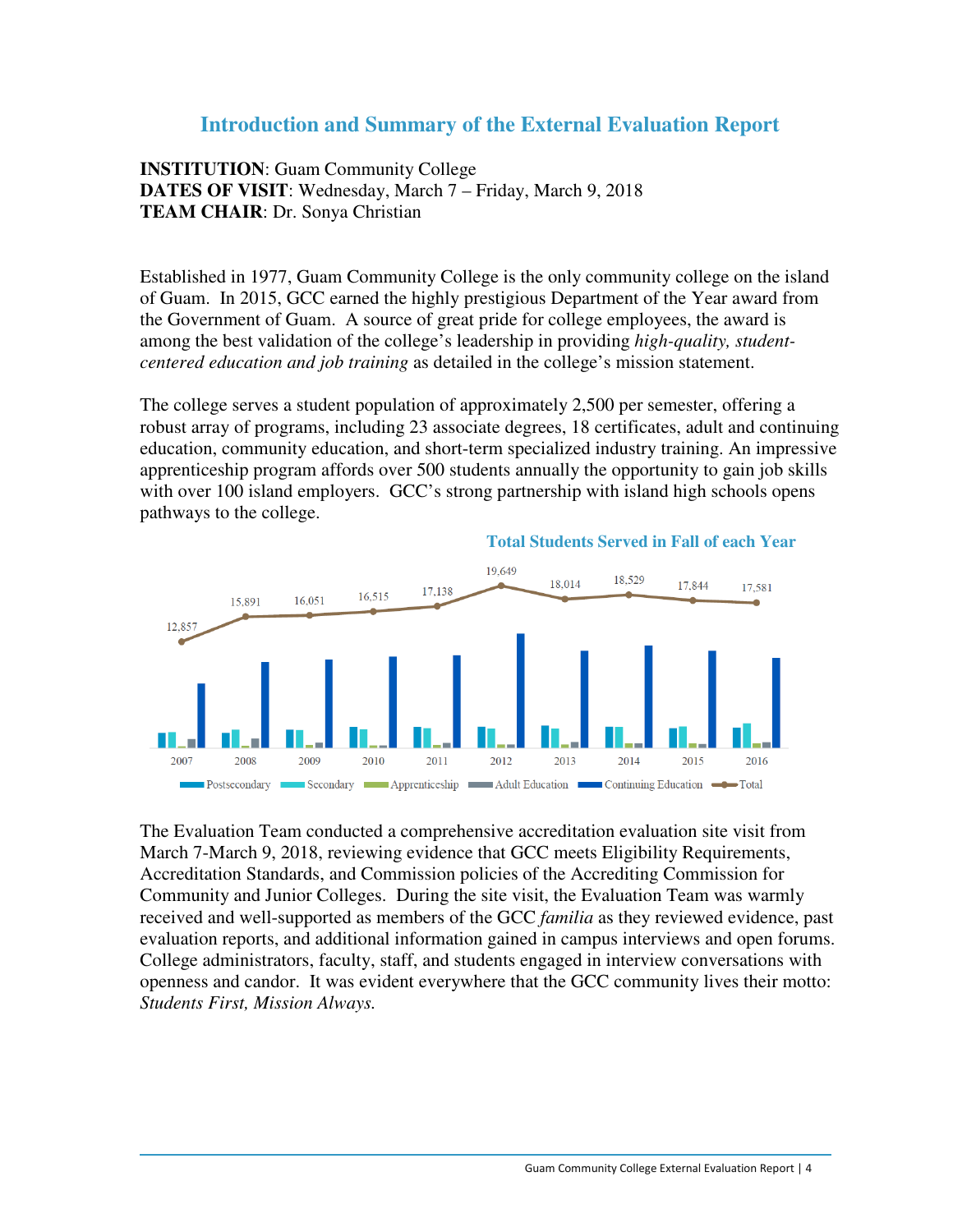### **Major Findings and Recommendations of the 2018 External Evaluation Team**

### **Team Recommendations for Compliance – None**

### **Team Recommendations for Improvement – None**

### **Team Commendations**

During the accreditation visit to Guam Community College, the team recognized several aspects of the College worthy of commendation:

**Commendation 1** – The Evaluation Team commends Guam Community College for its sustained and collegial dialog about the assessment of student learning. Assessment results have been broadly communicated through the publication of the Annual Institutional Assessment Report which has been issued for sixteen consecutive years. (I.B.1, I.B.8)

**Commendation 2** – The Evaluation Team commends Guam Community College for being the only agency of the Government of Guam to be designated as low-risk for 16 consecutive years. GCC's robust fiscal planning and astute fiscal management has allowed it to maintain student tuition and fees at the same level since the fall of 2011, a key component to student access and, ultimately, student success. (III.D)

**Commendation 3** – The Evaluation Team commends Guam Community College for its transformational initiatives through the President's Innovative Ideas Program and Small Assessment Grant Awards which support student learning, expand access, and improve success in college-level curriculum. This is the result of institutional leaders creating an environment that encourages innovations like Reach for College, DEAL, Chalani 365, and CLYMER. (II.A.4, II.C, IV.A.1)

**Commendation 4** – The Evaluation Team commends the President for her vision and effectiveness of her leadership which has transformed and expanded the campus by steadfastly pursuing grants and commitments for new buildings, including the first LEED Gold certified building for the Government of Guam. (IV.B)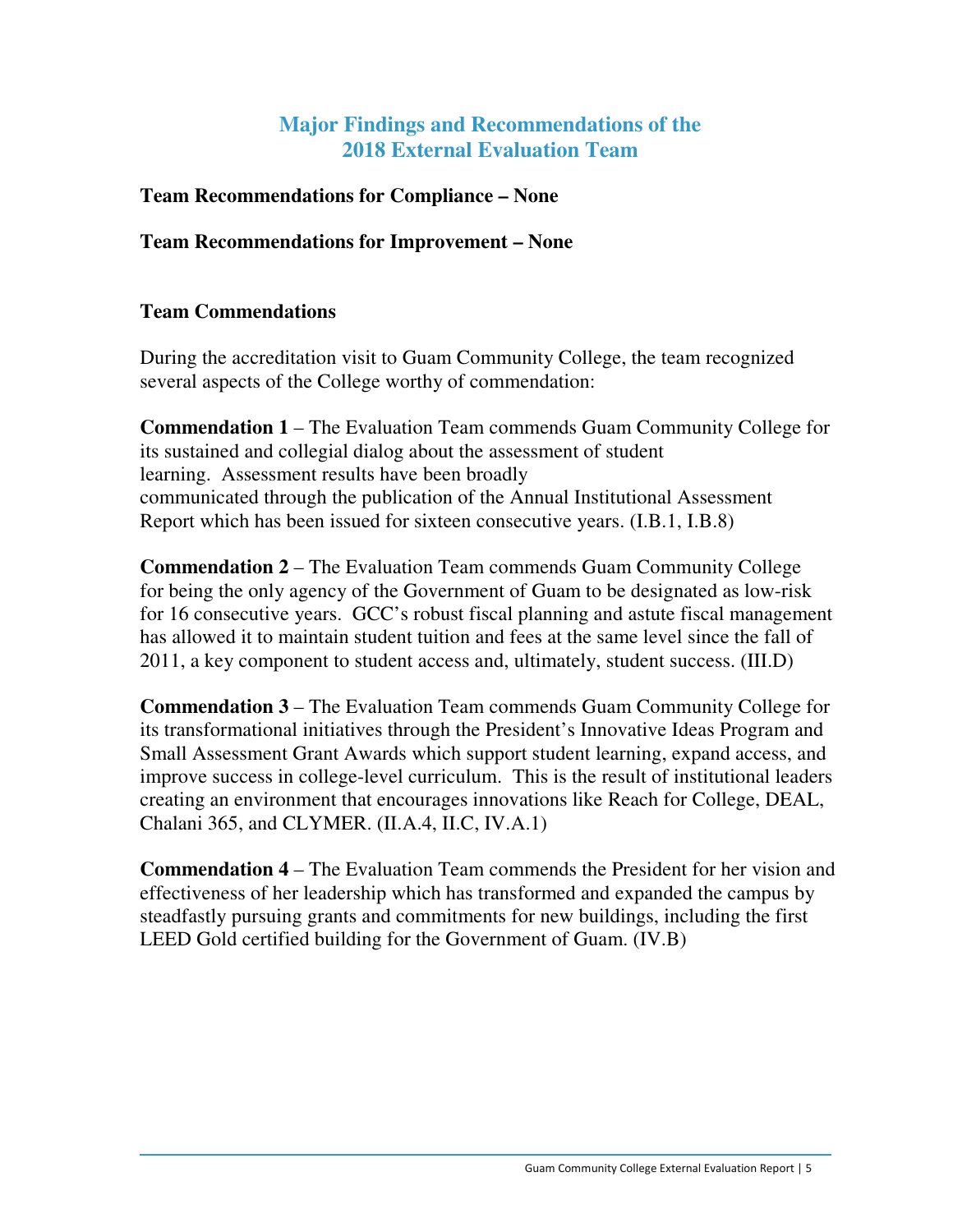### **Eligibility Requirements**

### **Authority**

As affirmed in 2012, GCC is accredited by the Accrediting Commission of Community and Junior Colleges (ACCJC) of the Western Association of Schools and Colleges (WASC) an accreditation body recognized by the Council of Higher Education Accreditation (CHEA). The ACCJC is a regional accrediting body recognized by the U.S. Department of Education and granted authority through the Higher Education Opportunity Act of 2008.

The College meets Eligibility Requirement 1.

### **Operational Status**

Guam Community College (GCC) offers twenty-three Associate programs and, in conjunction with the Department of Labor, fifty apprentice trades. The College offers eighteen certification programs with increasing enrollment trends. Three thousand students currently engage in direct pathways to articulation with Guam Community College from six of the island's public schools. The College has increased service to the community since fall of 2017 from 12,857 to 17,581 total students served in the fall of 2017. Continuing Education and Workforce Development serve the largest number of GCC students.

The College meets Eligibility Requirement 2.

### **Degrees**

A substantial portion of the institution's educational offerings are programs that lead to degrees and a significant portion of its student population is enrolled in them. At least one degree program must be of two academic years in length. GCC offers 23 associate degree or two-year programs for a student population of about 2,400-2,500 students each semester. In 2016, 1,230 (51 percent) out of 2,420 (averaged fall and spring 2016 enrollment) students were enrolled in programs that lead to an associate degree (GCC 2016-2017 Fact Book, Volume 11, pgs. 8, 12).

The College meets Eligibility Requirement 3.

### **Chief Executive Officer**

The Evaluation Team confirmed that the Board of Trustees employs a President as the Chief Executive Officer of the College. Dr. Mary A.Y. Okada was hired in 2007 as the College's first female president. Her full-time responsibility is to the institution and she possesses the requisite authority to administer board policies.

The College meets Eligibility Requirement 4.

### **Financial Accountability**

GCC has annually undergone and made public certified external financial audits. Audits noted no findings nor items of non-compliance.

The College meets Eligibility Requirement 5.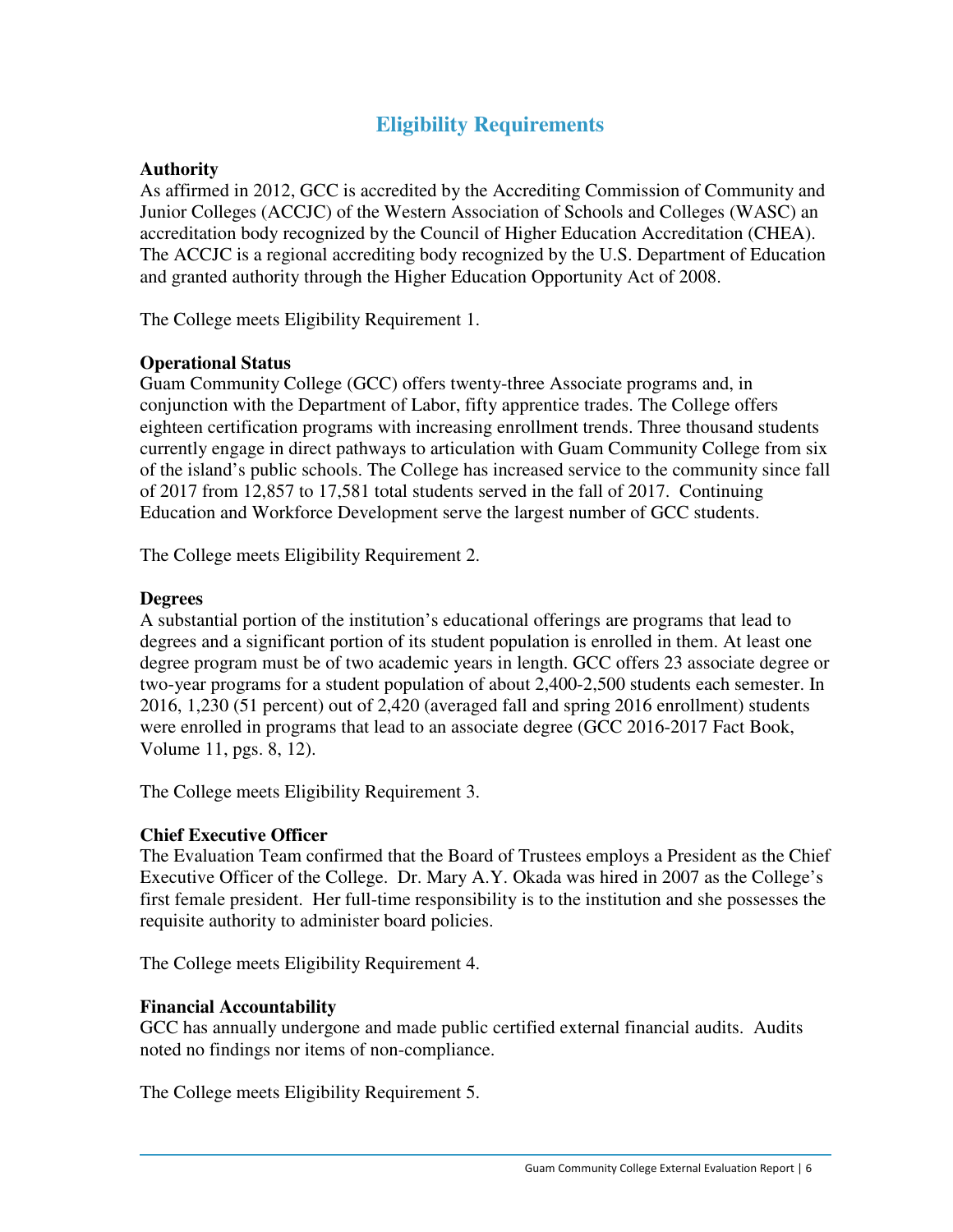## **Compliance with Commission Policies and Federal Regulations**

### **Public Notification of an Evaluation Team Visit and Third Party Comment**

#### *Evaluation Items:*

| $\boxtimes$ | The institution has made an appropriate and timely effort to solicit third party comment in |
|-------------|---------------------------------------------------------------------------------------------|
|             | advance of a comprehensive evaluation visit.                                                |
| $\boxtimes$ | The institution cooperates with the evaluation team in any necessary follow-up              |
|             | related to the third party comment.                                                         |
| $\boxtimes$ | The institution demonstrates compliance with the Commission <i>Policy on Rights and</i>     |
|             | Responsibilities of the Commission and Member Institutions as to third party                |
|             | comment.                                                                                    |

[Regulation citation: 602.23(b).]

### *Conclusion Check-Off:*

| $\boxtimes$ | The team has reviewed the elements of this component and has found the institution to<br>meet the Commission's requirements.                                    |
|-------------|-----------------------------------------------------------------------------------------------------------------------------------------------------------------|
|             | The team has reviewed the elements of this component and has found the institution to<br>meet the Commission's requirements, but that follow-up is recommended. |
|             | The team has reviewed the elements of this component and found the institution does not<br>meet the Commission's requirements.                                  |

### *Narrative:*

Guam Community College (GCC) properly announced the comprehensive ACCJC evaluation visit and made a good faith effort to solicit third party comments. Dates of the visit were publicly reported in multiple places including on the college's "Accreditation 2018" webpage. Comments received did not necessitate evaluation team follow-up.

### **Standards and Performance with Respect to Student Achievement**

### *Evaluation Items:*

| $\boxtimes$ | The institution has defined elements of student achievement performance across the<br>institution, and has identified the expected measure of performance within each defined<br>element. Course completion is included as one of these elements of student achievement.<br>Other elements of student achievement performance for measurement have been<br>determined as appropriate to the institution's mission.                                                                                                                                             |
|-------------|----------------------------------------------------------------------------------------------------------------------------------------------------------------------------------------------------------------------------------------------------------------------------------------------------------------------------------------------------------------------------------------------------------------------------------------------------------------------------------------------------------------------------------------------------------------|
| $\boxtimes$ | The institution has defined elements of student achievement performance within each<br>instructional program, and has identified the expected measure of performance within<br>each defined element. The defined elements include, but are not limited to, job placement<br>rates for program completers, and for programs in fields where licensure is required, the<br>licensure examination passage rates for program completers.                                                                                                                           |
| ⊠           | The institution-set standards for programs and across the institution are relevant to<br>guide self-evaluation and institutional improvement; the defined elements and expected<br>performance levels are appropriate within higher education; the results are reported<br>regularly across the campus; and the definition of elements and results are used in<br>program-level and institution-wide planning to evaluate how well the institution fulfills its<br>mission, to determine needed changes, to allocating resources, and to make<br>improvements. |
| $\boxtimes$ | The institution analyzes its performance as to the institution-set standards and as to                                                                                                                                                                                                                                                                                                                                                                                                                                                                         |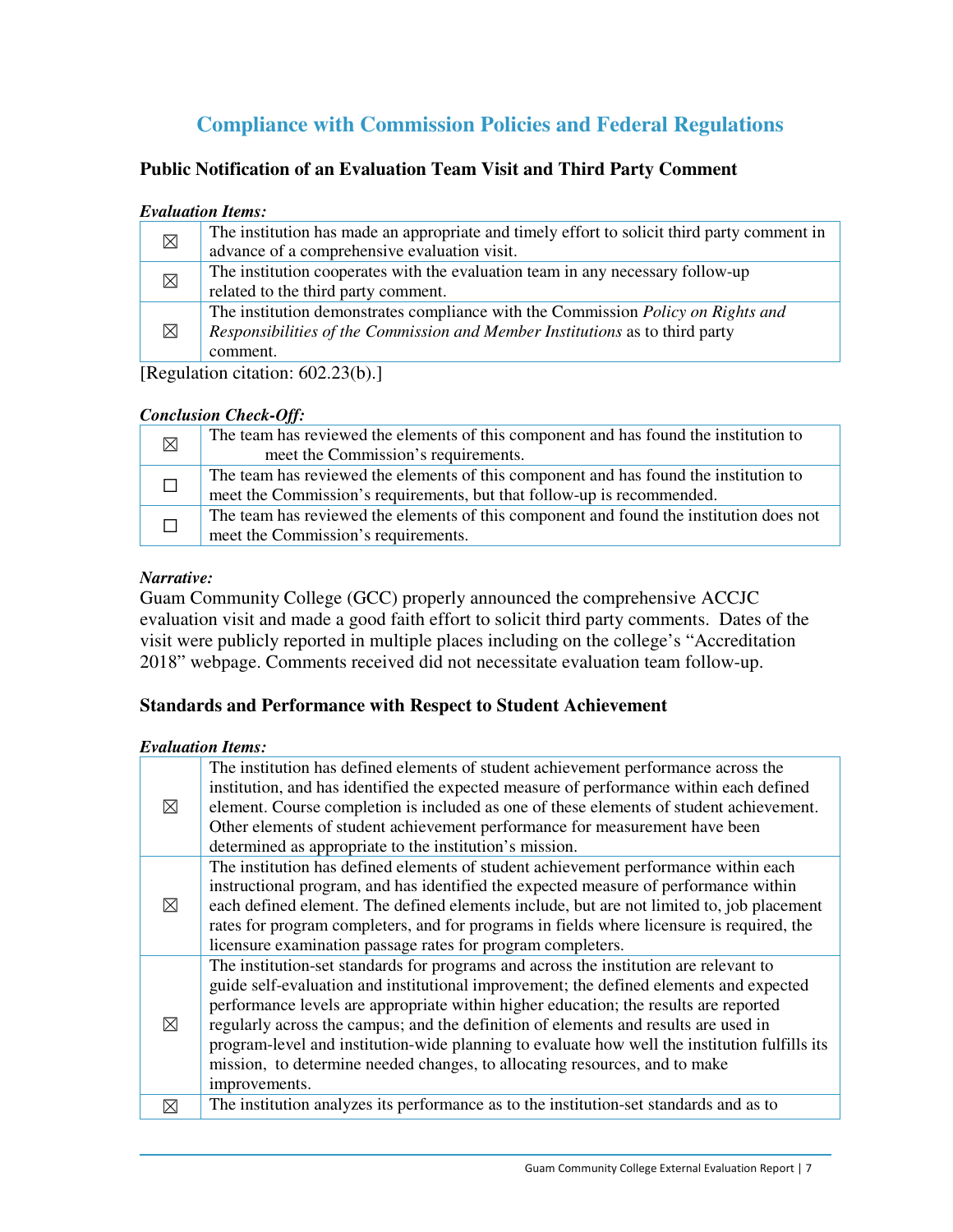| student achievement, and takes appropriate measures in areas where its performance is not |
|-------------------------------------------------------------------------------------------|
| $\perp$ at the expected level.                                                            |

[Regulation citations: 602.16(a)(1)(i); 602.17(f); 602.19 (a-e).]

#### *Conclusion Check-Off:*

| $\boxtimes$ | The team has reviewed the elements of this component and has found the institution to   |
|-------------|-----------------------------------------------------------------------------------------|
|             | meet the Commission's requirements.                                                     |
|             | The team has reviewed the elements of this component and has found the institution to   |
|             | meet the Commission's requirements, but that follow-up is recommended.                  |
|             | The team has reviewed the elements of this component and found the institution does not |
|             | meet the Commission's requirements.                                                     |

#### *Narrative:*

GCC has defined elements of student achievement performance across the College and has identified the expected measure of performance within each defined element. Institution set standards have been identified for specific measures including graduation rate for two cohorts of students (college-ready and all students including pre-collegiate); student preparedness for college; course completion; student placement into and progression through pre-college math and English; and for job placement rates of graduates. These elements of student achievement performance for measurement are appropriate to the College's mission.

Benchmarks for performance are set using historical data and are increased by one percent each year to support improvement. Reports of results are presented to the Board of Trustees and to governance groups, including the Faculty Senate and Staff Senate. Data are published in the annual Fact Book through the Office of Assessment, Institutional Effectiveness, and Research (AIER).

The College annually analyzes its performance with regard to the institution-set standards and student achievement. Results of these and other supporting assessments have been used to allocate resources to implement institutional improvements. These include an institutionally-designed transformation initiative that has led to specific projects such as the reorganization of developmental English and math instruction in order to improve retention.

### **Credits, Program Length, and Tuition**

#### *Evaluation Items:*

| $\boxtimes$ | Credit hour assignments and degree program lengths are within the range of good practice<br>in higher education (in policy and procedure).                                                                                                                                                         |
|-------------|----------------------------------------------------------------------------------------------------------------------------------------------------------------------------------------------------------------------------------------------------------------------------------------------------|
| $\boxtimes$ | The assignment of credit hours and degree program lengths is verified by the institution,<br>and is reliable and accurate across classroom based courses, laboratory classes, distance<br>education classes, and for courses that involve clinical practice (if applicable to the<br>institution). |
| $\boxtimes$ | Tuition is consistent across degree programs (or there is a rational basis for any program-<br>specific tuition).                                                                                                                                                                                  |
| $\boxtimes$ | Any clock hour conversions to credit hours adhere to the Department of Education's<br>conversion formula, both in policy and procedure, and in practice.                                                                                                                                           |
| $\boxtimes$ | The institution demonstrates compliance with the Commission Policy on Institutional<br>Degrees and Credits.                                                                                                                                                                                        |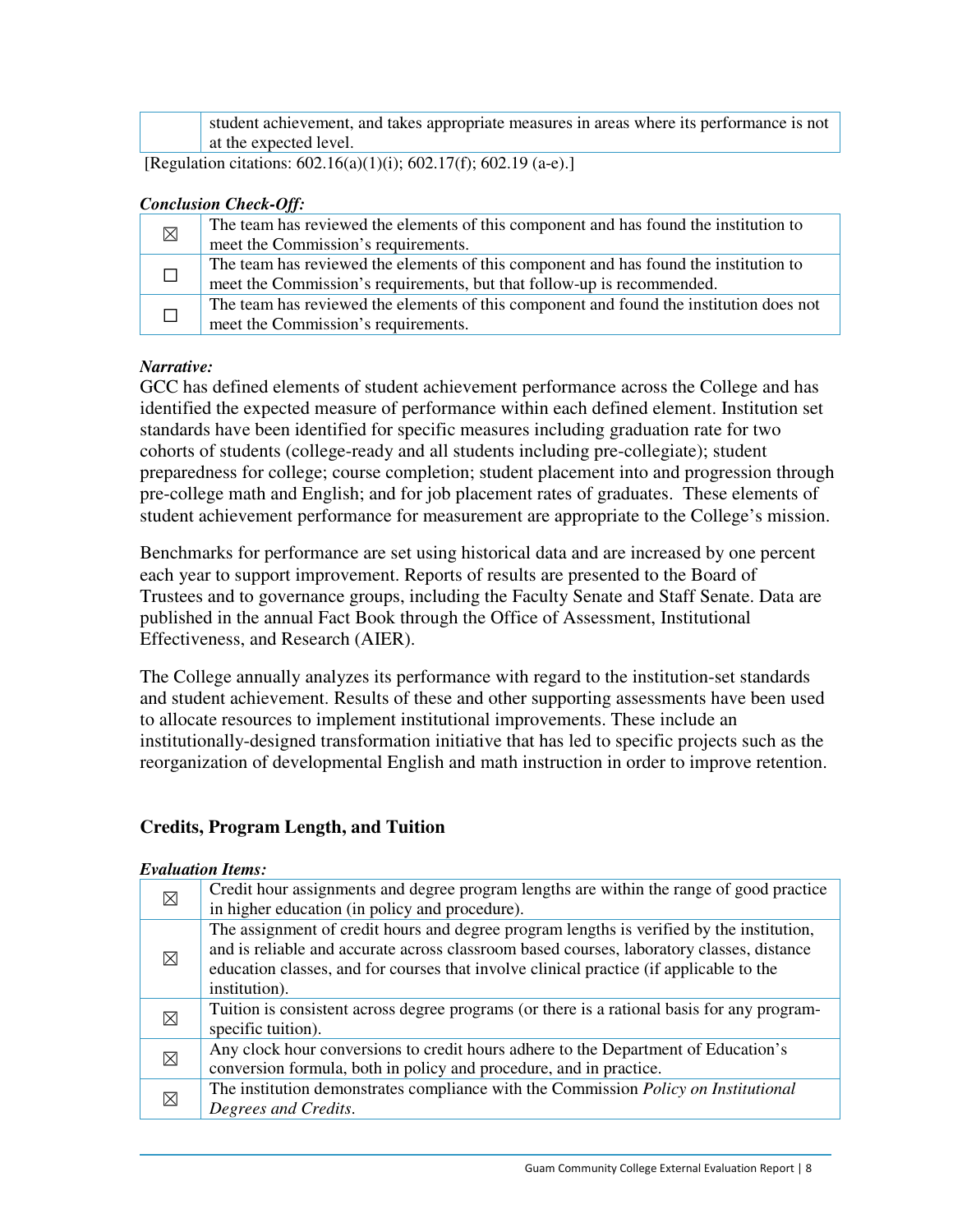[Regulation citations: 600.2 (definition of credit hour); 602.16(a)(1)(viii); 602.24(e), (f); 668.2; 668.9.]

### *Conclusion Check-Off:*

| $\boxtimes$ | The team has reviewed the elements of this component and has found the institution to   |
|-------------|-----------------------------------------------------------------------------------------|
|             | meet the Commission's requirements.                                                     |
|             | The team has reviewed the elements of this component and has found the institution to   |
|             | meet the Commission's requirements, but that follow-up is recommended.                  |
|             | The team has reviewed the elements of this component and found the institution does not |
|             | meet the Commission's requirements.                                                     |

### *Narrative:*

Board Policy 345: Credit Hour Policy, ensures credit hours awarded are consistent with institutional policies that reflect generally accepted norms or equivalencies in higher education; and course contact/clock hours, whether traditional/lecture, continuing education, practicum, or labs, are in compliance with GCC's credit hour policy, federal regulations and accrediting agency standards. GCC has a review process to ensure that one credit of traditional lecture courses equals 15 contact hours spent in class. Forty-five contact hours equals one credit for practicums and labs. Credit is awarded when students pass the course. Student attainment of student learning outcomes is the basis for the final grade, which results in credit for the course.

For continuing education, ten contact hours equals one Continuing Education Credit (CEU) equivalency. CEUs are awarded with a pass/fail grade since the CEU experience is learning enrichment/advancement and not mastery of scholarly materials. For credit hours, continuing education follows the College's credit hour policy. The Office of Continuing Education offers certificates of enrichment or completion. CEU programs are governed by the same standards and review process that the College requires for degree and certificate programs.

The curriculum development and review cycle is designed to ensure the appropriate length, sequencing, and time to completion. GCC's Curriculum Manual has a program approval form which includes a section that shows that full-time students can complete associate degree programs within two years and certificate programs within one year. The program approval form also includes a section on course sequencing as part of completion. All associate degree programs require a minimum of 60 semester credits and certificate programs require a minimum of 30 credits. Students' satisfactory progress toward degrees or certificates are indicated by cumulative grade point averages of 2.00 or higher.

Additionally, the Curriculum Review Committee (CRC) provides another step in the review process. Curriculum is reviewed by the department chair, the CRC, administrators, including the president, and the registrar, who validates that the number of credit hours and contact hours are in line with the College's credit hour policy.

GCC's tuition is consistent across degree programs. As described in the catalog, the tuition for resident students is \$130.00 per credit hour; nonresident students pay \$155.00 per credit hour; and the tuition for international students is \$180.00 per credit hour.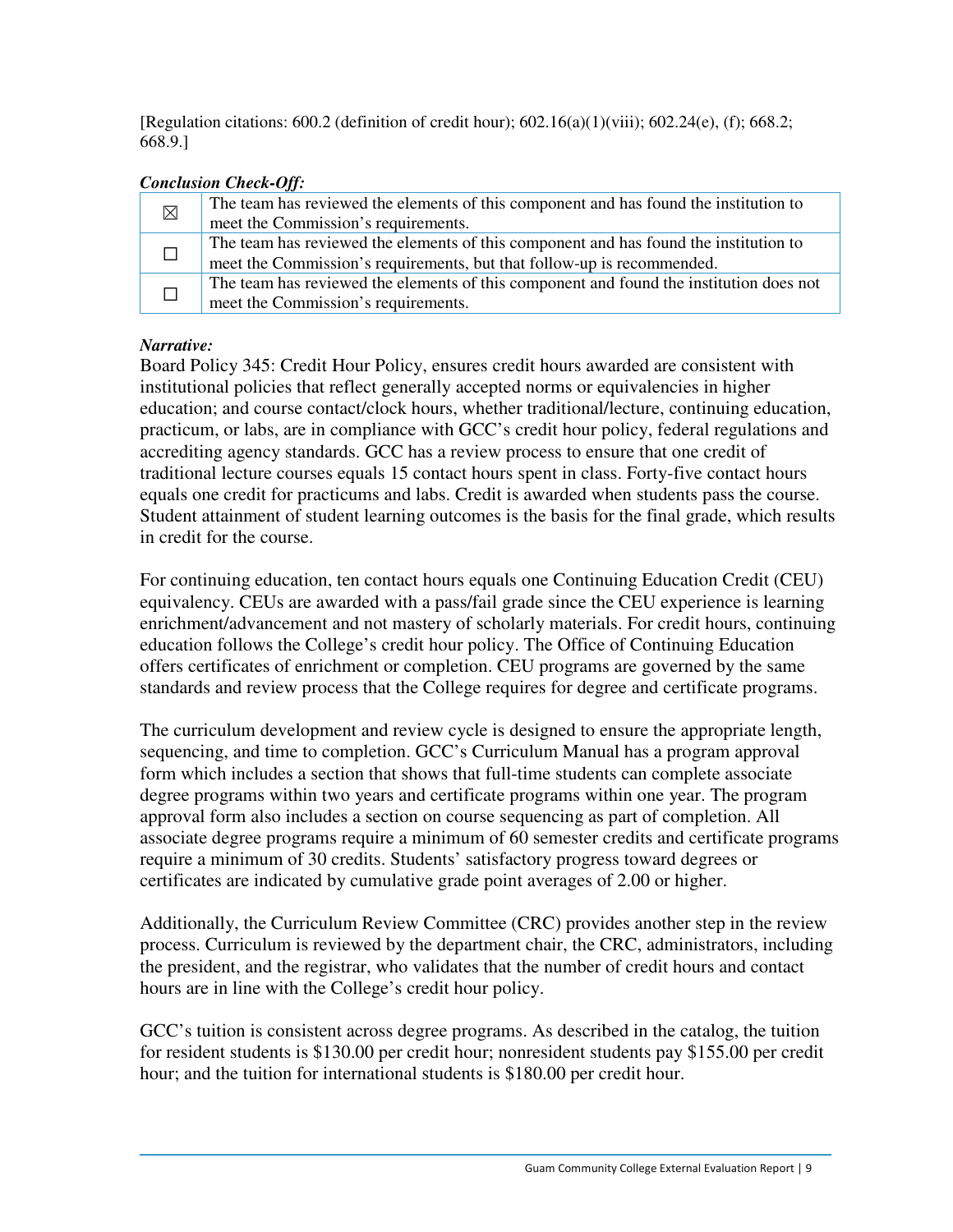The review of evidence indicates that: GCC's credit hour assignments and degree program lengths are within the range of good practice in higher education in both policy and procedure; the assignment of credit hours and degree program lengths is verified by the College, and is reliable and accurate; credit hours adhere to the Department of Education's conversion formula; and the College demonstrates compliance with ACCJC's *Policy on Institutional Degrees and Credits.*

### **Transfer Policies**

### *Evaluation Items:*

| X           | Transfer policies are appropriately disclosed to students and to the public.                            |
|-------------|---------------------------------------------------------------------------------------------------------|
| $\boxtimes$ | Policies contain information about the criteria the institution uses to accept credits for<br>transfer. |
| $\boxtimes$ | The institution complies with the Commission <i>Policy on Transfer of Credit</i> .                      |
|             |                                                                                                         |

[Regulation citations: 602.16(a)(1)(viii); 602.17(a)(3); 602.24(e); 668.43(a)(ii).]

### *Conclusion Check-Off:*

| $\boxtimes$ | The team has reviewed the elements of this component and has found the institution to   |
|-------------|-----------------------------------------------------------------------------------------|
|             | meet the Commission's requirements.                                                     |
|             | The team has reviewed the elements of this component and has found the institution to   |
|             | meet the Commission's requirements, but that follow-up is recommended.                  |
|             | The team has reviewed the elements of this component and found the institution does not |
|             | meet the Commission's requirements.                                                     |

### *Narrative:*

GCC discloses its policies for transfer of credit from prior learning to its students and the public in its catalog and on its website. The transfer credit policy states that credit will be awarded only for college-level learning that is balanced, appropriate to the subject, and lies between the theory and practical application. The determination of competence and the awarding of credit must be made by appropriate subject matter and academic experts, and credit will only be awarded appropriate to the academic context in which it is accepted.

### **Distance Education and Correspondence Education**

### *Evaluation Items:*

| ⊠           | The institution has policies and procedures for defining and classifying a course as offered<br>by distance education or correspondence education, in alignment with USDE definitions.                                                                                                                                                                                                                                                                                                                                                                                     |
|-------------|----------------------------------------------------------------------------------------------------------------------------------------------------------------------------------------------------------------------------------------------------------------------------------------------------------------------------------------------------------------------------------------------------------------------------------------------------------------------------------------------------------------------------------------------------------------------------|
| ⊠           | There is an accurate and consistent application of the policies and procedures for<br>determining if a course is offered by distance education (with regular and substantive<br>interaction with the instructor, initiated by the instructor, and online activities are included<br>as part of a student's grade) or correspondence education (online activities are primarily<br>"paperwork related," including reading posted materials, posting homework and<br>completing examinations, and interaction with the instructor is initiated by the student as<br>needed). |
| $\boxtimes$ | The institution has appropriate means and consistently applies those means for verifying<br>the identity of a student who participates in a distance education or correspondence<br>education course or program, and for ensuring that student information is protected.                                                                                                                                                                                                                                                                                                   |
| $\boxtimes$ | The technology infrastructure is sufficient to maintain and sustain the distance education                                                                                                                                                                                                                                                                                                                                                                                                                                                                                 |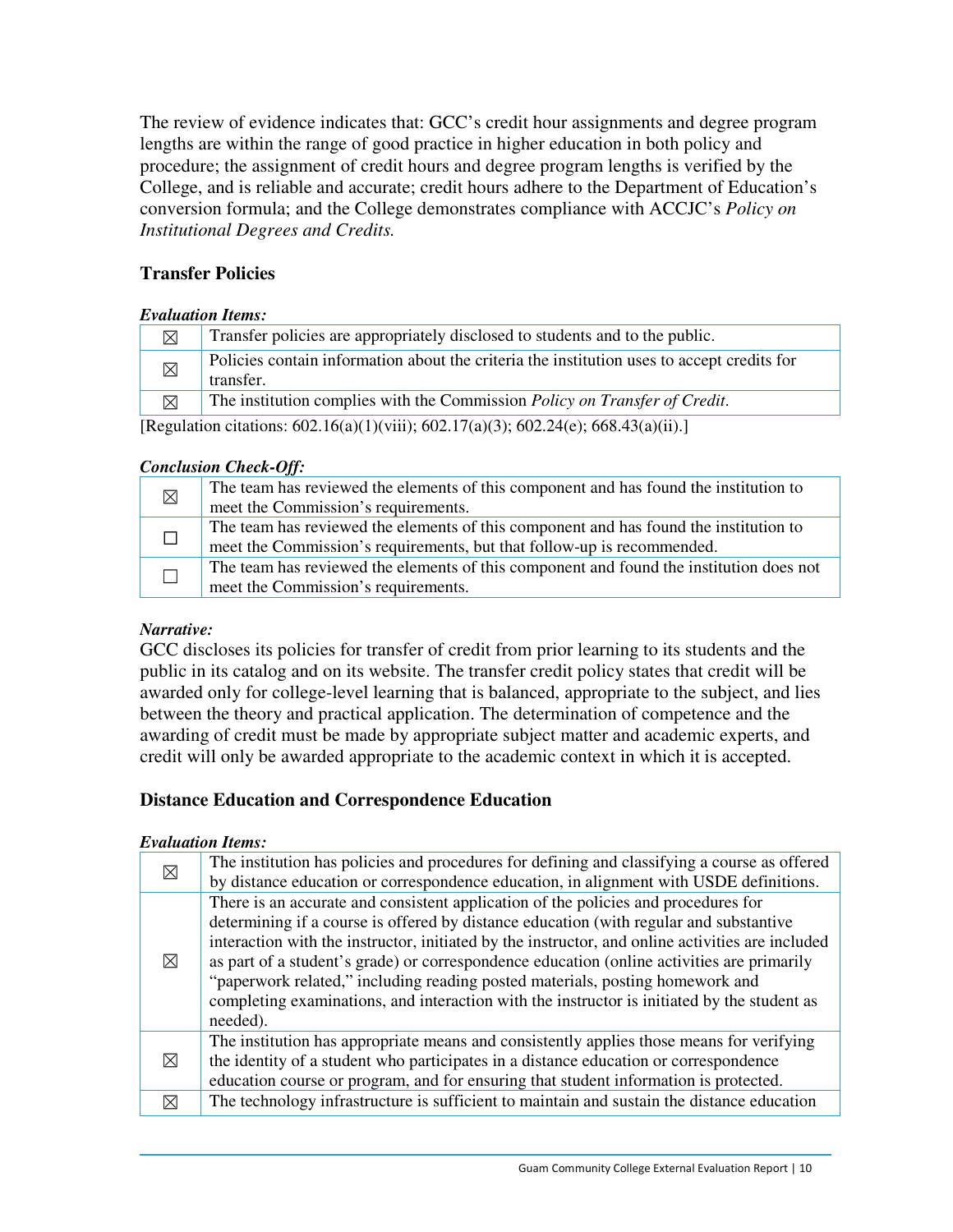|                                                                                                                                                                                                                                                                        | and correspondence education offerings.                                        |
|------------------------------------------------------------------------------------------------------------------------------------------------------------------------------------------------------------------------------------------------------------------------|--------------------------------------------------------------------------------|
| $\boxtimes$                                                                                                                                                                                                                                                            | The institution demonstrates compliance with the Commission Policy on Distance |
|                                                                                                                                                                                                                                                                        | Education and Correspondence Education.                                        |
| $\mathbb{R}$ is the contractive $\mathbb{R}$ contract $\mathbb{R}$ is the set of $\mathbb{R}$ in $\mathbb{R}$ is the set of $\mathbb{R}$ is the set of $\mathbb{R}$ is the set of $\mathbb{R}$ is the set of $\mathbb{R}$ is the set of $\mathbb{R}$ is the set of $\$ |                                                                                |

[Regulation citations:  $602.16(a)(1)(iv)$ , (vi);  $602.17(g)$ ;  $668.38$ .]

### *Conclusion Check-Off:*

| $\boxtimes$ | The team has reviewed the elements of this component and has found the institution to   |
|-------------|-----------------------------------------------------------------------------------------|
|             | meet the Commission's requirements.                                                     |
|             | The team has reviewed the elements of this component and has found the institution to   |
|             | meet the Commission's requirements, but that follow-up is recommended.                  |
|             | The team has reviewed the elements of this component and found the institution does not |
|             | meet the Commission's requirements.                                                     |

### *Narrative:*

Board Policy (BP) 340, addresses Distance Education (DE) and Correspondence Education. This BP defines DE, and includes language regarding DE course approval, course quality standards, instructor qualifications, instructor-initiated contact, and the official Learning Management System (MOODLE) supported by GCC. Under instructor-initiated contact, language refers to accepted practices for regular effective contact for fully online and hybrid courses including forms of contact with students, course announcements, orientation; regular or online office hours; faculty expectations of students; content delivery; faculty certification and training, and notifications of office hour availability or unavailability referenced in the GCC's DE Standard Operating Manual. (BP 340 was adopted July 7, 2010). GCC currently offers three online courses and will cancel all fully online courses after spring 2018. GCC has determined that students are more apt to enroll in a hybrid or face-to-face course due to lack of computer access at home and interest in traditional modes of instruction.

GCC has in place processes and guidelines for the management, training, design, development, infrastructure and assessment of DE courses.

### **Student Complaints**

| <b>Evaluation Items:</b> |                                                                                             |
|--------------------------|---------------------------------------------------------------------------------------------|
| ⊠                        | The institution has clear policies and procedures for handling student complaints, and the  |
|                          | current policies and procedures are accessible to students in the college catalog and       |
|                          | online.                                                                                     |
| ⊠                        | The student complaint files for the previous six years (since the last comprehensive        |
|                          | evaluation) are available; the files demonstrate accurate implementation of the complaint   |
|                          | policies and procedures.                                                                    |
| ⊠                        | The team analysis of the student complaint files identifies any issues that may be          |
|                          | indicative of the institution's noncompliance with any Accreditation Standards.             |
| ⊠                        | The institution posts on its website the names of associations, agencies and govern mental  |
|                          | bodies that accredit, approve, or license the institution and any of its programs, and      |
|                          | provides contact information for filing complaints with such entities.                      |
| ⊠                        | The institution demonstrates compliance with the Commission <i>Policy on Representation</i> |
|                          | of Accredited Status and the Policy on Student and Public Complaints Against Institutions.  |
| гn.                      |                                                                                             |

[Regulation citations:  $602.16(a)(1)(ix)$ ; 668.43.]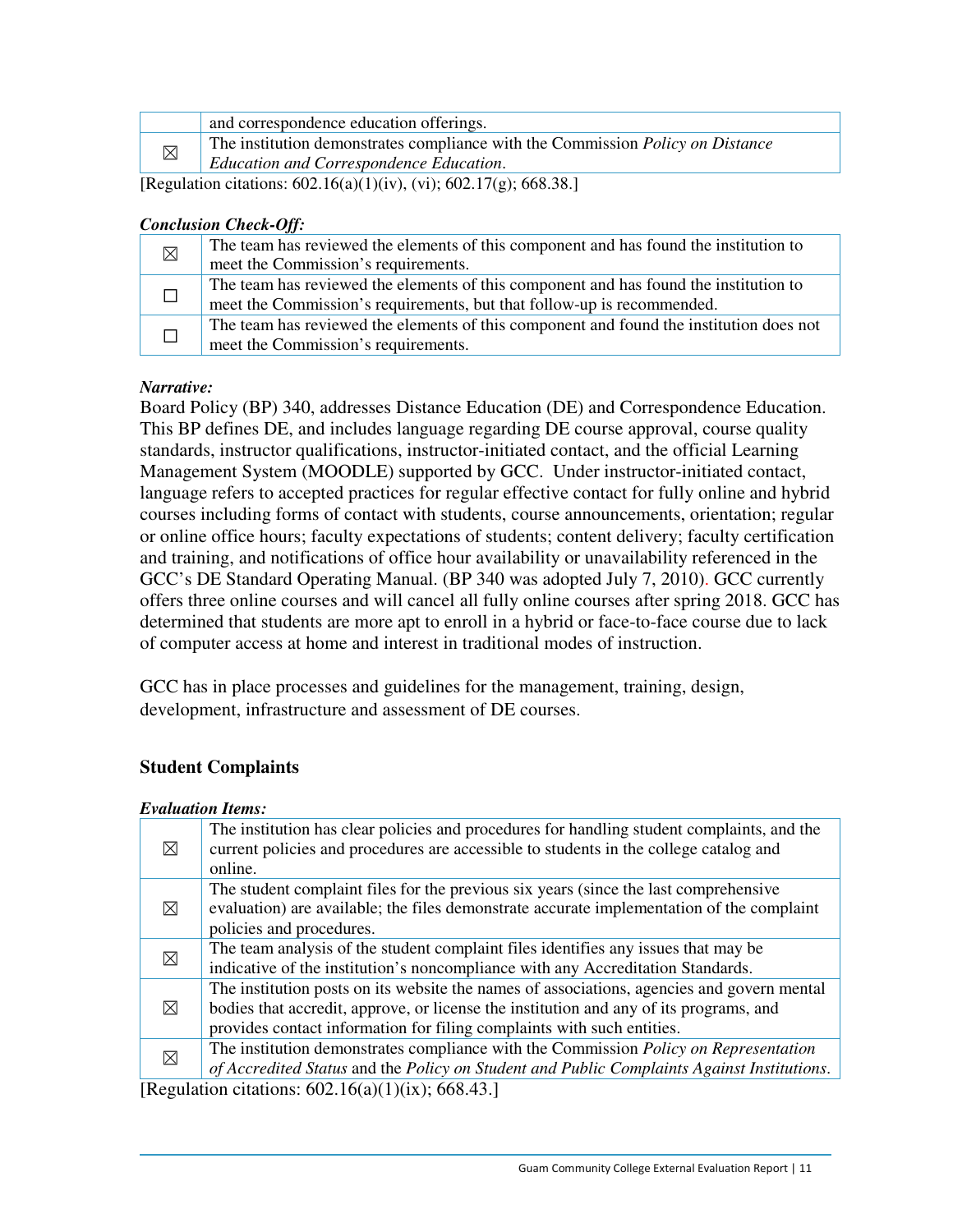### *Conclusion Check-Off:*

| $\boxtimes$ | The team has reviewed the elements of this component and has found the institution to<br>meet the Commission's requirements.                                    |  |
|-------------|-----------------------------------------------------------------------------------------------------------------------------------------------------------------|--|
|             | The team has reviewed the elements of this component and has found the institution to<br>meet the Commission's requirements, but that follow-up is recommended. |  |
|             | The team has reviewed the elements of this component and found the institution does not<br>meet the Commission's requirements.                                  |  |

### *Narrative:*

Students can easily locate the complaint procedures in the student handbook and online. In the Student Handbook, students will find information that includes the grievance and complaint procedures, non-discrimination, and sexual harassment policies, student conduct and disciplinary procedures, and complaint forms. On the MyGCC portal page, under the Student Services tab, students will find the Grievance/Disciplinary process prominently displayed. This page includes links to the 2017-18 Student Handbook, Board Policy 185, Sexual Harassment and Sexual Discrimination Prevention and Sexual Misconduct Complaint Procedures as well as the contact information for support services and on and off campus resources.

### **Institutional Disclosure and Advertising and Recruitment Materials**

#### *Evaluation Items:*

| $\boxtimes$ | The institution provides accurate, timely (current), and appropriately detailed information      |
|-------------|--------------------------------------------------------------------------------------------------|
|             | to students and the public about its programs, locations, and policies.                          |
| $\boxtimes$ | The institution complies with the Commission <i>Policy on Institutional Advertising, Student</i> |
|             | Recruitment, and Representation of Accredited Status.                                            |
| $\boxtimes$ | The institution provides required information concerning its accredited status as described      |
|             | above in the section on Student Complaints.                                                      |
|             |                                                                                                  |

[Regulation citations:  $602.16(a)(1))$ (vii); 668.6.]

#### *Conclusion Check-Off:*

| $\boxtimes$ | The team has reviewed the elements of this component and has found the institution to   |
|-------------|-----------------------------------------------------------------------------------------|
|             | meet the Commission's requirements.                                                     |
|             | The team has reviewed the elements of this component and has found the institution to   |
|             | meet the Commission's requirements, but that follow-up is recommended.                  |
|             | The team has reviewed the elements of this component and found the institution does not |
|             | meet the Commission's requirements.                                                     |

### *Narrative:*

GCC provides accurate, timely, and detailed information primarily through its website and catalog. The website is student and public-friendly, with easily identified links to information of interest to those groups. GCC's advertising goes through review steps to ensure policy compliance. College and program accreditation status is readily available in the catalog and on the website.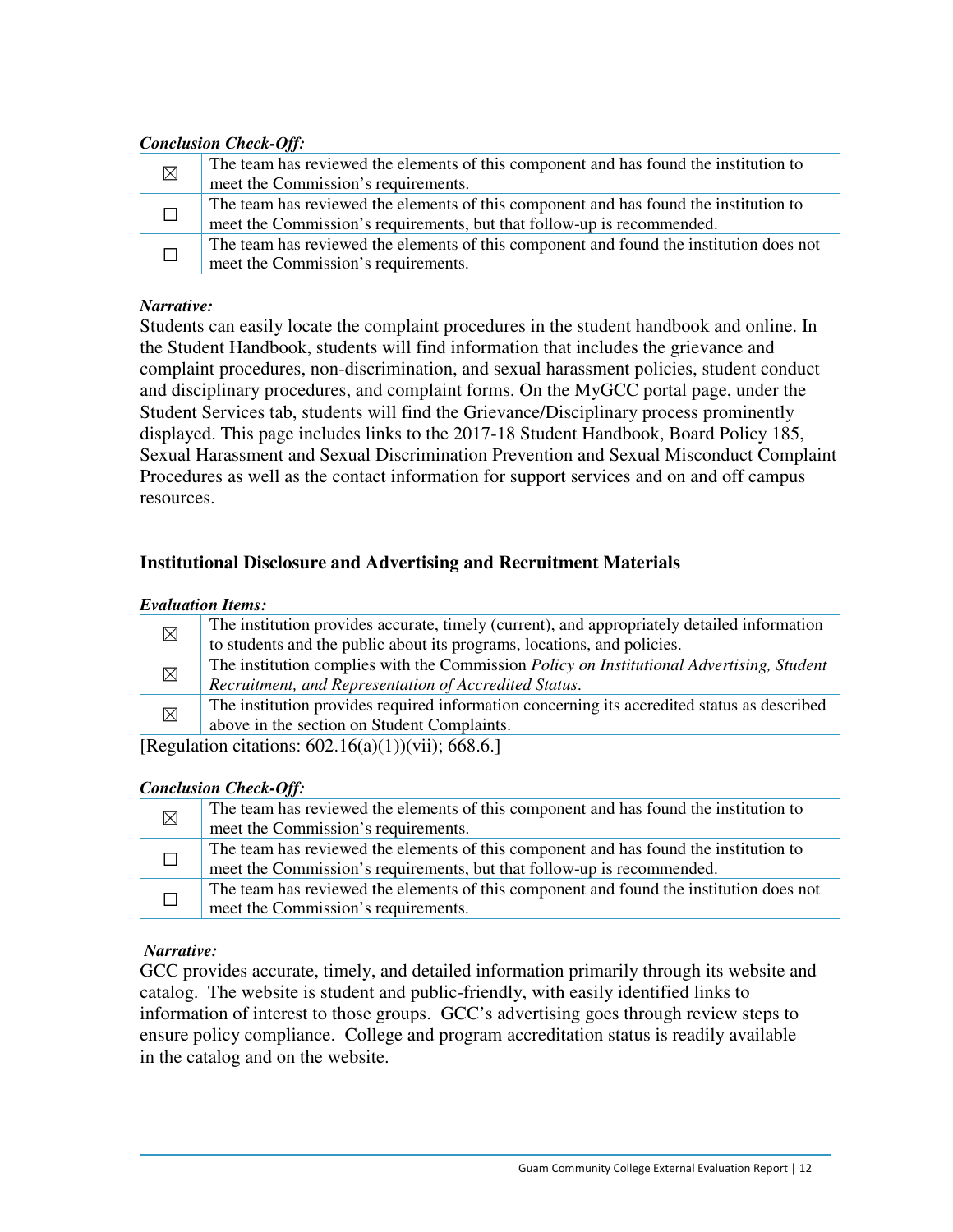### **Title IV Compliance**

#### *Evaluation Items:*

| $\boxtimes$ | The institution has presented evidence on the required components of the Title IV           |
|-------------|---------------------------------------------------------------------------------------------|
|             | Program, including findings from any audits and program or other review activities by the   |
|             | USDE.                                                                                       |
| ⊠           | The institution has addressed any issues raised by the USDE as to financial responsibility  |
|             | requirements, program record-keeping, etc. If issues were not timely addressed, the         |
|             | institution demonstrates it has the fiscal and administrative capacity to timely address    |
|             | issues in the future and to retain compliance with Title IV program requirements.           |
|             | The institution's student loan default rates are within the acceptable range defined by the |
| $\boxtimes$ | USDE. Remedial efforts have been undertaken when default rates near or meet a level         |
|             | outside the acceptable range.                                                               |
| $\boxtimes$ | Contractual relationships of the institution to offer or receive educational, library, and  |
|             | support services meet the Accreditation Standards and have been approved by the             |
|             | Commission through substantive change if required.                                          |
| $\boxtimes$ | The institution demonstrates compliance with the Commission Policy on Contractual           |
|             | Relationships with Non-Regionally Accredited Organizations and the Policy on                |
|             | Institutional Compliance with Title IV.                                                     |

[Regulation citations:  $602.16(a)(1)(v)$ ;  $602.16(a)(1)(x)$ ;  $602.19(b)$ ;  $668.5$ ;  $668.15$ ;  $668.16$ ; 668.71 et seq.]

### *Conclusion Check-Off:*

| $\boxtimes$ | The team has reviewed the elements of this component and has found the institution to   |
|-------------|-----------------------------------------------------------------------------------------|
|             | meet the Commission's requirements.                                                     |
|             | The team has reviewed the elements of this component and has found the institution to   |
|             | meet the Commission's requirements, but that follow-up is recommended.                  |
|             | The team has reviewed the elements of this component and found the institution does not |
|             | meet the Commission's requirements.                                                     |

### *Narrative:*

 GCC presented evidence that it complies with Title IV requirements, including recent years' certified independent audits with unmodified opinions and no material weaknesses or significant deficiencies. No USDE-raised issues have been identified. GCC does not offer federal student loans.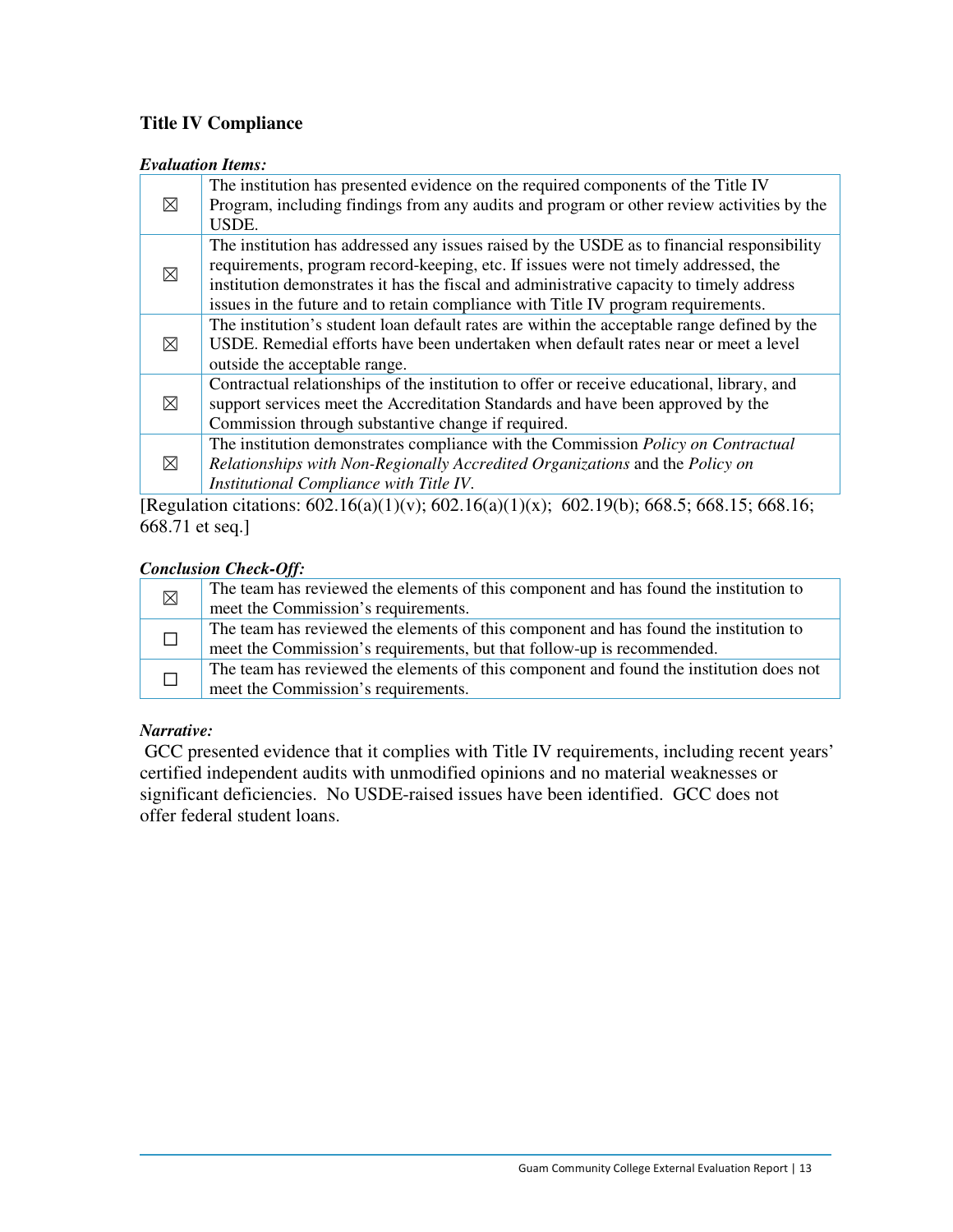### **STANDARD I: MISSION, ACADEMIC QUALITY, AND INSTITUTIONAL EFFECTIVENESS AND INTEGRITY**

### **Standard I.A: Mission**

#### **General Observations**

The institution has defined its educational purpose and disseminates its mission with clarity and consistency. The college has provided multiple examples and evidence of the ways the mission informs day-to-day practice, instructional offerings, and student support services. The Mission Statement is regularly revisited and articulates GCC's focus on career and technical workforce development for Micronesia. Since 2011, it has appeared in both English and Chamorro. For this active engagement with the mission, the Team commends the college. The Mission Statement is documented in Board Policy, recited at college gatherings, and is well known and widely understood by college constituents.

### **Findings and Evidence**

The Guam Community College (GCC) Mission Statement appears in both English and Chamorro and states that, "Guam Community College is a leader in career and technical workforce development, providing the highest quality student-centered education and job training for Micronesia." The Mission Statement is assessed on a regular basis and was last endorsed by the Board of Trustees (BOT) in April 2016. Institution-Set Standards stipulate expected levels of student achievement. GCC's motto, "Students First, Mission Always," further clarifies the ambitions of the institution. (I.A.1)

A well-managed Office of Assessment, Institutional Effectiveness, and Research (AIER) guides data collection and analysis for the college. TracDat is used as the public repository for assessment evidence and data which are used to verify alignment with mission in pursuit of student achievement. A Data Book has been published annually for ten years and provides valuable insight into enrollment trends and metrics of student success. One hundred percent Program Review completion further ensures activities align with mission. (I.A.2, II.A.1)

Consistent with the stated institutional mission, the vast majority of GCC's programs of study are in Career and Technical Education fields. These 23 Associate of Science programs are complemented by three Associate of Arts programs in Culinary Arts, Education, and Liberal Studies. Resource allocation is also mission appropriate. (I.A.3, II.A.1)

As verified during the evaluation visit, GCC's mission has been widely promulgated through meetings, campus gatherings, official campus publications, Chachalani electronic newsletter, promotional materials, and the website. The Mission Statement was revised, updated, and approved in 2013-14 and reaffirmed by the BOT in 2016 with a small change to the verb tense and to add a Chamorro language translation. The BOT regularly assesses itself, its policies, and actions to ensure it is helping to fulfill the stated institutional mission. (I.A.4)

### **Conclusion**

The College meets Standard I.A.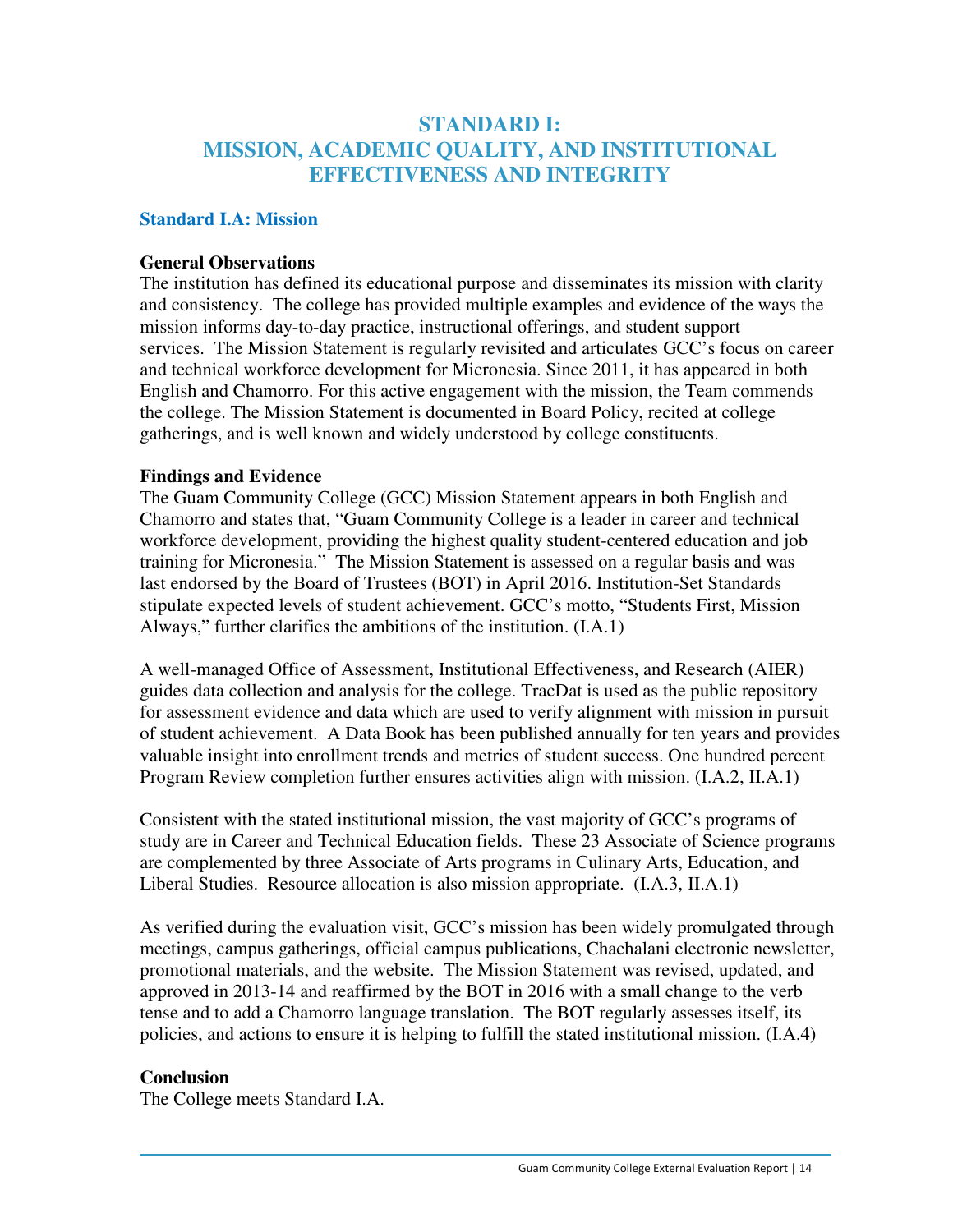### **Standard I.B: Assuring Academic Quality and Institutional Effectiveness**

### **General Observations**

Guam Community College (GCC) provides documentation of regular and substantive dialog on issues of academic quality and institutional effectiveness. GCC ensures broad participation through the engagement of individual programs in planning, through communication in committees and governance groups, and through college-wide planning conversations such as the College Assemblies held each semester. A long history of annual publications of reports ensures that assessment results are widely accessible. The college has a clearly organized assessment process for programs and departments with a high level of participation across the college. Interviews and examination of evidence indicate an institutional culture of evidence and assessment with a strong focus on student learning. GCC has recently introduced formal supports for innovation and improvement in addition to the ongoing resource allocation process.

### **Findings and Evidence**

The College should be commended for its sustained, substantive, and collegial dialog around assessment, student learning, and improvement. Assessment plans and results are published annually and are broadly shared. Individual assessment reports provide evidence of dialog within programs about the use of results for improvement. Dialog about academic quality and student achievement takes place in the Committee on College Assessment and Curriculum Review Committee. An innovation fund sponsored by the President's Office is available through a proposal process to support instructional improvement efforts. Conversation about equity in student achievement has begun, centering on race, ethnicity, and family income.  $(I.B.1)$ 

The institution defines and assesses student learning outcomes for all instructional programs and student and learning support services. All areas of the college complete assessment on a two-year cycle. The activities and processes for each semester in the cycle are clearly defined and published. Programs are organized into four groups for completion of the two-year assessment cycle. Access to TracDat confirms that instructional, student services, and administrative departments follow a consistent format that facilitates documentation of assessment processes and results. Course and program outcomes map to institutional outcomes. GCC emphasizes 100 percent completion of course outcomes assessment which achieved through coordination with curriculum review. Results are collected and published annually in the Annual Institutional Assessment Report (AIAR), which is in its  $16<sup>th</sup>$  edition. A Fact Book with institutional-level data is in its  $11<sup>th</sup>$  publication. In addition to achievement data (course completion, retention, persistence, degree/ certificate completion), the college regularly administers assessments from the IDEA Center at Kansas State University to solicit student feedback, and uses information in discussions of instructional improvements. (I.B.2)

The annual fact book publishes institution set standards and associated data for the graduation rate for two cohorts of students (college-ready and all students including precollegiate); student preparedness for college; course completion rates; student placement into and progression through pre-college math and English; and for job placement rates of graduates. The current standards do not address retention or persistence, though these data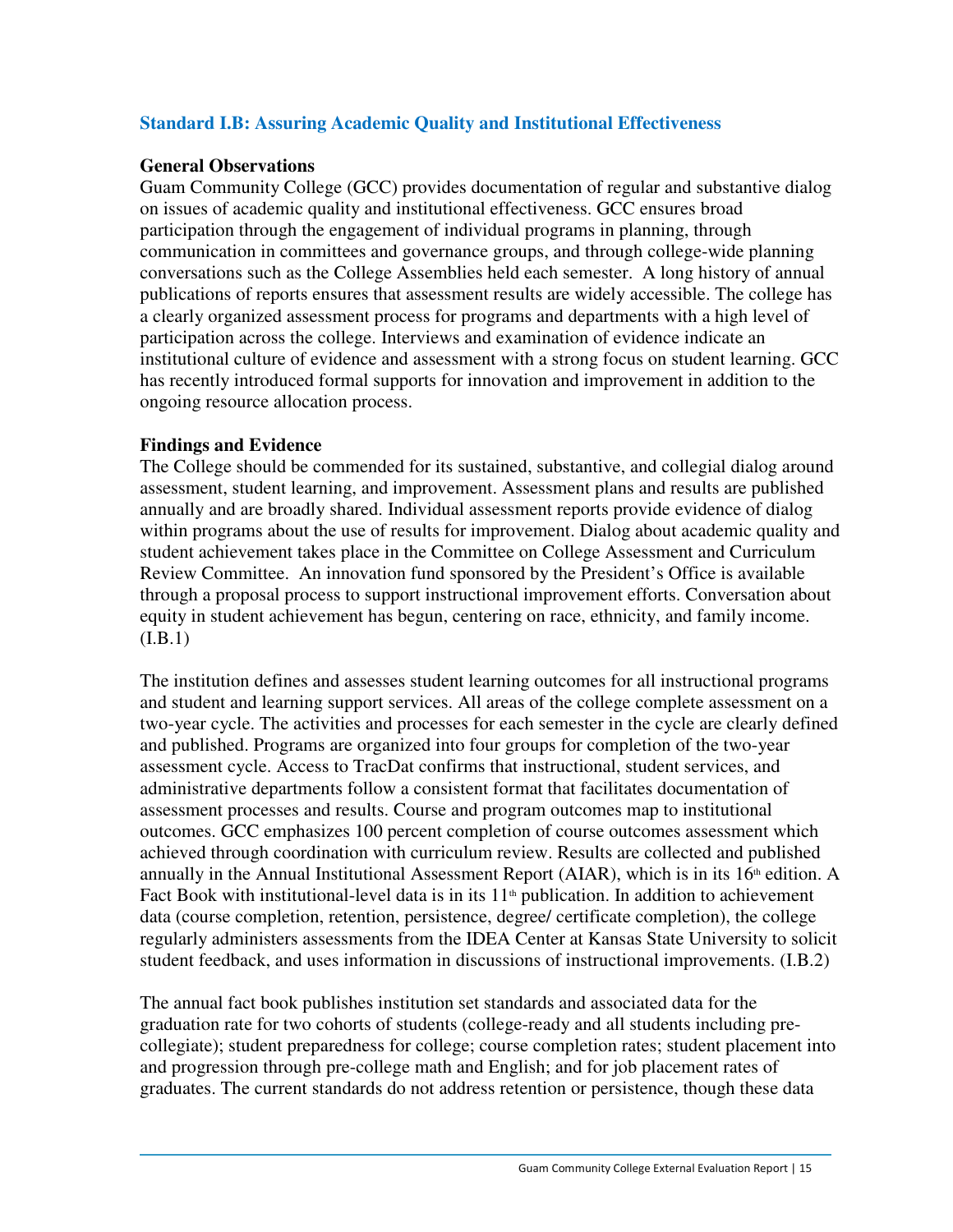are presented in the annual Fact Book. Though there is evidence of planning and actions for improvement addressing licensure exam results that did not meet expectations, there is no standard for exams referenced in the institution-set standards. Benchmarks for performance are set using historical data and are increased by one percent each year to support continuous improvement. Discussion of aspirational goals for achievable improvements in institutionset-standards is in progress, as well as specifying the degree of substandard performance that will trigger specific planning to close achievement gaps.  $(I.B.3)$ 

Institutional processes for assessment at the course and program levels are clear and well documented. Program assessment templates explicitly ask departments and programs to address how assessment results will be used for improvement. This information is compiled in the AIAR. Assessment results are discussed in individual departments; in the Committee on College Assessment; at program advisory committee meetings; in college assemblies; and in periodic reports to the Board of Trustees. Program assessment activities are documented in TracDat. The college demonstrates that students who complete programs achieve the identified outcomes through the program assessment process; student learning outcomes at the program level define expectations for students at the time of program completion. Programs are asked to identify relationships to institutional goals from the Institutional Strategic Master Plan (ISMP). Annual progress updates on ISMP goals are prepared by the Planning and Development department. There are specific examples of changes to institutional processes to support student learning and achievement, including the reorganization of developmental education programs into a new School of Career and College Success (I.B.4)

The process for assessing accomplishment of mission begins with the program review cycle. There is abundant evidence of broad and consistent participation in program assessment. Program outcomes, both for student learning and administrative functions, link to goals from the ISMP, which articulates improvements the College plans to achieve over a three-year period. The Committee on College Assessment reviews and provides detailed feedback on each assessment plan using a structured template, creating consistent expectations and setting the stage for program results to be synthesized into an institutional view. The College truly lives its motto of "Students First, Mission Always" and the centrality of the mission to all planning and assessment activities is unmistakable. (I.B.5)

Disaggregation and analysis of learning outcomes for subpopulations of students is addressed in specific examples, but this does not yet appear to be a comprehensive practice across institutional measures of student achievement to inform institutional priorities for improvement. There is evidence that dialog around race, ethnicity, and family income as factors for examining disproportionate impact has been initiated, but these groups are not yet disaggregated in published reports. As a minority serving institution, the College is clearly oriented toward meeting the educational needs of the population it serves and prioritizing student success; as an example, identification of performance gaps in developmental math and English provided impetus to create action plans for improvement. (I.B.6)

Evaluation of policies, practices, and processes is taking place throughout the institution. Compliance with outcomes assessment cycles is one component; another involves review by committees and participatory governance groups. The culture of evidence and assessment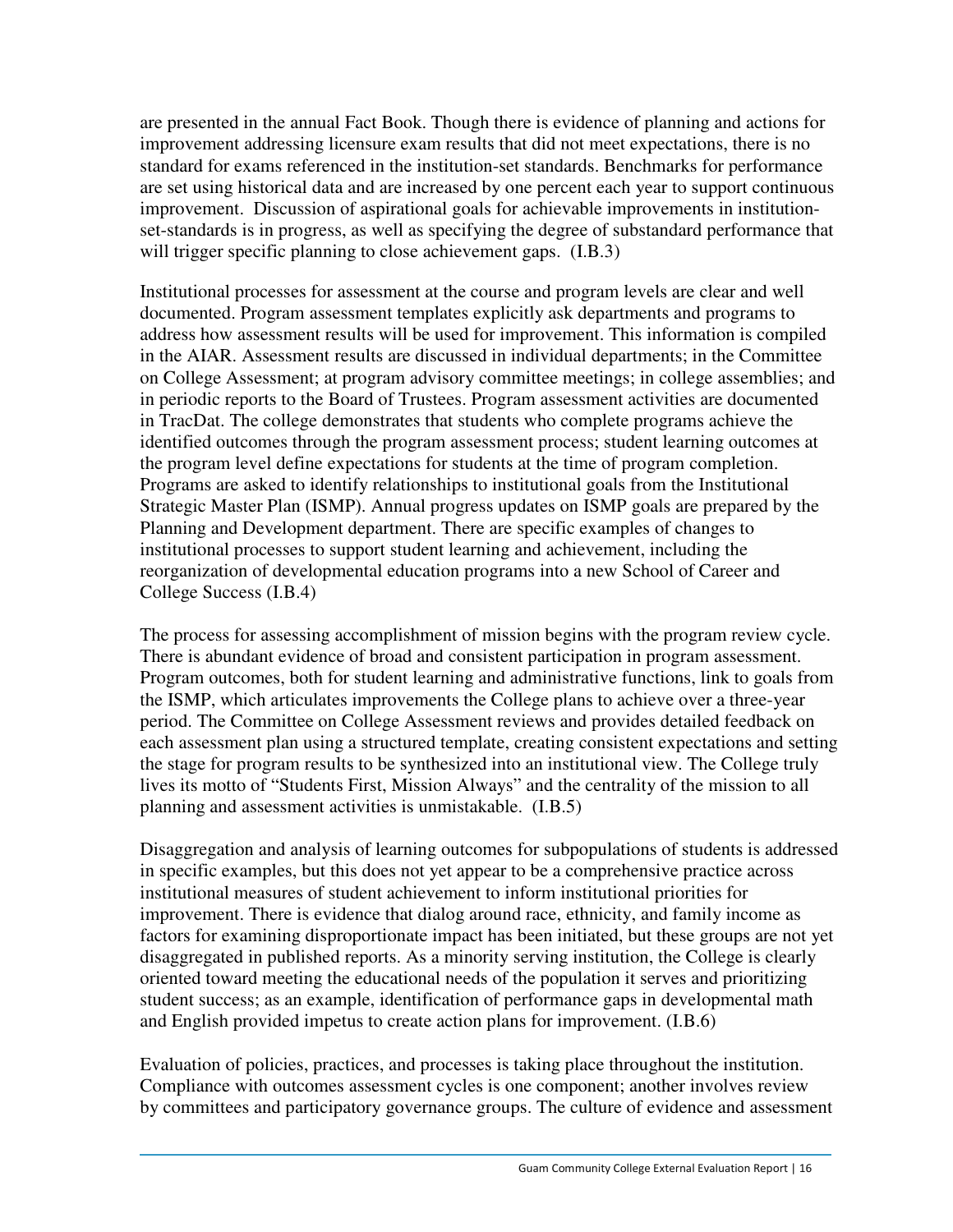is widely evident throughout the college, and all constituencies have an orientation toward ongoing evaluation and improvement. (I.B.7).

The primary vehicle for college communication of the results of its assessment activities is the AIAR. The AIAR is in its  $16<sup>th</sup>$  year of publication and is posted to the website. The report summarizes all assessment activities, including participation rates across departments; tallies of links between program and course level SLOs to institutional goals and accreditation standards; student surveys from orientation, and information on assessment cycles and timelines. The Committee on College Assessment recognizes exemplary assessment practices through an awards program, and its practices reflect a culture of openness and collegiality around assessment processes and results. The high-level of transparency and communication around assessment activities is commendable. (I.B.8)

GCC engages in continuous, systematic evaluation and planning through its program review and assessment process. The two-year cycle includes planning, evidence gathering, reporting of results and how they will be used for improvement, and a report on implementation of any resulting actions. Course and program outcomes are entered into TracDat and mapped to the college's strategic goals, which are also linked to department strategic plans. Resource requests must be based in completed assessment plans and observed results must justify the need for funding. The system of interrelated plans is complex, but interviews confirmed that expectations are well-understood throughout the College. Development of assessment plans and review of results is participatory and includes input from the affected constituencies. The College shared several examples where the need for changes surfaced through the program assessment process and moved forward to a collegewide discussion of larger-scale changes to improve institutional effectiveness and student success. The Transformation Initiative led by President Okada provides structural and financial support for innovations based on assessment results. (I.B.9)

### **Conclusion**

The College meets Standard I.B.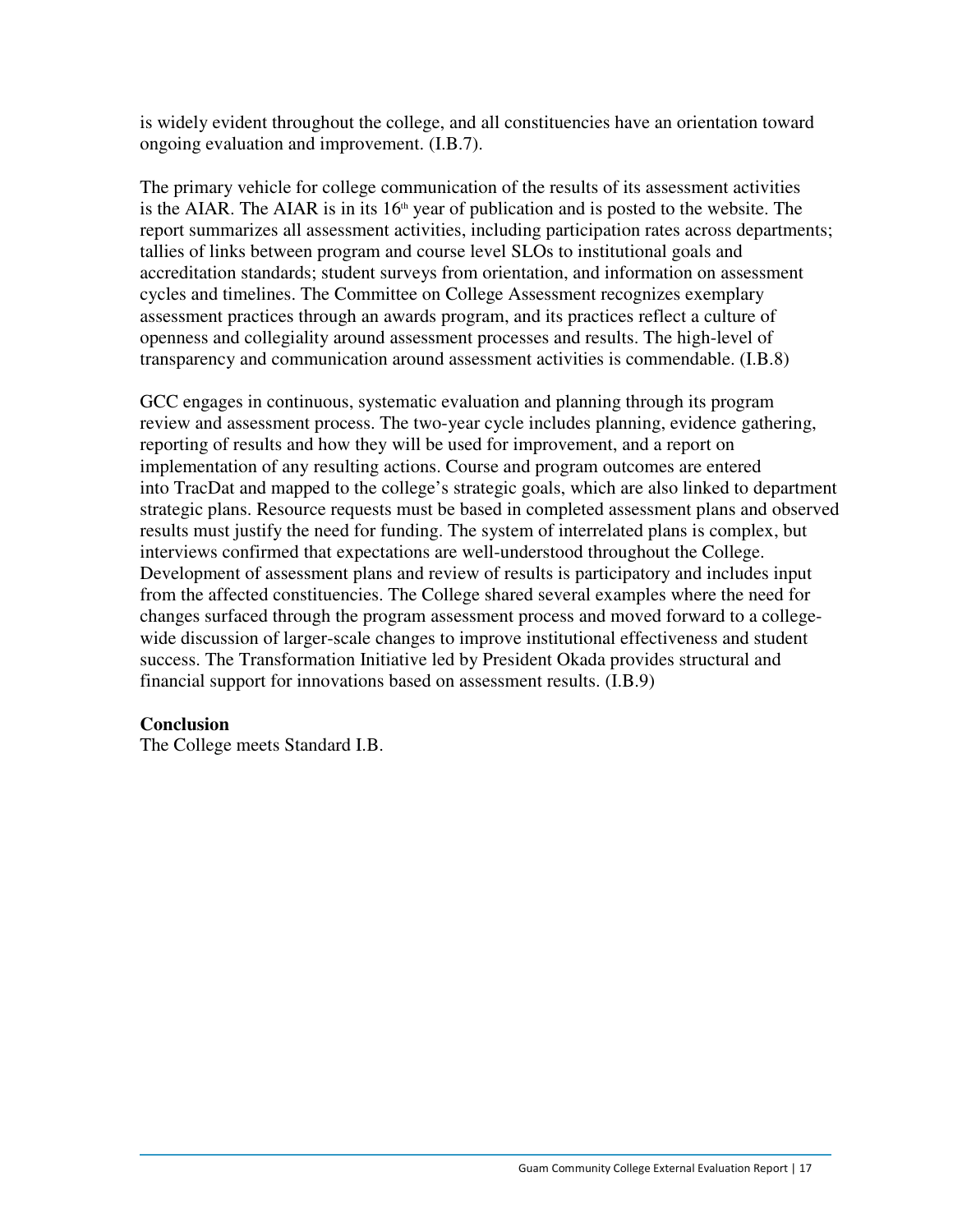### **Standard I.C: Institutional Integrity**

### **General Observations**

Accreditation information is published on the website and in the online catalog along with the mission statement, vision, and core values. For students interested or currently enrolled in Secondary or Continuing Education programs and courses, information regarding requirements, policies, procedures, and program requirements are provided online and via hard copies. To ensure accuracy, Guam Community College (GCC) has a multi-reviewer process for the catalog.

The Student Handbook codifies student rights and responsibilities, while formal institutional policies established in Board Policy assure a code of ethics, academic honesty, integrity, and intellectual freedom.

GCC's mission statement reflects the primacy of student learning and achievement in all its activities. The College has regular reporting cycles and publishes program assessment results in a comprehensive annual report that contains institutional data on student achievement. Public disclosure of accreditation status is addressed through an accreditation web page that contains an extensive history of reports and communications with ACCJC.

### **Findings and Evidence**

Program information pages in the catalog and on the website follow a general format. A sampling of program information pages on website reveals that most have program learning outcomes posted, though some have incomplete items from the template. ACCJC and program accreditation information is up to date. (1.C.1)

From 2013 to 2015, the College underwent a transition period to move from a printed catalog to an online catalog via the ACALOG system. This transition allowed the College's curriculum review process to be integrated, resulting in real-time, accurate, and updated information for students. (1.C.2)

GCC provides information on all facts, requirements, policies, and procedures for students. The College publishes both an online and printed catalog for prospective and current students interested or enrolled in Postsecondary programs to provide access to the information, including those without access to computers. Students interested or currently enrolled in Secondary or Continuing Education programs are primarily provided with printed catalogs/ hard copies. As stated above, the online version of the catalog is integrated with the College's curriculum review process, providing real-time, accurate, and updated information to students. While the review process is similar (i.e., same reviewers) for printed curricular information, this information is not inputted into the College's ACALOG system. Instead, it is published and printed in hard copy form. Hard copy/printed information is continually updated to provide students with current information. (1.C.2)

Assessment of student learning and data on student achievement are published in the college fact book and the Annual Institutional Assessment Report (AIAR). Both of these documents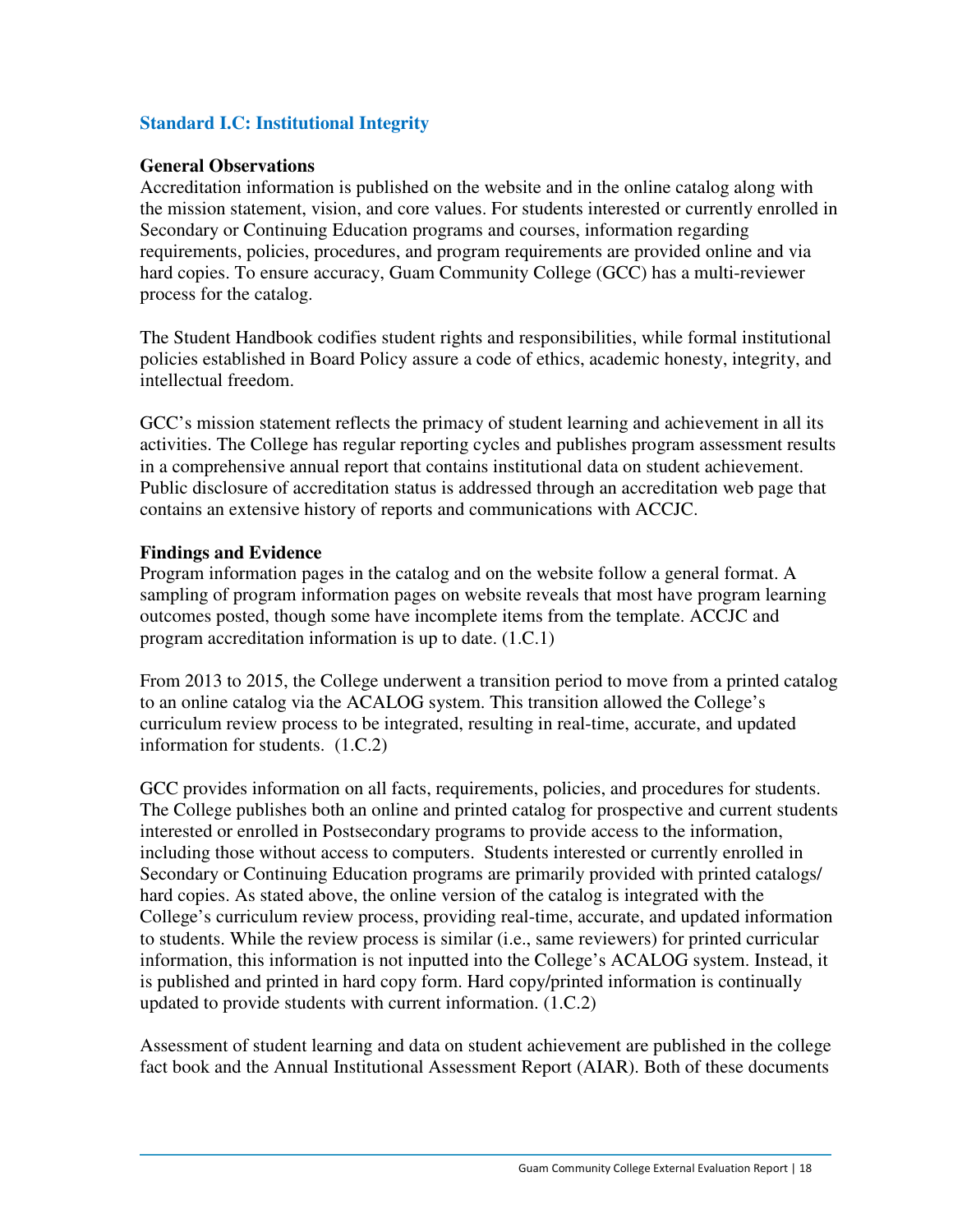are available on the website and are long-standing reports. TracDat is used to document the details of program assessment and is accessible to all employees. (1.C.3)

The College's online catalog clearly describes the purpose, content, course requirements, and expected learning outcomes of all postsecondary certificate and degree programs. Information regarding apprenticeship and certificate programs under the Office of Continuing Education/Workforce Development are listed in the catalog. Detailed information for each program is provided in printed form and are readily available for students. (1.C.4)

GCC maintains institutional policies through the Board of Trustees. Operating procedures are reviewed by college committees and individual departments. Specific examples of revisions at all levels are presented. Policies specific to students are published in the Student Handbook. Assessment activities in the Office of Communications and Promotions support quality assurance for publications. (I.C.5)

Information on the total cost of attendance and the net price calculator are accessible through the financial aid pages of the college website. Tuition and fees and related information such as the refund policy are included in the online catalog. (1.C.6)

GCC's strict compliance to Board Policy 460: Academic Freedom and Article IV: Faculty Rights to Academic Freedom assures institutional and academic integrity and validates GCC's commitment to faculty's free pursuit and dissemination of knowledge, and support for intellectual freedom in teaching and research. Board Policy 460 and Article IV also protects the right of faculty members in teaching and research and of students in regards to learning. Policies exist for other constituents as well. This policy is publicized on the College's website and online catalog. (1.C.7)

The College's Student Handbook clearly and specifically details the policies and procedures regarding student responsibilities, behaviors, academic honesty, and consequences for dishonesty. The Student Handbook explicitly describes the various forms of academic dishonesty (i.e., plagiarism, cheating, fabrication) misconduct (disruptions, fighting, possession of controlled substances), and the procedures for investigating such instances. Additionally, it thoroughly explains the different consequences or sanctions (i.e., official warning, loss of privileges, expulsion) that corresponds with such behaviors. The Student Handbook is also introduced and explained to students in New Student Orientation. Students are also informed how to view the handbook on the College's website and/or retrieve an electronic copy. The College's counselors provide guidance and advisement regarding the contents of the handbook. The Student Handbook is reviewed and updated annually by the Associate Dean for the School of Technology and Student Services with feedback and input from the campus community. Substantive additions and/or revisions are reviewed by administration and recommended to the Board of Trustees, who approves the handbook.  $(1.C.8)$ 

The College establishes and publishes clear policies and procedures that promote honesty, responsibility, and academic integrity in compliance with the College's Policy 470: Code of Ethics and Policy 199: Social Media Policy. These policies apply to all constituents. (I.C.8)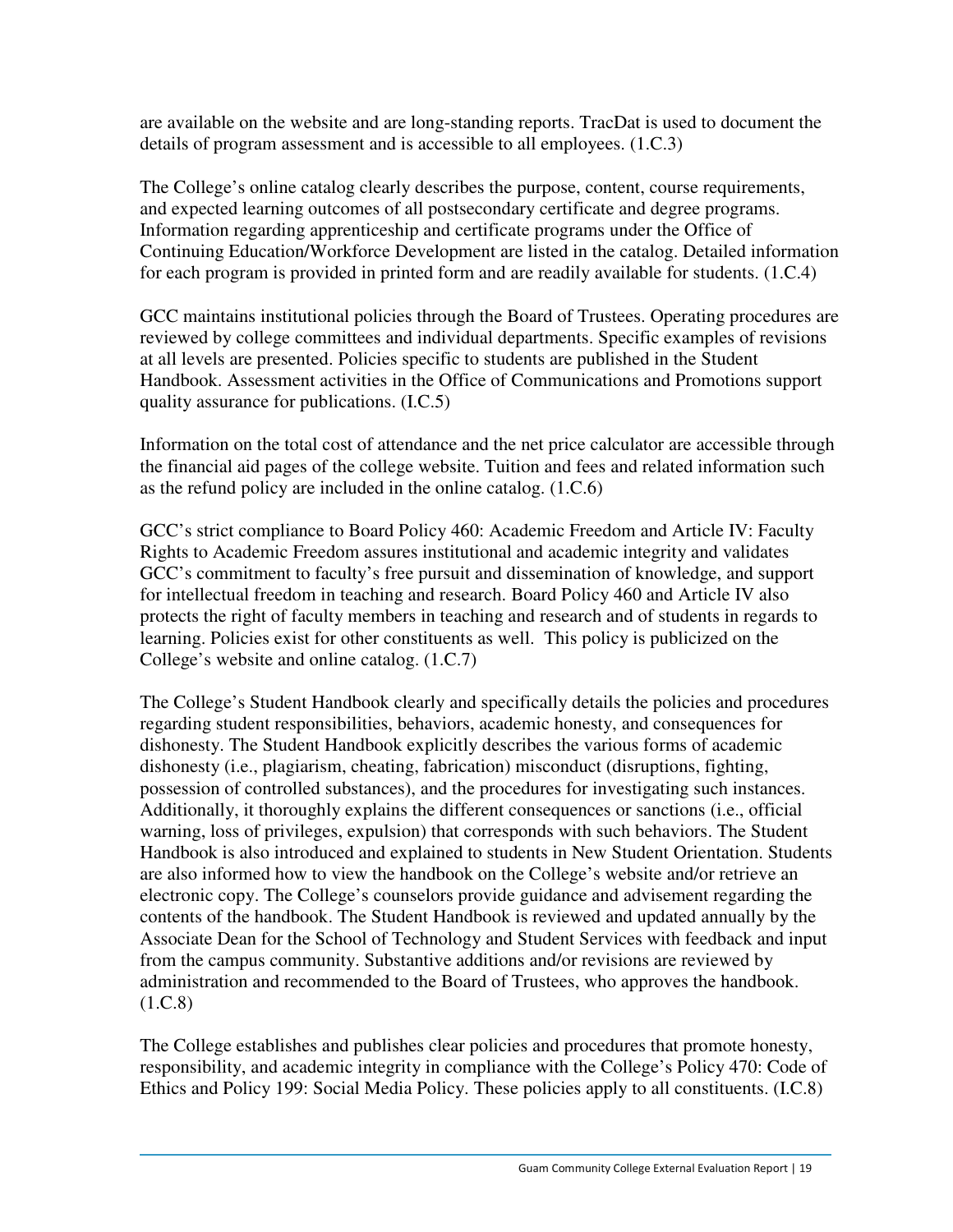Article IV: Faculty Rights to Academic Freedom and Board Policy 460: Academic Freedom clearly mandate faculty to distinguish between personal conviction and professionally accepted views in their disciplines. Article IV and Board Policy 460 further support faculty to pursue knowledge and truth in research and publicize the results, and strongly stipulates that data and information presented should be accurate, conducted for the common good, and not to further the interest of the individual or the College. Furthermore, Article IV and Board Policy 460 state that faculty when presenting data and information should exercise appropriate restraint, show respect for the opinions of others, and make every effort to not represent themselves as a spokesperson for and of the College. (1.C.9)

Policies governing ethical conduct for employees and student rights and responsibilities are published and accessible. The college does not seek to instill specific beliefs or world views. (1.C.10)

The College does not have formal operations outside of Guam, and does not offer distance education to non-residents. As there are many residents of Guam who originate from other areas of Micronesia, the College sees itself as broadly serving the region, though all of its operations are on Guam. (1.C.11)

The College communicates its accredited status to the public through the website and online catalog. The College initially received regional accreditation in 1979 and has been reaffirmed by ACCJC in the last two comprehensive evaluation cycles. One program, culinary arts, is separately accredited by the Accrediting Commission of the American Culinary Federation Education Foundation (ACFEF). The college's 2015 Midterm Report indicates that GCC has been responsive to recommendations issued during the 2012 comprehensive evaluation. Substantive changes are addressed through the curriculum review process. (I.C.12)

Each program area maintains an advisory committee of employer and industry representatives that provides input on industry standards and desired skills and abilities. The college also collaborates with local and federal agencies in support of its mission. (I.C.13)

The mission is evident throughout the college's publications and materials, and guides the priorities expressed in the Institutional Strategic Master Plan (ISMP), which center on student learning and achievement. (1.C.14)

### **Conclusion**

The College meets Standard I.C.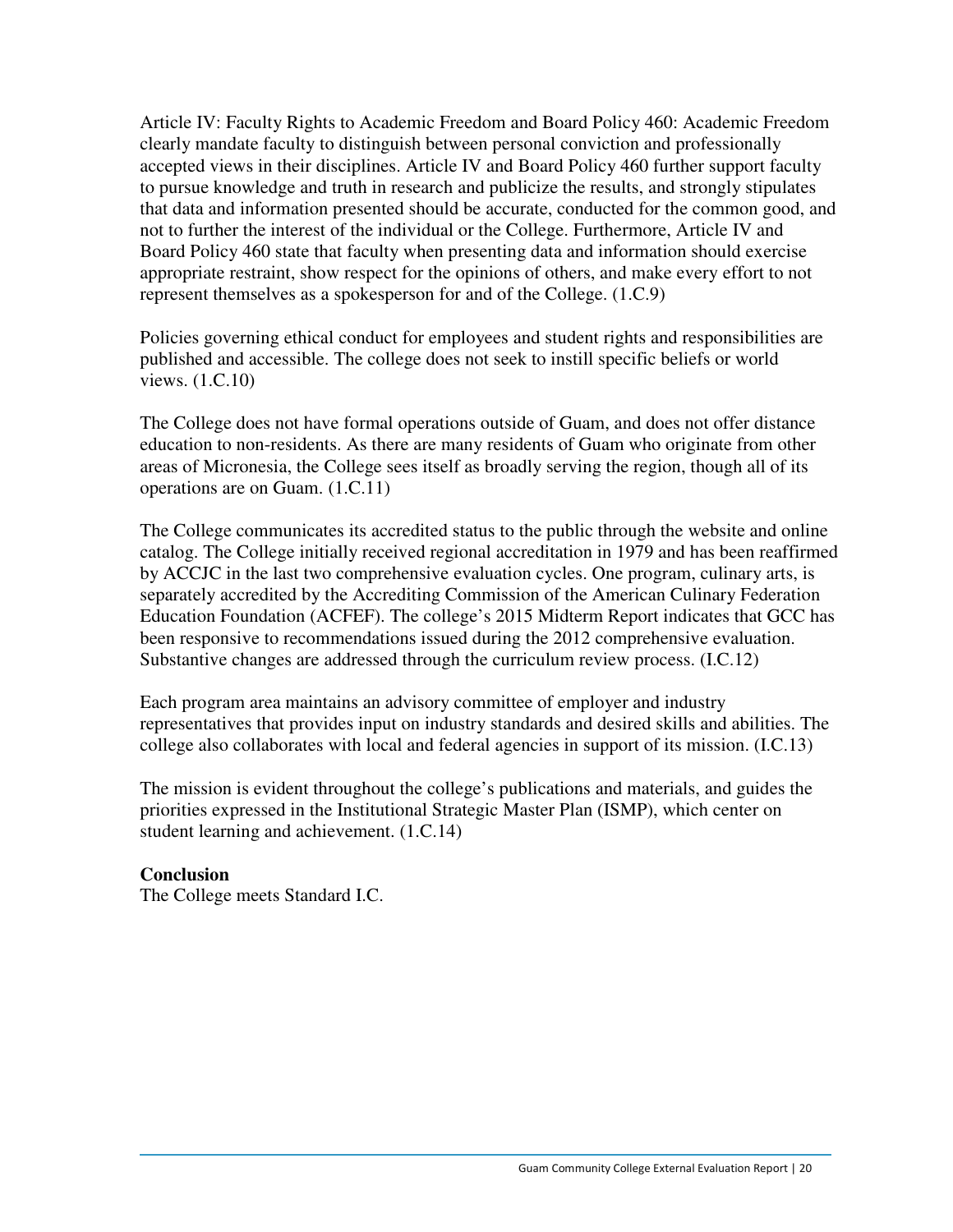### **STANDARD II STUDENT LEARNING PROGRAMS AND SUPPORT SERVICES**

### **Standard II.A: Instructional Programs**

### **General Observations**

Guam Community College (GCC) offers Associates Degrees, Certificates, Apprentice Trades, general education, and pre-collegiate courses consistent with its mission via various modalities, including face-to-face, fully online, hybrid, and enhanced-web delivery. GCC utilizes an established process to regularly assess all curriculum, Student Learning Outcomes (SLOs) and Program Learning Outcomes (PLOs), and administrative units, and awards course credit, degrees, and certificates based on students' achievement of appropriate learning outcomes.

The College has a multi-level, robust curriculum process (i.e., plan, development, revision, review, approval) in place that ensures the appropriate length, breadth, depth, rigor, sequencing, time to completion, and synthesis of learning for all courses, and degree and certificate programs. Course scheduling allows students to complete their certificate and/or degree programs within a timeframe consistent with established expectations in higher education, as well as a process to ensure institutional changes do not prohibit a student from completing his or her educational goals.

As appropriate to its mission, the College has clear transfer-of-credit policies and articulation agreements between the College and other institutions to facilitate the mobility of students without penalty, as stated in GCC's 2017-2018 catalog (212). GCC collects data from graduates related to their employment and pass rates on licensure and certification exams and reports these to the Guam Legislature and ACCJC, respectively.

### **Findings and Evidence**

Successful offerings of 23 associate programs, 50 Apprentice trades and 18 Certificate programs show the highest enrollment trends in the College's history. Under the transformational leadership of the president and Vice President of Academic Affairs, GCC has instituted an innovative approach to Dual Enrollment Accelerated Learning (DEAL) with a presence in six of the island's public schools, warranting a commendation from the evaluation team. Three thousand students currently engage in direct pathways to articulation with the college. Apprenticeship programs, in conjunction with the U.S. Department of Labor, currently serve 500 students. The College has increased service to the community since the fall 2015 from 12,587 to 17,581 total enrollment in fall 2017. Continuing Education and Workforce Development serve the largest number of GCC students. (II.A.1)

GCC requires syllabi to include the approved SLOs from the Course Guide (CG). GCC has a centralized mechanism for verifying all students receive a course syllabus. GCC provided the team multiple examples of evidence to ensure quality of instruction following practices and procedures that are common to American higher education. Policies are in place to define practices as presented in CGs, the curriculum approval process, syllabi and the GCC catalogue. GCC's catalog includes information related to sequence of courses, learning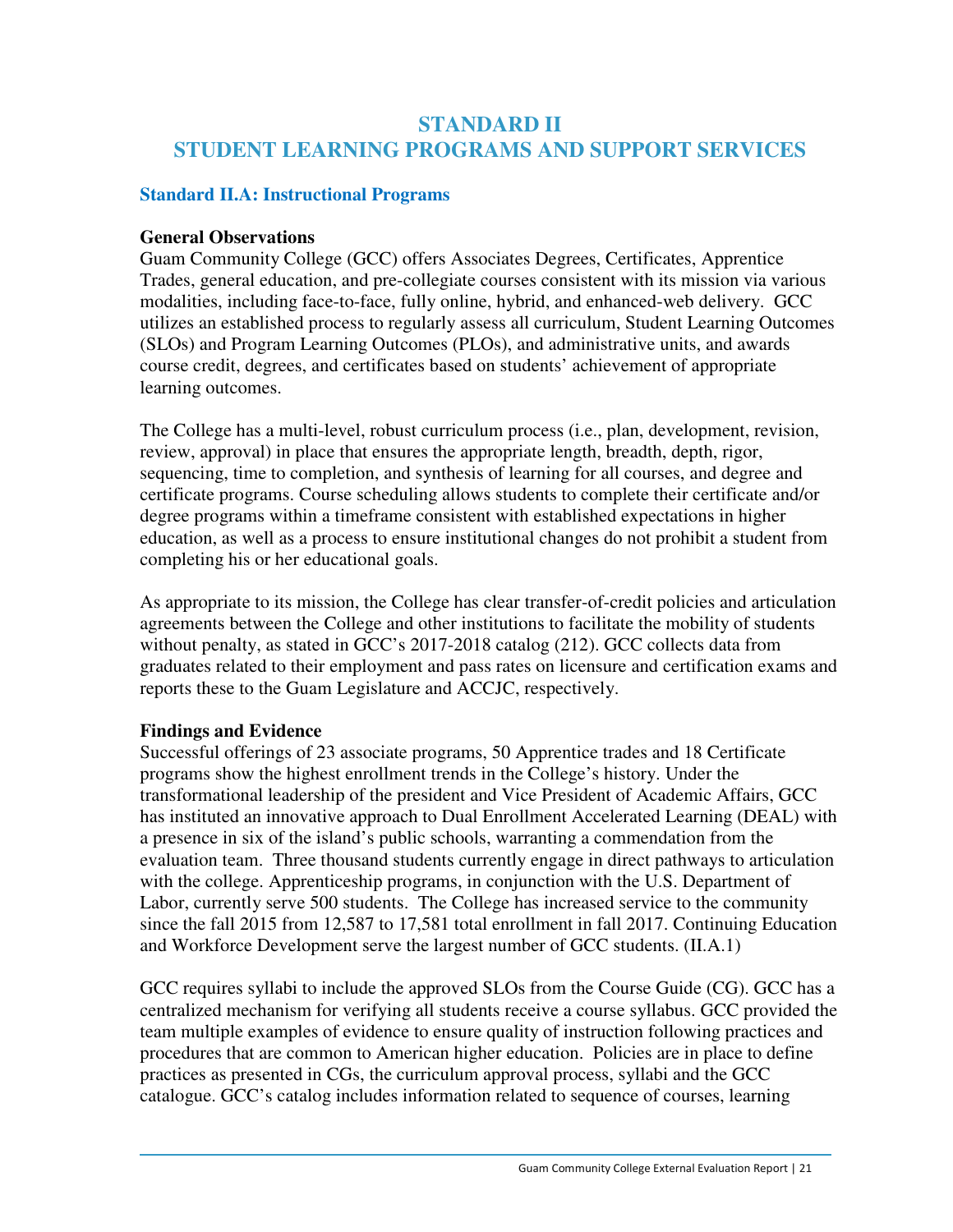support services, matriculation and other support services necessary for student success. (II.A.2; II.A.3; II.A.5; II.A.6; II.A.7)

GCC offers four pre-collegiate level courses, in math and English, to students who place below college level writing and reading. The Adult High School Diploma program has almost tripled since fall 2007, when 55 students were enrolled, to 163 students in fall 2016. Prior to fall 2017, the COMPASS exam was used for math and English placement. CASAS assessments and ACCUPLACER are used for ESL and adult education for correct placement in pre-collegiate or college level courses. Developmental English and math cohorts have increased persistence rates from 34 percent to 41 percent. (English) and 55 percent to 64 percent (math). The College has initiated special programs such as Dual Credit Articulated Programs of Study, DCAPS, Dual Enrollment Accelerated Learning, DEAL, Classroom Learning Yields Math & English Readiness (CLYMER), and Reach for College to promote and expand student access and improve student success. These programs resulted from the Small Assessment Grant Award, SAGA, and the President's Innovative Ideas Program both reflecting the College's leadership and innovation, and for this GCC is to be commended. (II.A.4)

GCC delineates a comprehensive curriculum development, review, and approval process that ensures practices are consistent with American higher education, and that courses and degree programs, including certificates, are of an appropriate length, breadth, depth, and rigor. This process further warrants that the sequencing of courses supports students' time to completion, a thorough examination of course SLOs, and synthesis of learning. One of the primary entities in the curriculum process is GCC's Curriculum Review Committee (CRC), which is comprised of faculty members, academic administrators, and key staff, who are responsible for reviewing and approving all curriculum content for breadth, depth, and rigor. The CRC is responsible for determining via GCC's Curriculum Program Review Form whether the numbers of credits are appropriate for an associate degree or certificate program, and whether the required credits indicated each semester supports students to complete the proposed degree or certificate program in a timely manner. (II.A.5)

Department chairs survey students each semester regarding course/class schedules to find out what days and times best meet their needs and support their time to degree and/or certificate completion. The results from the survey are then used to plan for the next semester course schedule. GCC's 2017 Curriculum Manual (200) requires proposers to detail the sequences of degree and certificate program courses, and a timeframe for completion that is consistent with established expectations in higher education. (II.A.6)

The Distance Education (DE) Standard Operating Manual, (DE-SOP), 2017 and the Strategic Plan (DE-SP) define and support GCC's DE goals, processes, and guidelines in place for the management, training, design, development, infrastructure, and assessment of DE courses. Faculty teaching courses in DE mode must complete a MOODLE tutorial and receive an online teaching certification. GCC serves a diverse student population. GCC is not offering correspondence courses at this time. (II.A.7)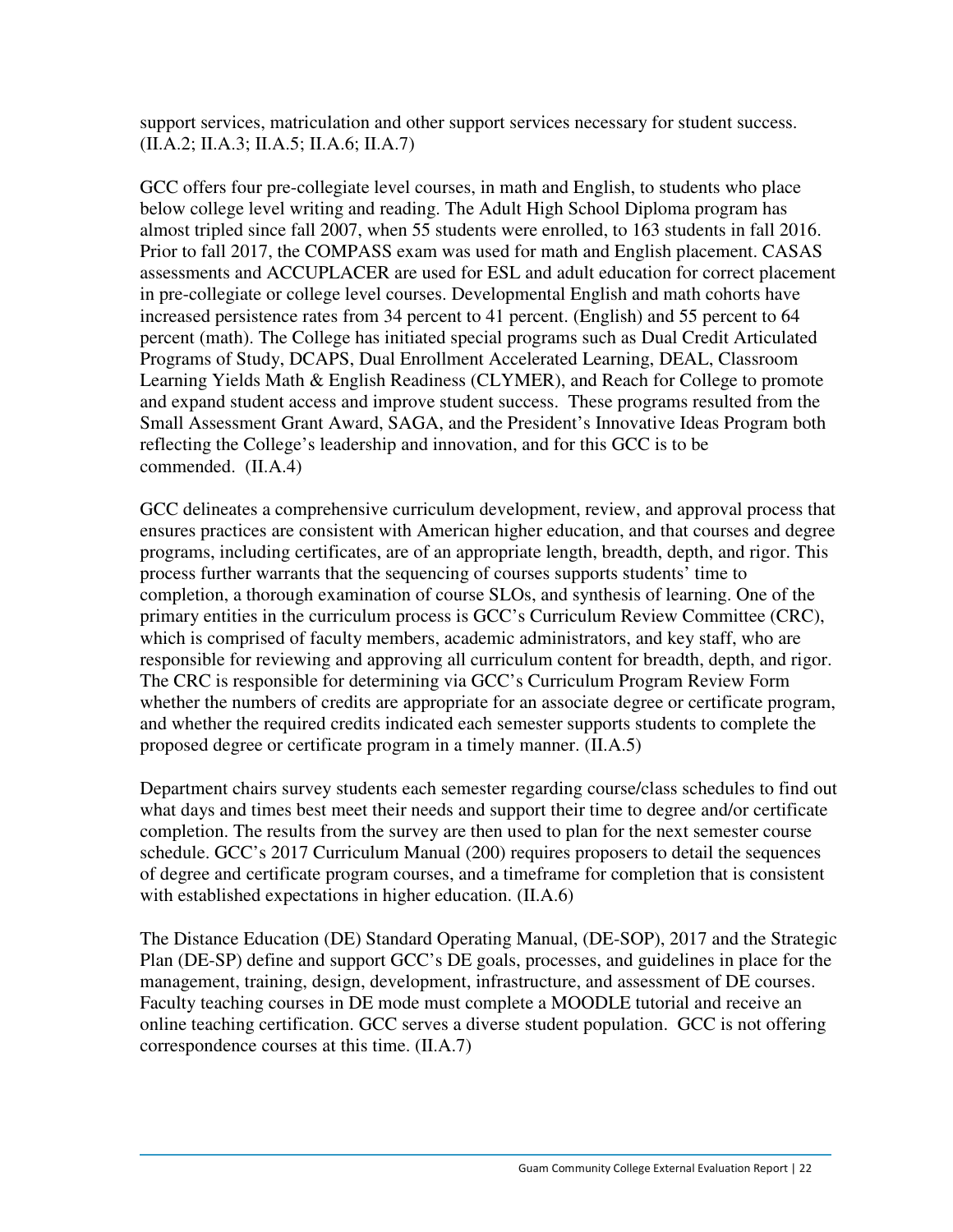GCC validates the effectiveness of standardized and course-wide exams through pass rates, achievement of SLOs, and performance of industry competencies. For example, the Hospitality and Tourism Department assesses the effectiveness of their program via the pass rate of the American Hotel & Lodging Educational Institute national certification exam. Another example can be found in the MATH department, where students enrolled in different sections of the same college-level MATH course but in different sections receive a standardized exam to determine if students achieved the course SLOs. Additionally, the Construction Trades Department utilizes a series of competency exams to ensure students mastered specific skills that meets industry standards. (II.A.8)

GCC's catalog specifies three distinct processes (i.e., departmental challenge exams, transfer of credit from other institutions) to evaluate students' prior learning. However, processes are not further elaborated in the GCC catalog. (II.A.8)

Every program and course has SLOs. GCC's 2017-2018 SLO Handbook guides faculty in developing and assessing learning outcomes to ensure (a) course and program alignment with industry standards, (b) students receive high quality education, (c) continuous improvement of teaching and learning, and (d) appropriate awarding of course credit, degrees, and certificates. Final grades determine the attainment of course SLOs, resulting in the awarding of course credits. Additionally, GCC's multi-layer review process, aligned with Board Policy 345: Credit Hour Policy, ensures credit hours awarded are consistent with institutional policies that reflect generally accepted norms or equivalencies in higher education; and course contact/clock hours, whether traditional/lecture, continuing education, practicum, or labs, are in compliance with the College's credit hour policy, federal regulations, and accrediting agency standards. (II.A.9)

Where patterns of student enrollment between institutions are identified, the College has developed course-to-course and program-to-program articulation agreements with the University of Guam and 21 other community colleges and four-year universities (see catalog appendices, pgs. 197-206), as appropriate to its mission. Member institutions of the Pacific Post-Secondary Education Council (PPEC) also have reciprocal agreements that include opportunities for students to expand and enrich their postsecondary educational experiences. Furthermore, GCC's transfer-of-credit policies, criteria, and processes for students are clearly detailed in the College's 2017-2018 catalog. These policies also align to Board Policy 320: Articulation and Transfer Agreements, and facilitates the mobility of students to seamlessly transfer to numerous institutions. Additionally, in accepting transfer credits to fulfill degree requirements and upon students' requests, GCC's registrar regularly evaluates transcripts from other institutions, particularly where articulation or reciprocal agreements do not exist. The registrar also consults with faculty from respective departments to determine if SLOs from transferred courses are comparable to the SLOs offered at GCC. (II.A.10)

Course-level SLOs must correspond with PLOs or the States' Career Cluster Initiatives and align with one of the six established ILOs listed in the 2017-2018 Catalog. These require that a student demonstrate: effective communication and quantitative analysis; the ability to access, assimilate, and use information ethically and legally; mastery of critical thinking and problem-solving techniques; collaborative skills that develop professionalism, integrity,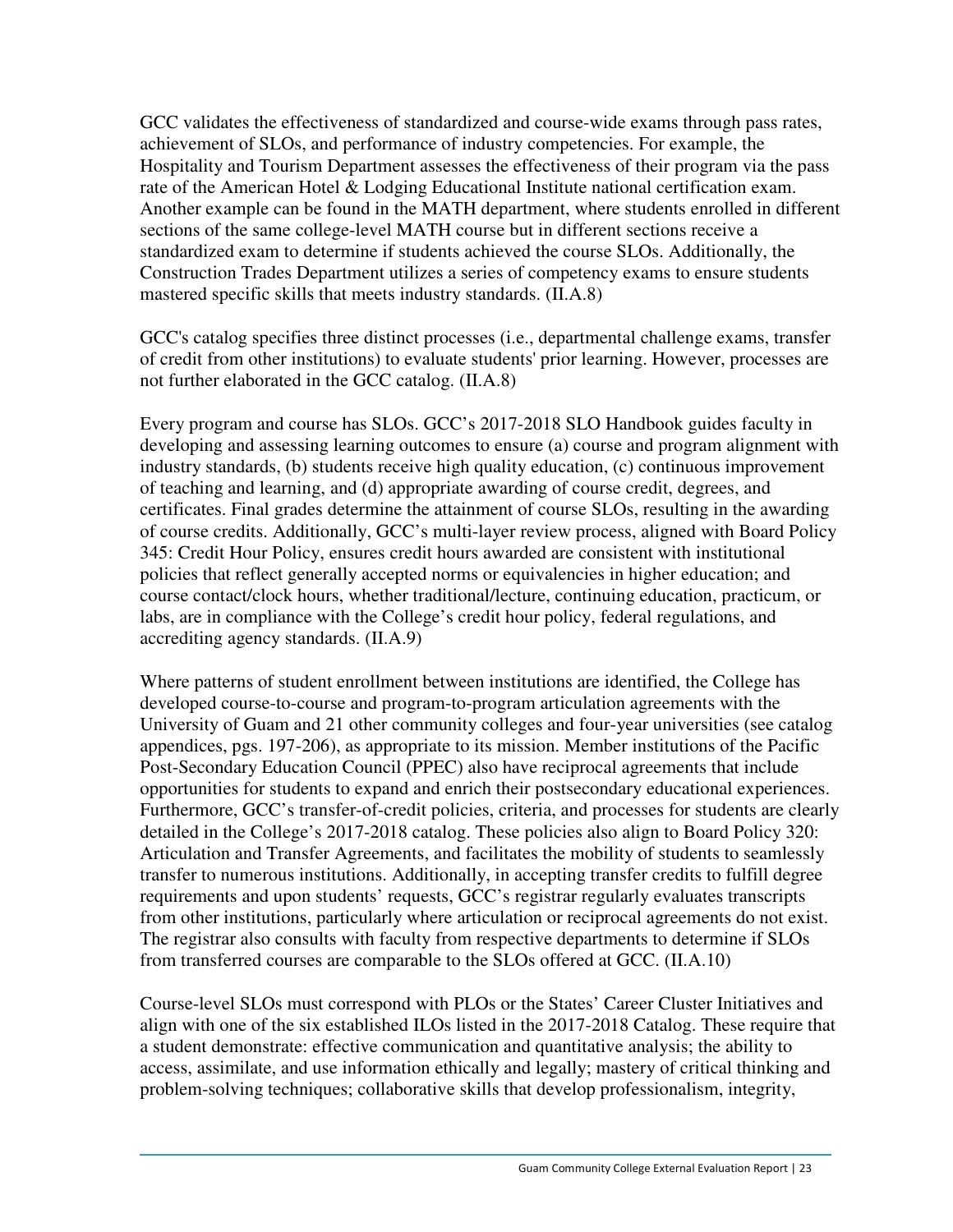respect, and fairness; and civic responsibility that fosters respect and understanding of ethical, social, cultural, and environmental issues. (II.A.11)

GCC Catalog (p. 33-34) describes the goal of the general education program to foster student learning and skill development in civic engagement, critical thinking, understanding of the relationship between the individual and society, information literacy, oral communication, quantitative reasoning, and written communication. (II.A.12)

Program technical requirements and course assignments undergo biannual review by faculty and advisory committee members (Workforce Advisory Committee Handbook, p. 30) to ensure graduates meet employment standards and are prepared for external licensure and certifications. The results of these reviews are documented in advisory committee minutes and included on the program approval form. (II.A.13; II.A.14)

Department chairs make changes to program guides based on feedback from advisory committees and review of data, including program enrollment and completion rates published in the GCC FactBook. When a program is eliminated or its requirements are changed significantly the department makes arrangements with affected students to complete their education in a timely manner, including creating a special project if necessary. (II.A.15)

GCC uses the institutional assessment process documented in its Annual Institutional Assessment Report to evaluate all programs, courses, student learning outcomes, and student services unit outcomes regularly. Learning outcomes for secondary career and technical education programs and courses, postsecondary programs and courses, and continuing education courses are evaluated biannually while the annual curriculum review cycle is used to ensure that curriculum documents are evaluated at least once every five years. (II.A.16)

### **Conclusion**

The College meets Standard II.A.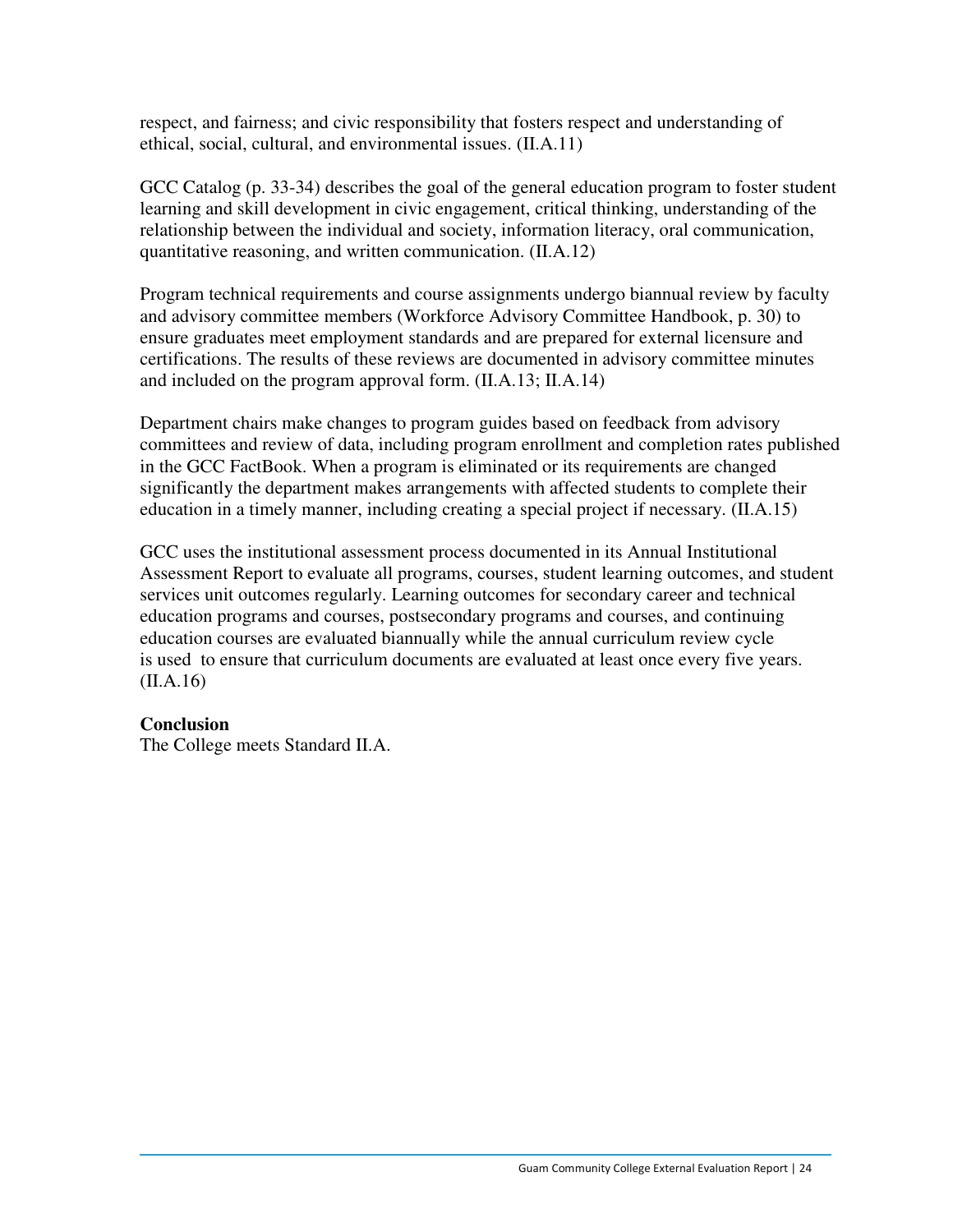### **Standard II.B: Library and Learning Support Services**

### **General Observations**

Guam Community College (GCC) offers a comprehensive array of learning support services in several locations. The library is in the newly built (2010) Learning Resource Center and houses a computer lab, library classroom, and print and electronic resources. Other support services include computer labs, tutoring, assessment and counseling, and career advisement. The library offers physical books, a comprehensive electronic book collection, print and online periodicals and articles, and videos and multimedia items. Tutoring services are discussed in Standard II.C, and the team found there is sufficient tutoring provided to support educational programs. GCC uses a variety of assessment methods to evaluate effectiveness in ensuring adequacy in meeting identified students' needs. Collaborative contractual agreements are on file with the University of Guam and specific vendors to supplement the resources for its students.

### **Findings and Evidence**

#### *Library*

The Learning Resource Center (LRC) is the first government of Guam building that is LEED GOLD certified by the U.S. Green Building Council. The 22,000 square foot building is open Monday through Saturday for 59 hours/week and houses a collection of 21,000 volumes and 135,000 ebooks that are sufficient to support the diverse needs of its student learners. A small, but precious Pacific Collection is available upon request. There are two full-time librarians and four full-time staff.

Students have 24/7 access to electronic resources through the EBSCO eBooks app or through the GCC Library page for access the electronic databases. Students may also borrow inperson library books, DVDs, and Kindle e-book readers to be used within the library. Reference service is available in person or available via email through the Ask-a-Librarian service. New acquisitions are displayed on the first floor of the library. Additional resources are available through a signed agreement between GCC and the University of Guam (UOG) to provide GCC students access to the resources at UOG. The librarians work with the faculty to provide library instruction upon request, and have proactively reached out to the English faculty to support the research and writing component. Evaluations are conducted prior to and after each session, and the instruction sessions have been rated highly by students. The Library administers and analyzes the results of annual library and instruction surveys. Student Learning Outcomes, pre and post assessments, surveys, faculty and student input are methods used to gain input to assess the effectiveness of the services.

The Library has subscriptions to three databases: the EBSCO Academic e-book collection, the EBSCO Community college e-book database, and the EBSCO periodical databases that are sufficient in quantity, currency and depth to supplement the print collection and provide equitable access to distance learners. Surveys of students and faculty, usage statistics, and requests for database trials are factors used to determine the selection of additional databases. Instructional departments consult with the library about learning resources needed to support any new curriculum. As a result of their assessment, the library has proposed to the campus that GCC support and encourage the use of digital resources to lower costs for students and increase access to open educational resources for classroom delivery. (II.B.1, II.B.2, II.B.3)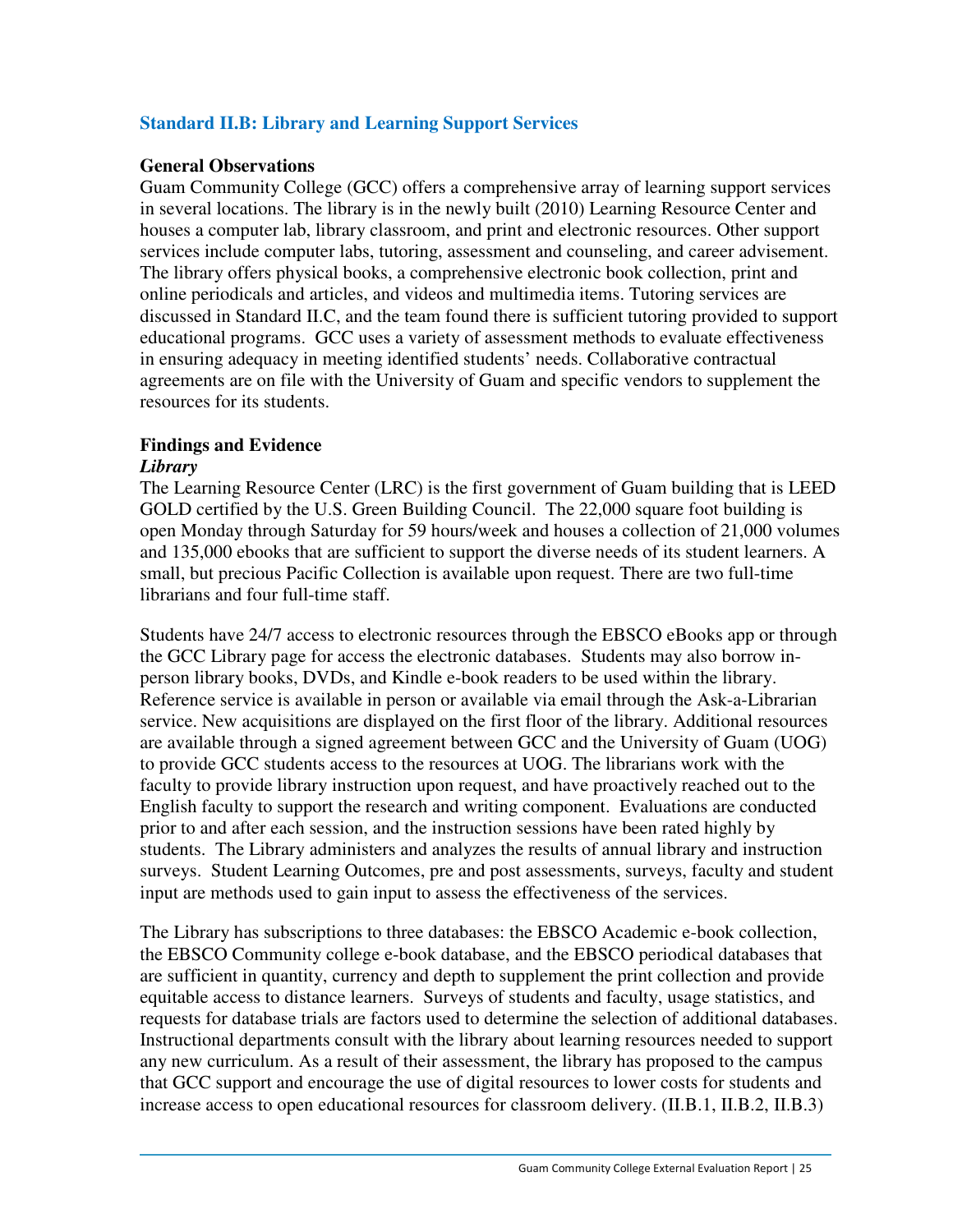### *Learning Support Services*

Tutoring is provided through Project Aim for students under the TRIO program with the criteria of the population served as low income, first generation, and students with disabilities. Reach for College provides services for middle and high school students, postsecondary students, while the Adult Education unit serves those without a high school diploma. Services are available on the second floor of the Student Center building. The English department provides tutoring for the Freshman Composition class and the Math and Science Department has Success Facilitators, or peer tutors. (II.B.1, II.B.2).

Students may access four computer labs on campus for free. The LRC has 34 computers and 17 laptops; Building B has five computers; Building 5000 has 48 computers and Project Aim has a student computer lab with 10 computers.

The LRC has three student learning outcomes assessed between 2015-2017. Information competency was assessed from spring 2015 to fall 2017. Evidence of evaluation is reviewed on a regular, ongoing basis and discussed in the annual program review and through data input into TracDat. Student surveys that were administered show that the Library and Learning Support services utilized the data as a basis for assessment and improvement*.*   $(II.B.3)$ 

The library used a number of assessment tools to evaluate their services, including program review, student surveys, pre and post-tests; Evidence of evaluation is reviewed on a regular, ongoing basis and discussed in the annual program review. Student survey results are used by Library and Learning Support services as a basis for assessment and improvement. There is documented evidence of formal agreements, for example the 2017 MOU between GCC and the University of Guam, that provide services and these services are evaluated annually by usage statistics, currency of the information, and depth. (II.B.3)

### **Conclusion**

The College meets Standard II.B.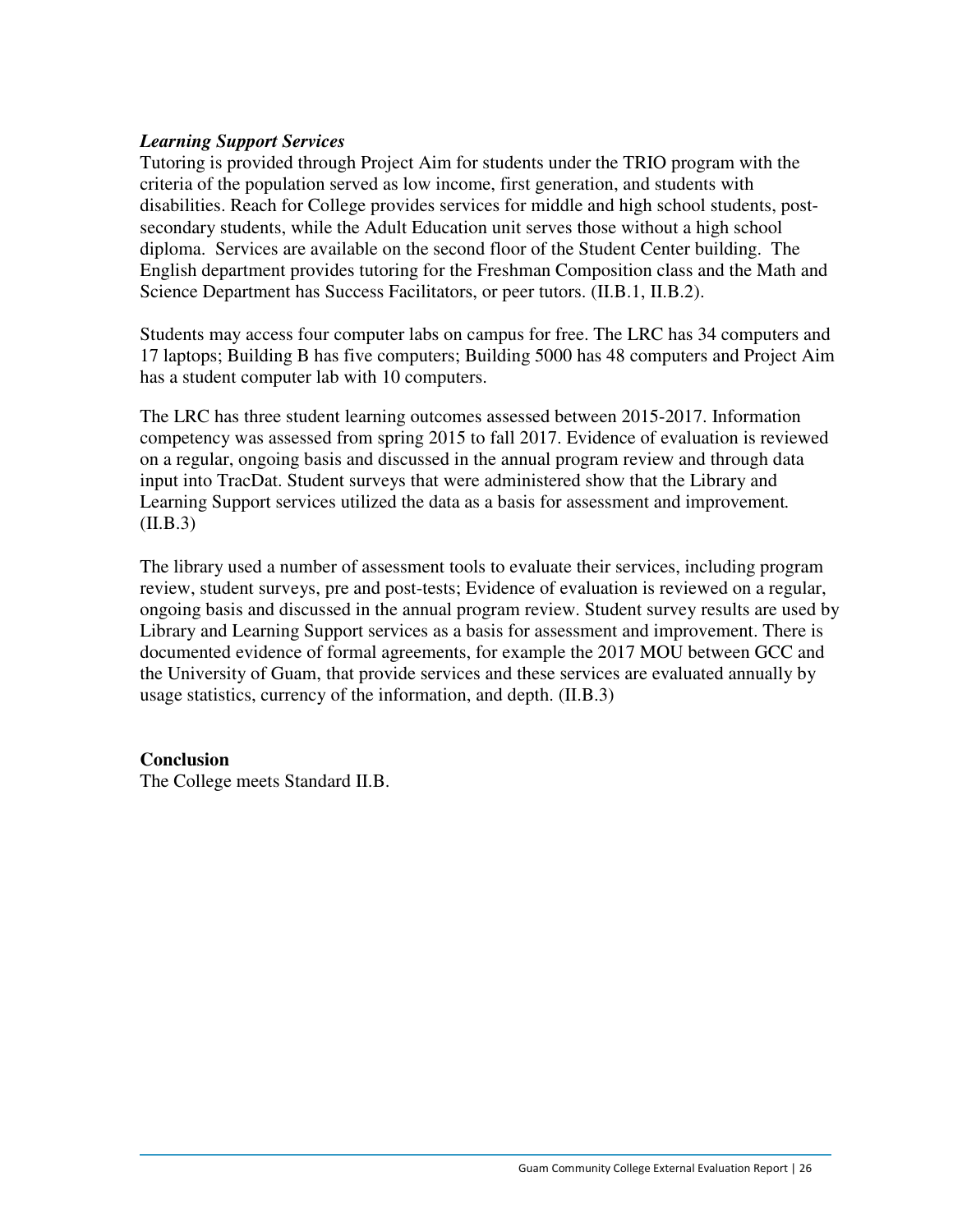### **Standard II.C: Student Support Services**

### **General Observations**

Guam Community College (GCC) regularly evaluates and monitors thirteen student support services and programs to ensure students can achieve their educational goals and that the program goals are aligned with the college mission. GCC's reach is evident across the island in workforce arenas, the local high schools, university articulation agreements, and cocurricular and cultural events. GCC works collaboratively with advisory groups to aid in decision making and college planning and to offer insight into industry needs and makes recommendations for the college to consider for growth.

GCC has a full and distinct presence in the local high schools where staff provide preenrollment services and ongoing academic opportunities. An evaluation site visit to George Washington High school affirmed GCC's commitment to offering CTE programs to over 300 high schools students. This opportunity is replicated in all of the high schools and demonstrates an exemplary practice. The College should be commended for the innovative Small Assessment Grant Award (SAGA) that has given way to a number of exemplary precollegiate practices; examples such as the Dual Enrollment Accelerated Learning (DEAL) program, Classroom Learning Yield Math & English Readiness (CLYMER), Project AIM-Aim for your highest, and Chalani 365 year-round registration program highlight the College's island-wide partnerships that create pathways to educational attainment for students on Guam. GCC also partners with middle schools as evidenced by the newly transformed and institutionalized Reach for College program. Twenty-two articulation agreements with four-year colleges and universities further demonstrate GCC's commitment to ensuring students graduate and are able to transfer.

Co-curricular and cultural activities are held throughout the year and are a part of fabric of the college, as evidence in the thousands of hours of service learning activities and the annual Festival of the Pacific Arts.

### **Findings and Evidence**

GCC regularly evaluates, monitors, and reports on the progress and quality of student support services using external and campus developed tools. Highlights of ongoing assessments are communicated campus wide annually through the Annual Institutional Assessment Report (AIAR), which tracks and monitors assessment activities. GCC's two-year assessment cycle delineates the assessment schedule for all degree programs, certificates, administrative and student services units, and special programs. Each area uses the Unit Assessment Report to communicate the Student Learning Outcomes assessment measures, and report the results of the assessment and actions for improvement. GCC has identified and regularly assesses Student Services Unit Outcomes for its 13 learning support services and programs. As evidenced in TracDat for Accommodative Services & Title IX, GCC collected and analyzed data on the number of disability verifications created and the number of students that picked up their disability verification, and initiated interventions and activities to ensure 100 percent of students met the goal. (II.C.1, II.C.2)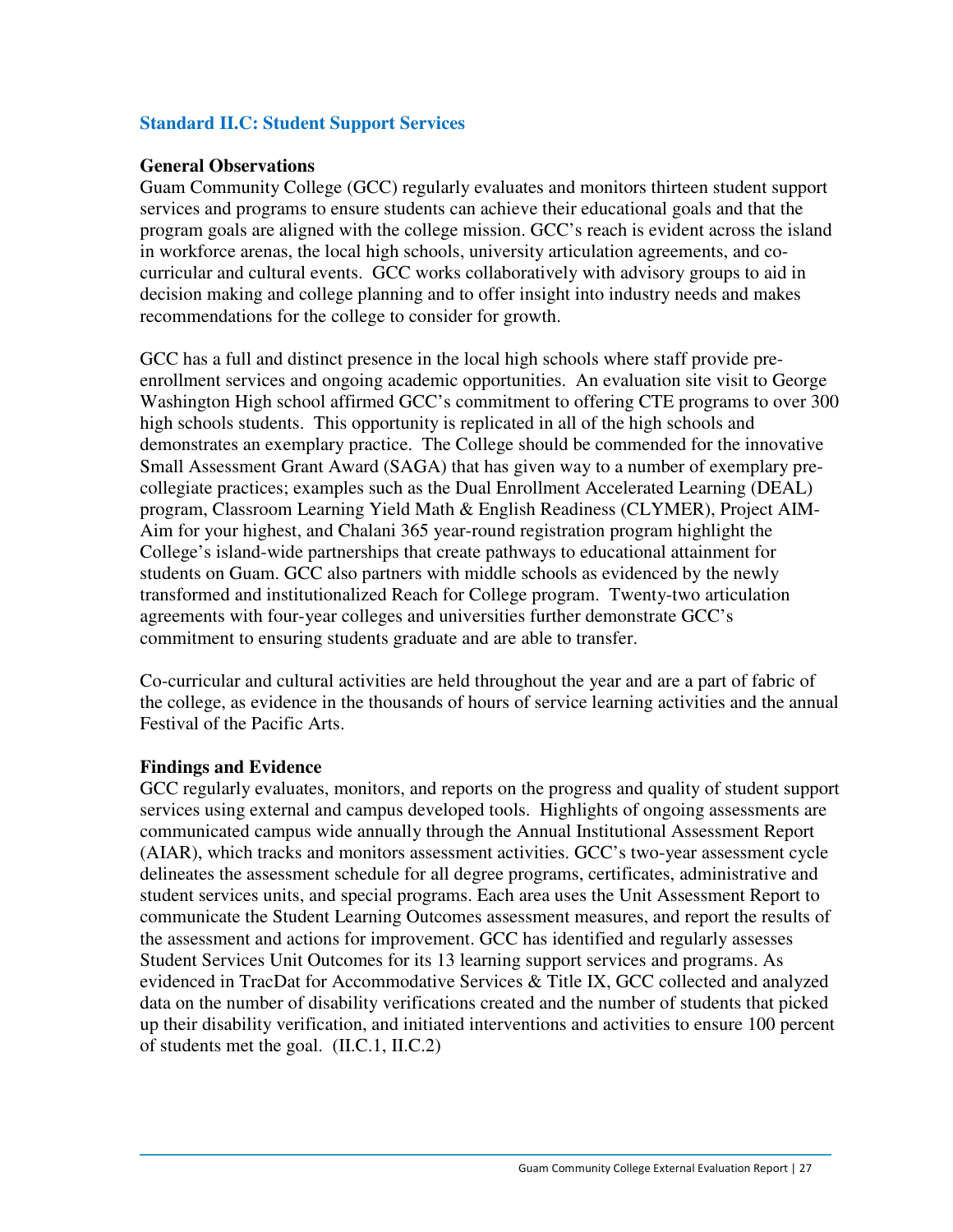GCC's educational footprint can be seen across the island. Not only does GCC provide educational opportunities on the physical campus and online through Distance Education classes, it also offers services to students in the local middle and high schools through high school CTE programs and Adult Education Programs. The number of veteran students has surged over the past several years. In fall 2016, 237 veterans were enrolled compared to 12 students five years prior in the fall of 2011. Students have full access to information on resources and support such as admission, registration, assessment, counseling and advising, tutoring, financial aid and accommodative services online through the website and the MyGCC Student Portal. Direct services, such as counseling and academic advising, accommodative services, and tutoring are provided face-to-face. Students can access most services between 4:00 and 5:00 pm and tutoring, library, computer lab and student support services offices have extended hours, varying between 6:00 and 9:00 pm. Tutoring is provided to students in English or math classes or who are eligible for participation in special programs, such as Project AIM. If a student needs support in other classes, the faculty will often assist the student, or a student in the class offers tutoring support. (II.C.3)

The Center for Student Involvement (CSI) provides oversight for GCC's co-curricular and cultural activities. The Council on Postsecondary Student Affairs (COPSA) is the student run governance group which represents the student voice. GCC fully integrates co-curricular activities with the college mission and cultural heritage of the Pacific Islands. The CSI provides leadership training for students and publishes student forms and waivers and the 2017-18 Student Organization Handbook on the website. Throughout the year, GCC and student clubs host a variety of co-curricular activities, such as the Festival of the Pacific Arts, student conferences like the EDGE, and a research activity called -On Air – On Arts in Research. Not only are students actively involved in co-curricular activities on campus, but in the community as well through service learning opportunities. In fall 2016, 246 students documented 2,565 hours of service to a number of organizations and companies. (II.C.4)

The Assessment and Counseling Department is responsible for ensuring students have a clear understanding of their program requirements. Staff are provided training and resources to support students in achieving academic requirements and graduation and to understand transfer polices. GCC's adopted admission policies are published on the website and in the 2017-18 Catalog, which communicates the policy and procedures for the six admission classifications, and international students. The Secondary Catalog addresses GCC- CTE High School Programs. Academic advisors are assigned to students based upon their program of study at the time of enrollment. The contact information of assigned academic advisors can be found on the Counseling and Advisement website and on the students' MyGCC portal site under Academic Profile. On the college website, under this department, students and faculty will find Advisor and Student Responsibilities, and live links to education plans for each program, which includes course units, general requirements, technical requirements, related technical requirements and minimum total credits for completion. GCC also provides preenrollment, career, and personal counselling, new student orientation, and workshops. The Student Education Plan, once completed is signed by the student and Academic Advisor and denotes declared major, program of study, catalog year, placement test scores, and progress of course completion by year and term. In an effort to increase students' opportunities to stay in school and graduate in a timely manner, GCC has developed Chalani 365, allowing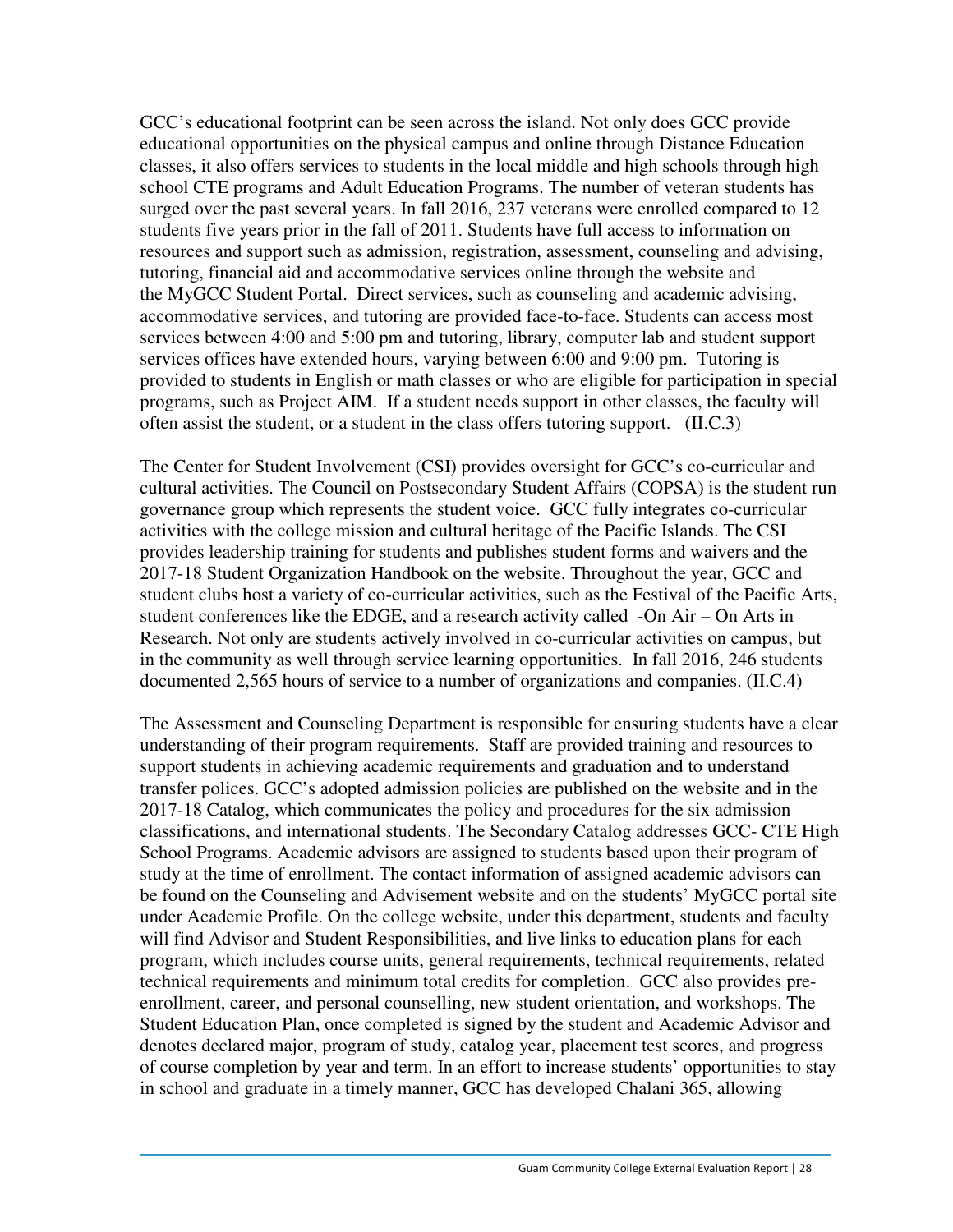students to register for the entire year at one time. GCC has clear articulation agreements with four-year colleges and universities, and a clear pathway for students to complete their program of study, transfer requirements are communicated by the faculty and college visits of counselors from the four-year colleges. (II.C.5)

GCC has clearly identified admission policies for International Students and its six student classifications: declared, undeclared, enrichment, diploma, special students, and training participant. A description of each student classification is clearly communicated on the website and in the 2017-18 catalog. In addition, the college offers enrollment in other programs and opportunities it offers such as the CLYMER (Classroom Learning Yields Math & English Readiness), a program for students interested in enrolling in college-level English and math without completing the placement, and the Dual Enrollment Accelerated Learning (DEAL) program, which allows high schools students, in all six high schools to be concurrently enrolled in college classes. (II.C.5, II.C.6)

GCC uses multiple measures to provide students with academic advising and placement into English and math courses. Currently, the college uses ACCUPLACER English and math placement. The college reviewed a number of assessment instruments prior to the selection of ACCUPLACER in spring 2017 and the Academic Advising, English and math departments calibrated the cut scores. The college also uses other measures to place students and provide academic advisement, such as Comprehensive Adult Student Assessment System (CASAS) for English as a Second Language students, Dual Credit Articulated Program of Study (DCAPS), credit awarded for students enrolled in college classes while in high school, and other measures such as Prior Learning Assessment to award credit for existing knowledge. The Counseling and Advising 2016-17 Strategic Plan outlines the college's assessment practices and monitoring of the English and math placement instrument. The Counseling and Advising 2016-17 Strategic Plan documents the ongoing activity of assessment instrument review. (II.C.7)

GCC has developed a Records Management Program Policy Handbook which contains the process and procedures for file maintenance and destruction. The Family Education Rights and Privacy Act (FERPA) policy is published in the 2017-18 Catalog, Appendix I, and procedures for requesting transcripts can be found on the website, which students can access through their password-protected MyGCC account in a PDF format. Electronic files are updated daily. Physical copies of student records are located in two sealed vaults, which can only be accessed by admissions personnel. Procedures for requesting transcripts and ensuring security of transfer of these records are published on the website. (II.C.8)

### **Conclusion**

The College meets Standard II.C.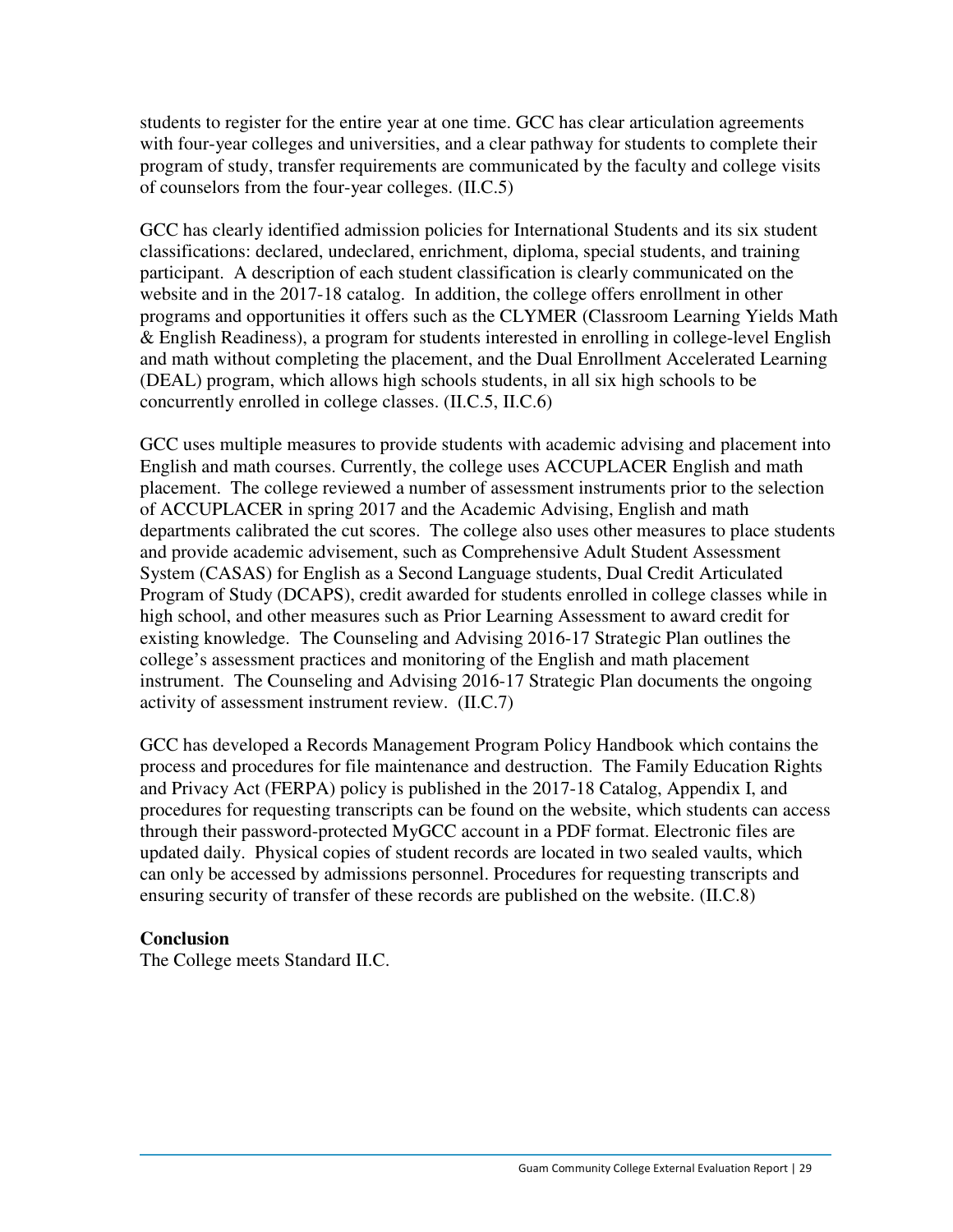### **STANDARD III RESOURCES**

### **Standard III.A: Human Resources**

#### **General Observations**

Guam Community College (GCC) is an entity of the Government of Guam and all administrators, faculty, and staff are employees of the Government of Guam. Human resources functions are provided by the Human Resources Office (HRO) which reports through the Finance and Administration Division.

The college's full-time faculty members are represented by Local 6476 AFT/AFL-CIO. Adjunct faculty, classified staff, and administrators are not represented. GCC employs approximately 112 fulltime faculty, 91 adjunct faculty, 95 staff, and 35 administrators.

GCC provided substantial evidence of board policies, qualification documentation, performance evaluation tools, recruitment documents, employment contracts, professional development documents, and other human resources evidence for review. GCC adheres to policies and procedures on staff recruitment, qualifications determination, ethical conduct, harassment prohibition, respect for diversity and equity, and other human resource requirements. Policies and procedures are shared during new-hire orientation (with positive affirmation of receipt for those most critical) and, at other times, posted on the college website, where they are easy to access.

### **Findings and Evidence**

GCC uses a single standardized application for all hires and follows established recruitment and hiring criteria and procedures. Hiring procedures are overseen by the HRO, which ensures compliance with applicable laws and standards, and screens for eligibility based on the stated criteria. Position recruitments, including criteria and application procedures, are posted publicly on the GCC website and supported by additional advertising. Classified staff are hired under provisions of the Government of Guam's merit system, in compliance with Guam Code Title IV.

Full-time faculty hiring criteria and minimum qualifications are negotiated, with specific responsibilities tied to "rank" as defined in the Collective Bargaining Agreement. Adjunct faculty duties and responsibilities are delineated and published in the Adjunct Faculty Handbook. HRO ensures that minimum qualifications align with ACCJC and CHEA standards for all faculty positions. HRO ensures educational administrators and faculty possess required degrees and/or certifications. Degrees and transcripts from non-US institutions must be certified equivalent by a NACES member organization.

Job descriptions include duties and responsibilities are linked to GCC mission and goals, and are reviewed periodically. Full-time faculty job descriptions are subject to collective bargaining and were last updated in 2017. Administrator and classified job descriptions are subject to Board approval. Adjunct faculty job descriptions are brief but the Adjunct Faculty Handbook outlines general duties expected of all adjunct faculty. There are additional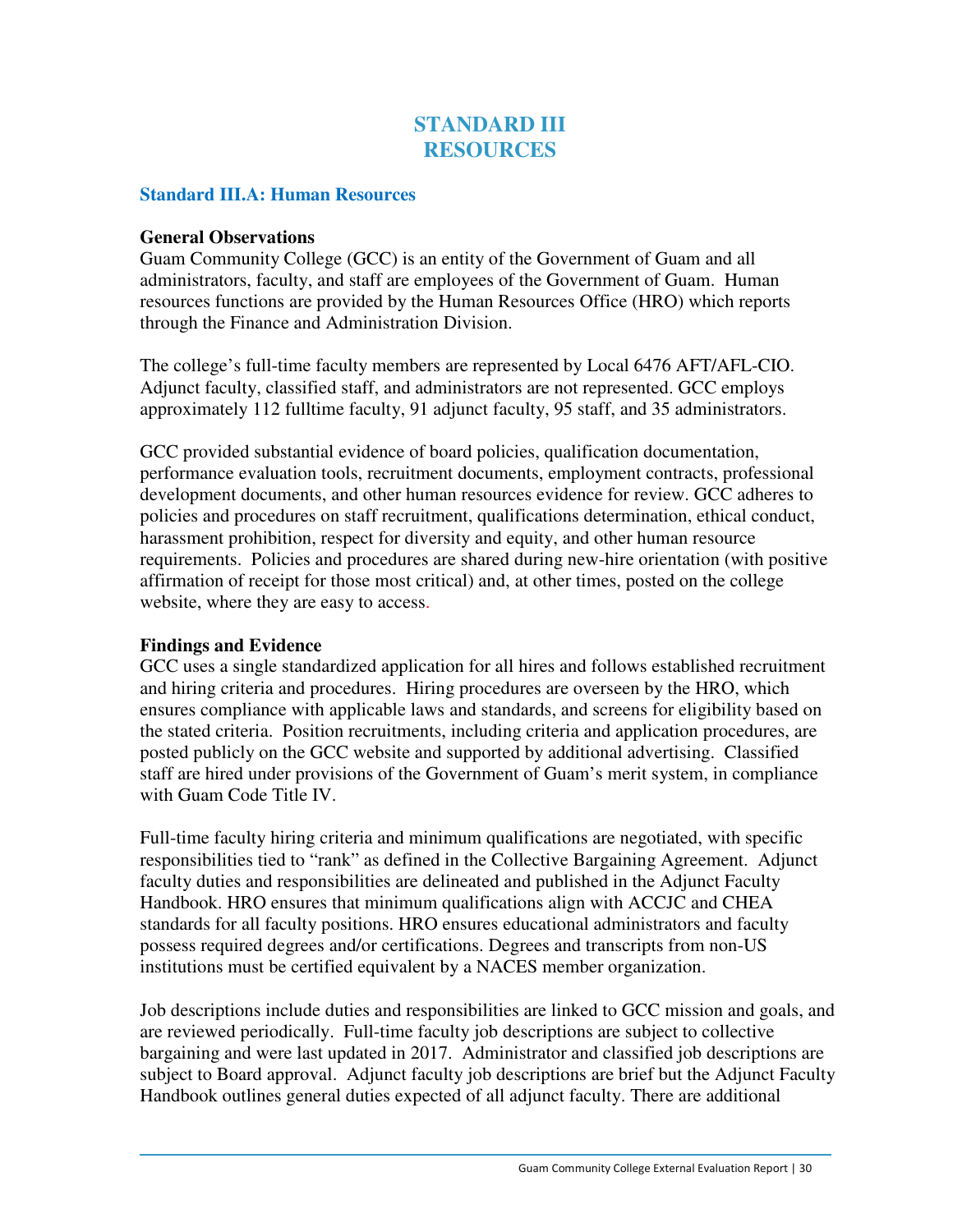relevant certification and training requirements for faculty who teach distance education. (III.A.1; III.A.2; III.A.3; III.A.4)

An evaluation process and schedule is set for all employee groups. Newly-hired employees other than adjunct faculty serve at least a one-year probationary period during which each is evaluated; this period may be extended. Evaluation criteria are tied to the GCC mission and goals, and specific duties and responsibilities. Compensation is tied to evaluation for full-time faculty and administrators.

Classified staff and administrators' evaluation processes are set by administrative directive. The process, criteria, and instruments for each are published. Ratings indicate areas of excellence, meeting standards, and need for improvement. The team applauds GCC leadership for proactively aligning administrator evaluation goals with ACCJC standards.

Full-time faculty evaluation guidance is found in Article X of the CBA. Rubrics are set for different types of faculty responsibilities. Criteria are appropriate and sufficiently robust to ensure the assessment includes teaching effectiveness, where appropriate. Faculty evaluation metrics tie to the ISMP. Faculty who receive less than satisfactory ratings are required to complete an improvement plan. (III.A.5)

GCC employs sufficient faculty, administrators, and staff to achieve its mission, purpose, and educational program goals, and to adequately run its administrative operations. The HRO ensures that all employees meet minimum educational, experience, and expertise qualifications as found in job descriptions or the CBA.

Overall staffing levels at the GCC have increased recently, proportionate to increased student demand. The ratio of full-time to adjunct faculty has shown steady increases. Course SLOs are assessed satisfactorily, as is program review. Comparing 2016 to 2012 data indicates student retention and success rates have risen. Processes exist to determine and request the appropriate number of: faculty based on anticipated student demand, and staff and administrators based on program and institutional need. As an example of ongoing review and evaluation, GCC shared that it recently added an administrative position based on identified student need, and then vetted and collaboratively designed the position with appropriate constituent group participation. (III.A.7; III.A.9; III.A.10)

GCC employs a substantial number of adjunct faculty. Adjunct faculty members must attend orientation prior to the start of their assignments. On its website, GCC maintains and makes available policy and procedure related to adjunct faculty, contractual agreement provisions, and its Adjunct Faculty Handbook. Evaluation is required, outlined by contract, and overseen by the associate dean. Professional development is offered to adjunct faculty and has recently been encouraged through compensation for completing certain trainings and the awarding of CEUs for others. Although adjunct faculty are made aware of GCC events and activities, and may participate in professional development, evidence of broad, systemic, and intentional integration into the life of the institution was minimal. (III.A.8)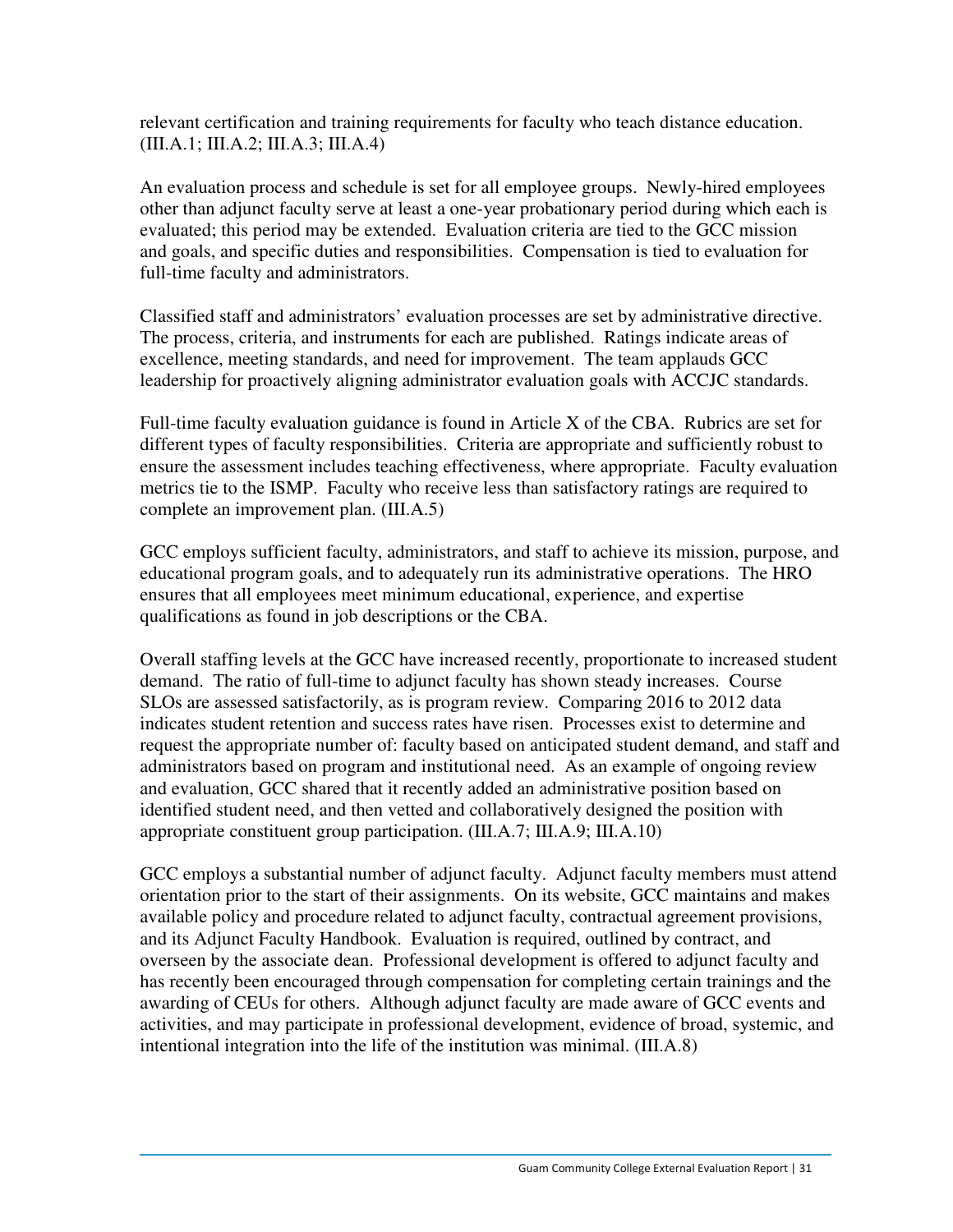GCC Board Policies and operational procedures are easily accessible through the College website and are consistently and equitably administered. Training is provided at new employee orientation and consistently thereafter. Board Policy 160 "Affirmative Action" demonstrates GCC's commitment to its diverse personnel. This Policy has been reviewed and updated three times in the last decade. The HRO annually compiles and submits employment diversity information in its report to the Guam Labor Department. (III.A.11; III.A.12)

Board Policy 470 provides a written code of professional ethics for employees. Article XIV of the CBA outlines potential consequences for not adhering ethical standards for fulltime faculty. (III.A.13)

GCC provides significant professional development opportunities to employees. The recently completed Comprehensive Professional Development Plan outlines professional development goals and opportunities for faculty and staff and administrators separately, and the goals and opportunities for each group are appropriately focused on duties and functional needs. Each group also has its own professional development committee with oversight, evaluation and improvement as part of its charge.

Further, GCC established Institutional Priorities for professional development broken down into two components: organizational priorities and academic priorities. Professional development activities requests must tie in to one of these priorities.

GCC has demonstrated significant financial support for professional development. For staff and administrators, priority is given to those who do not hold, but are seeking a credential, and financial assistance is provided. (III.A.14)

HRO houses hard-copy personnel records for all employees. These records reside in a lockable room supervised by a human resources staff member. GCC provides secure, electronic access to common individual confidential information through its website portal. Employees are provided access to their hard-copy records in accordance with law. (III.A.15)

(Note - IIIA6 not evaluated per ACCJC guidance)

### **Conclusion:**

The college meets Standard III.A.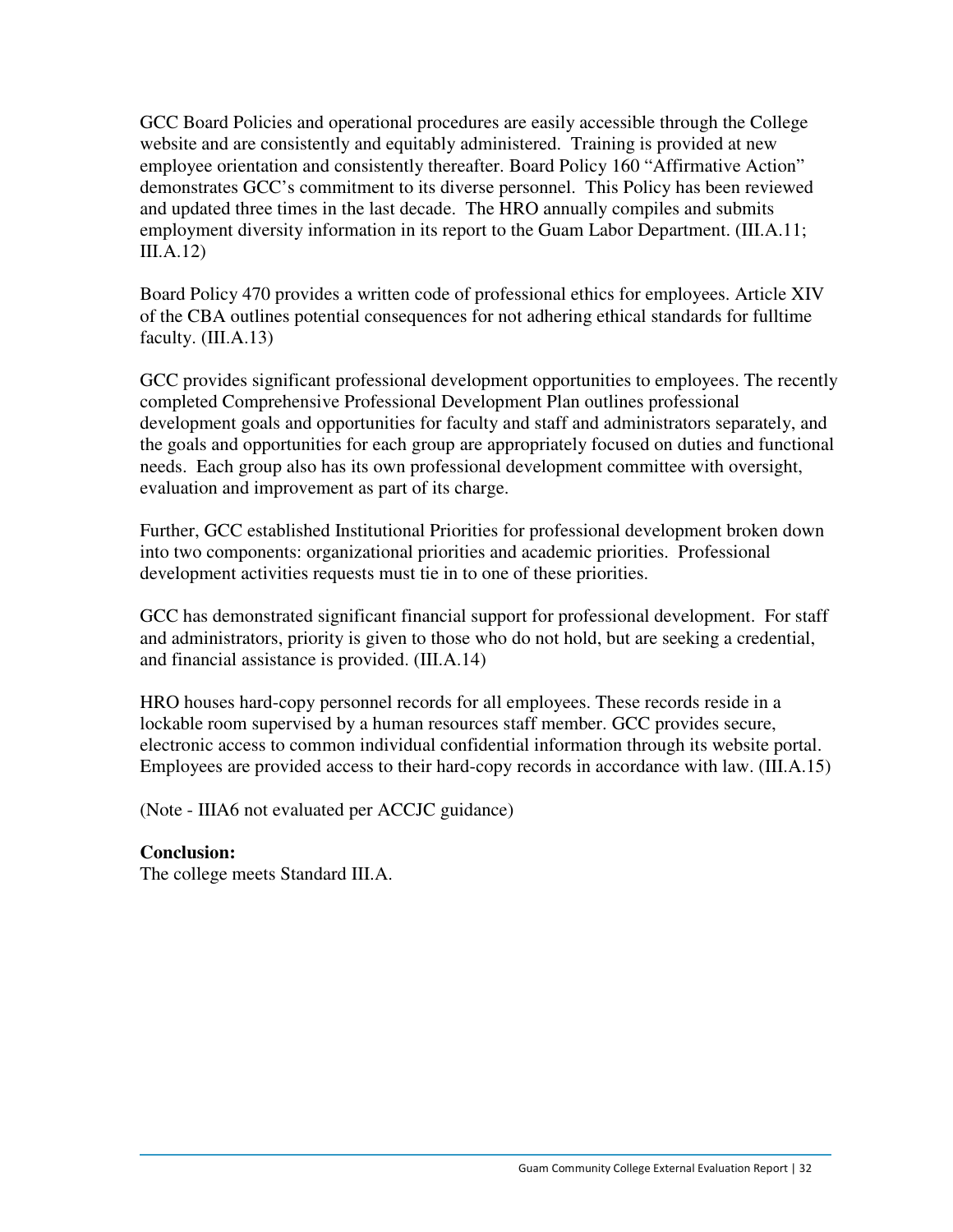### **Standard III.B. – Physical Resources**

#### **General Observations**

All of the college's needs and plans are monitored under the 2017-2021 Strategic Resource Plan. This plan ensures fiscal resources are aligned with institutional needs and priorities. Guam Community College has set as one of its goals -to ensure a conducive learning environment. This goal and accompanying initiatives are articulated in the 2014-2020 Institutional Strategic Master Plan. The Physical Master Plan, campus governance committees, college departments, and advisory committees support the development and maintenance of a conducive learning environment.

#### **Findings and Evidence**

The 2014-2020 Institutional Strategic Master Plan (ISMP) is the anchor for all college planning, including the Strategic Resource Plan, Physical Master Plan (PMP), and the Information Technology Strategic Plan (ITSP). The college's Resource, Planning, and Facilities Committee serves as the central point for monitoring the Physical Master Plan, making recommendations for capital improvements, and discussing resource and facility issues and concerns. On the MyGCC staff portal page employees can find selfservice information such as Emergency Plan Procedures, Custodial Services, and Supply Requests. Staff can also use the eMaint software system to report facility issues or concerns. The Facilities and Maintenance staff meet each morning to review and prioritize work orders, and the Office of Environmental Health and Safety conducts periodic unannounced inspections on the campus and at the high schools. This office also provides reporting links, information and training, including sexual misconduct, active shooter, fire safety, and storm preparedness. (III.B.1)

 The 2015-2020 Physical Master Plan delineates GCC's four phase plan for building and infrastructure maintenance and upgrades. During Resource, Planning, and Facilities Committee meetings members discuss and communicate aspects of the safety, sufficiency, maintenance, accessibility, and security of the college. GCC has rapidly remodeled and expanded facilities over the last ten years (including the first LEED Gold certified building for the Government of Guam) through systematic planning and acquisition of funds necessary to enact those plans. During interviews it was clear that the staff and Board of Trustees attribute this work to the visionary and effective leadership of the President of the College and the team commends her for this effort. (III.B.2)

The Workforce Advisory Committee's primary responsibility is to assist GCC in addressing industry standards that meet the needs of students and to recommend improvements. In addition, Department Strategic Plans outline individual department objectives,that may include equipment, technology and physical needs. When deciding on construction needs, GCC takes into consideration variables, such as advisory committee feedback, department strategic plan, assessment data, and feasibly study data. GCC's Physical Master Plan 2015- 2020, outlines the long-range projects for facilities, capital improvement, and infrastructure. The College has projections for total cost of ownership for new facilities. (III.B.3; III.B.4)

### **Conclusion:**

The college meets Standard III.B.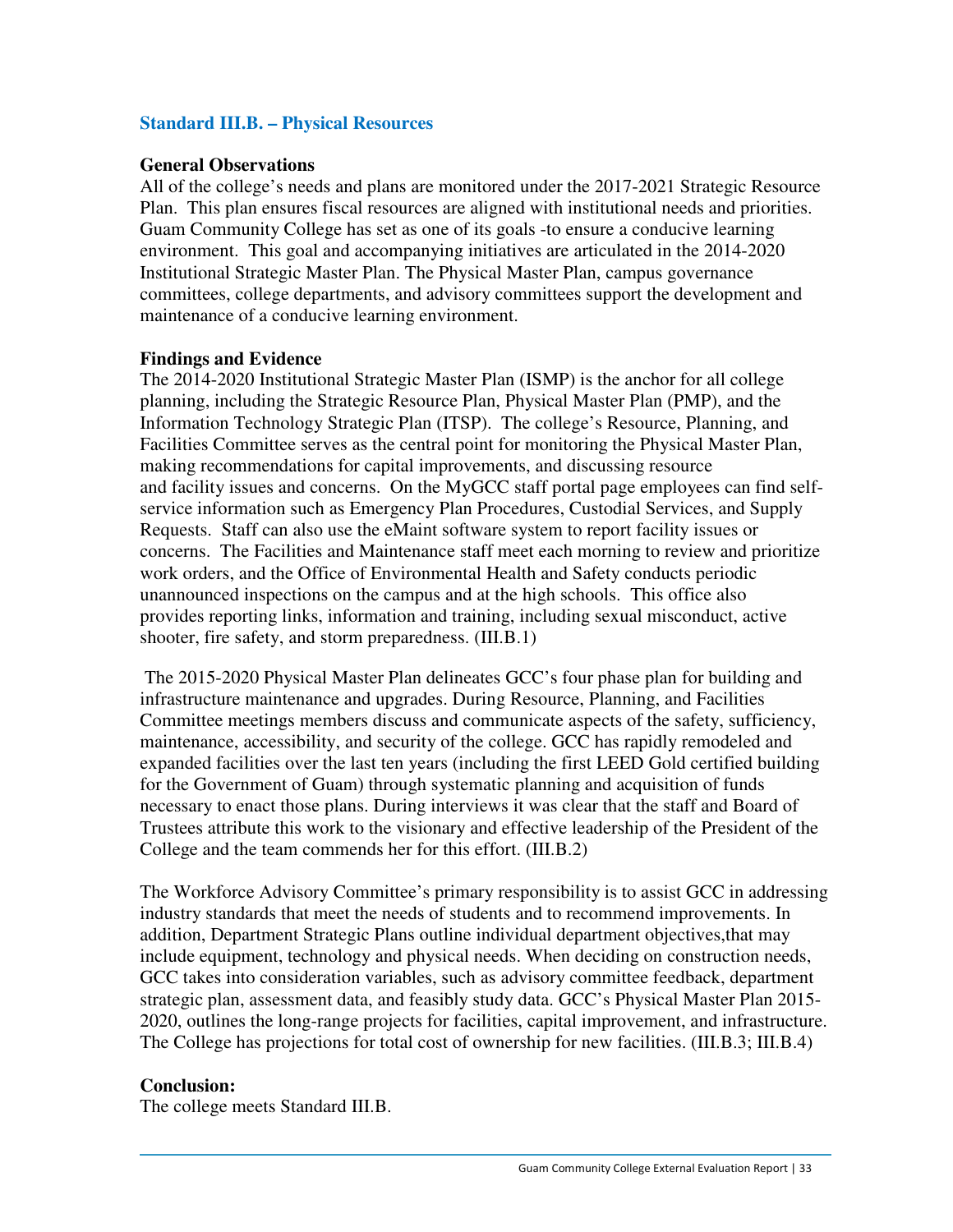### **Standard III.C: Technology Resources**

### **General Observations**

Guam Community College (GCC) receives technology support and services from the Management Information Systems (MIS) Office which reports through the Finance and Administration Division. MIS coordinates with other constituent and peer groups to plan for and deliver hardware and software to meet GCC's needs. GCC's enterprise resource planning (ERP) system consists of Ellucian's Banner for operational needs and Moodle Portal for learning management needs; both are bolstered by other support applications.

#### **Findings and Evidence**

GCC monitors its technology needs in a number of ways, including: recommendations from the Technology Working Group, input from departments, and reviews of work activities. Standards are in place to address obsolescence avoidance. Basic hardware and software are in place for programmatic and institutional support. Ongoing budget allocations, augmented by a Student Technology Fee, ensure funding is adequate. The Information Technology Strategic Plan provides short and long-term technology guidance and incorporate college mission, goals, and programmatic needs. (III.C.1; III.C.2)

GCC maintains regular, secured, offsite backups of key data and a Cloud-based disaster recovery site. Ongoing physical access to technology is ensured by a standby generator. Appropriate firewalls, anti-virus software, and other measures assist in maintaining safety and security. Systems are in place that require unique usernames and passwords to access GCC's network. Of note are the particular physical environment challenges faced by GCC; it resides on a relatively small island prone to external factors that affect its power grid well beyond that of most colleges. (III.C.3)

Technology training and support for GCC's staff and students are provided largely on an asneeded basis, that are, identified by self-assessment or work-order requests in the case of staff, or as a result of assessment, or other means for students. Professional development funds are available for employees to support such training. Internally, the Academic Technologies Office provides both periodic and on-demand training. Online training resources are made available on GCC's website. The Distance Education Strategic Plan is demonstrates that GCC provides student support for this instructional mode. (III.C.4)

Decisions regarding technology are made by various bodies within GCC that depend on the specifics of the type of decision, financial impact, and the operational or educational impact. GCC provided documentation of policies and procedures that provide guidance on the appropriate technology to use in teaching and learning, including Board Policy 196, which is expected to be approved at the April Board of Trustees meeting. (III.C.5)

### **Conclusion:**

The college meets Standard III.C.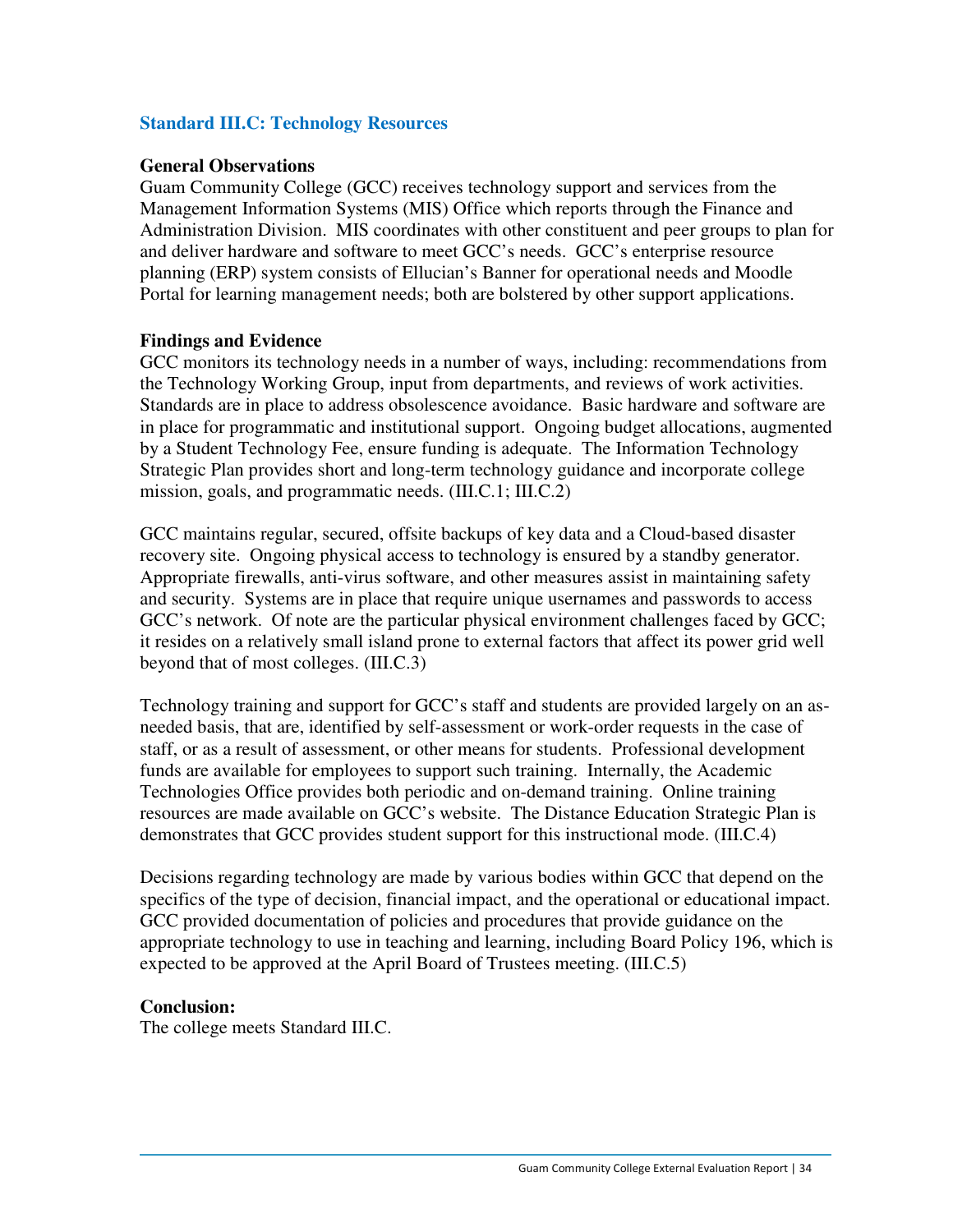### **Standard III.D: Financial Resources**

### **General Observations**

Guam Community College (GCC) is an entity of the Government of Guam and receives the vast majority of its funding in the form of annual appropriations from the government. Fiscal operations and support is provided largely by the Business Office, which reports through the Finance and Administration Division, and also administers financial aid.

GCC has a robust, well-defined financial planning process that is integrated into its governance structure. Budgets are developed locally, reviewed first by the Resource, Planning, and Facilities (RPF) Committee, then by the College Governance Council (CGC), and finally approved by the Board of Trustees. GCC is subject to Untied States Government Accounting Standards (GASB) and undergoes annual independent audits. Audited financials and audit reports indicate that GCC is fiscally sound and has substantial fund balances. GCC's operational expenses are consistently in line with its operational revenues, and it has no unmanageable liabilities. Despite the Government of Guam's budget deficit in recent years, GCC has maintained fiscal stability and met or exceeded its mandated five percent reserve. GASB 68 implementation had the expected, negative impact on GCC's fund balance.

GCC provided abundant evidence of policies, procedures, financial statements, governance review, audits, and open public communication of its finances for review. Of note is that GCC has consistently clean audits, has maintained a low-risk designation for 16 consecutive years, and is commended by the Government of Guam for its fiscal management.

### **Findings and Evidence**

### *Planning*

GCC receives annual appropriations from the Government of Guam and has identified and fostered additional sources of funds (grants, investments, scholarships, auxiliary operation, etc.) to meet its institutionally-defined goals. Budgeting is integrated into GCC's ISMP and Five-Year Strategic Resource Plan, which align finances with broader institutional planning. Per policy, various constituent-based committees review and provide input on the budget and financial allocations. Audited financial statements indicate ongoing fiscal sustainability and growth or maintenance of programs and services. Budget information and annual financial audits are readily available on GCC's website.

GCC has consistent surpluses in ongoing general operational funds, with steady, healthy reserves. Excluding the impact of GASB 68 fund balances have been steady or growing. (III.D.1; III.D.2; III.D.3)

### *Fiscal Responsibility and Stability*

Financial planning is well integrated and budget augmentation requests start with departmental assessments, a component of GCC's program review. General apportionments are augmented with other sources of funds, including grants and federal, local, and private assistance. Budget information is readily available to appropriate staff using GCCs TracDat tool in MyGCC. Evidence provided indicates those overseeing budgets have ready access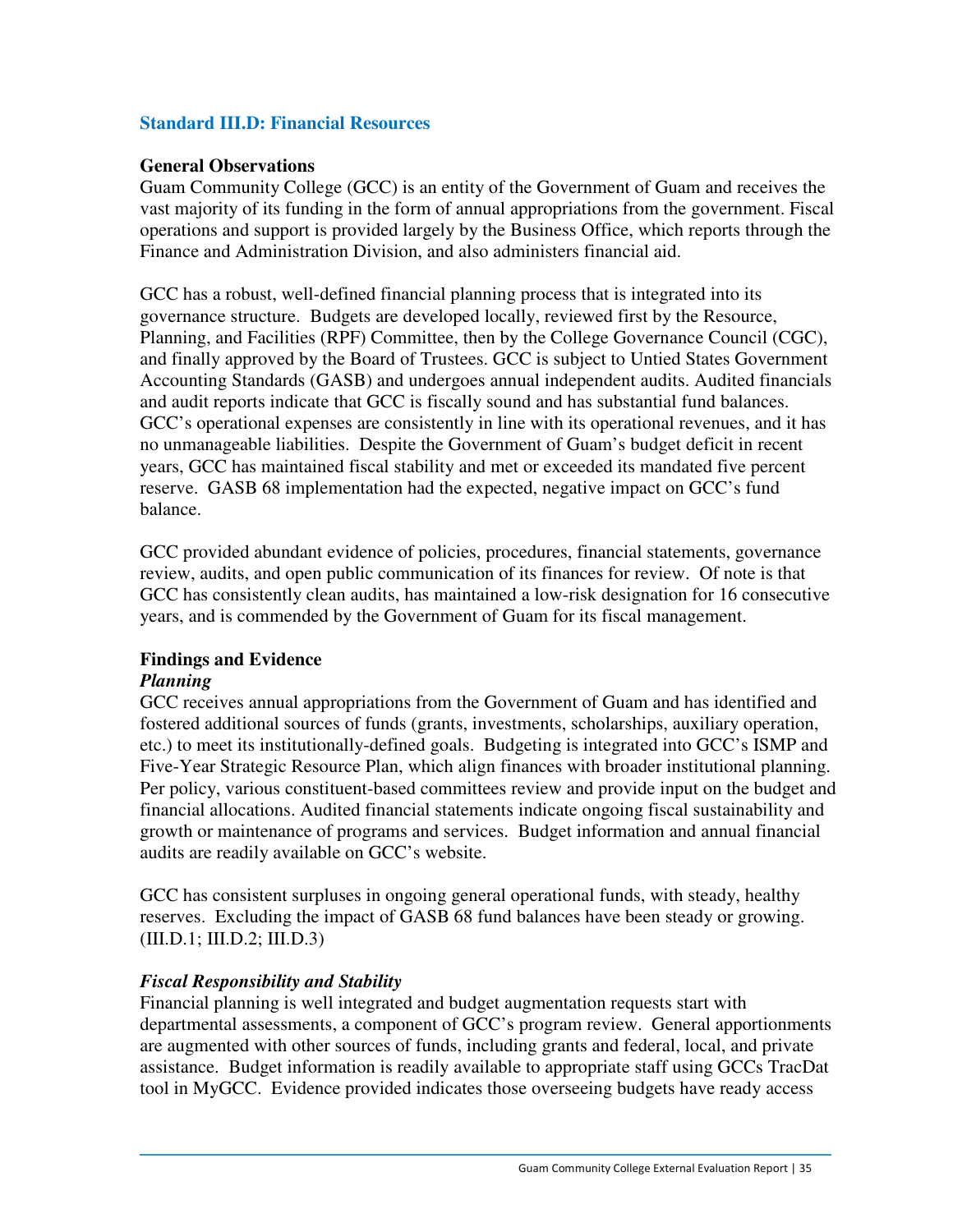to information that enables accurate and timely monitoring. GCCs financial status is discussed frequently by various groups, facilitating timely responses to changing needs. Internal controls are evaluated annually and GCC is also subject to annual independent audit, which have found no internal control issues over the last six audited years. (III.D.4, III.D.5)

As evidenced by external audits, GCCs financial documents are credible, accurate and reflect appropriate, sustainable allocations. With no audit findings in the past six years, no follow-up has been necessary. Audit reports are distributed widely in a timely manner and are publicly accessible. Financial and internal controls are assessed in the annual independent audit and no deficiencies were found. (III.D.6, III.D.7, III.D.8)

Audited financials indicate that GCC maintains sufficient cash flow and consistently exceeds Board-mandated minimum five percent reserve. Excluding the impact of GASB 68, fund balances have been in excess of 15 percent which has allowed GCC significant flexibility to mitigate Government of Guam budgetary shortfalls. Audits noted no issues with auxiliary operations, grants or investments. Of note, GCC has not raised student tuition and fees since the fall of 2011. This is a clear indicator of sound fiscal management. (III.D.9, III.D.10)

### *Liabilities*

GCC incorporates short- and long-term financial allocations, planning, and review in its oversight and planning processes. Liability management has been sound as indicated by audited financials, finding available cash to be consistently near or above twice the level of current liabilities. GCC participates in the Government of Guam retiree pension and benefits plans and audited financials indicate no notable liability concerns. GCC was not subject to GASB 75 compliance until October 2017 and,its OPEB liability is not incorporated into its financials. GCC's annual leave accrual is capped and funded. (III.D.11; III.D.12)

GCC has no locally incurred debt and its one long-term debt, a US Department of Agriculture loan used for capital construction, is being repaid per schedule. GCC provides a number of services using auxiliary operations, augmenting appropriation-funded student services. Auxiliary operations area subject to independent audit, and had no findings. The GCC Foundation, structured as a private, non-profit component of GCC, is also subject to an annual independent audit that has indicated no findings. Use of foundation receipts are restricted to activities that benefit GCC and its students. (III.D.13; III.D.14)

GCC does not participate in federal student loan programs. (III.D.15)

### *Contractual Agreements*

GCC's Board Policy 232 provides appropriate guidance and maximum signing authority amounts for entering into contracts. GCC operates under GovGuam procurement regulations and issues and manages procurements through its Materials Management Office. Evidence provided indicates that contracts are compliant with applicable laws and internal and external regulations. (III.D.16)

### **Conclusions:**

The College meets Standard III.D.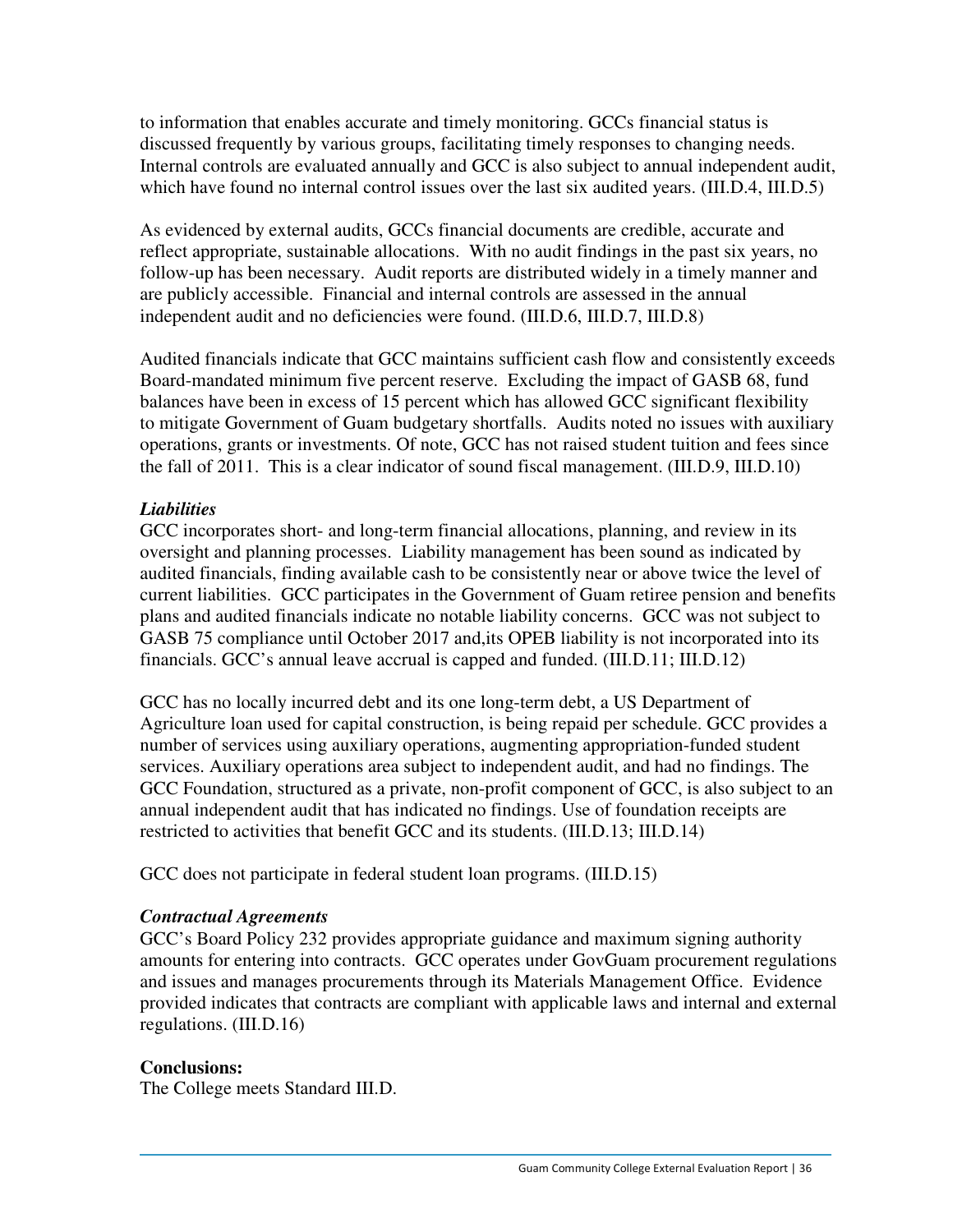### **STANDARD IV LEADERSHIP AND GOVERNANCE**

### **Standard IV.A: Decision-Making Roles and Processes**

### **General Observations**

Institutional leaders have created programs and structures that provide opportunities for all of the college's stakeholders to propose and develop ideas for the improvement of GCC's programs, practices, and services. GCC's participatory governance structure ensures effective planning and implementation for ideas that have policy or institution-wide implications.

Established policies and procedures guide college-wide participation and decision-making, define roles, and ensure meaningful participation. Leadership roles and the effectiveness of governance processes are evaluated regularly through the College's established assessment process as guided by Board Policy (BP) 306. GCC's Institutional Strategic Master Plan (ISMP) 2014-2020 and the Participatory Governance Structure Handbook document such processes, and actions on planning, curricular changes, and the results of the decision-making process which are shared in a timely manner through a number of avenues.

### **Findings and Evidence**

The Office of the President encourages student-focused innovation through the President's Innovative Ideas Program (PIIP) to increase completion and success rate for students with developmental education needs, and the Office of the Vice President for Academic Affairs' (VPAA) the Small Assessment Grant Award (SAGA) which provides funding support for departments and faculty to develop and improve course assessment. Institutional leaders have encouraged innovation, leading to the development of DEAL and DCAPs which enable high school students to earn concurrent college credit in math, English, trades, and technical disciplines. The College is to be commended for encouraging these innovative programs. Academic and administrative departments conduct their own self-assessments and present ideas for improvement in their assessment plans. Ideas are discussed during department, committee, student, department chair, and management meetings. Improvement at all levels is supported through the formal participatory governance structure used by all constituents to put forward ideas for planning, programming, and improvement. (IV.A.I)

Articles I and VII of the Board-Faculty Union Agreement of 2017-2023 define the role of faculty in institutional governance and assign to the faculty primary responsibility for five committees that: create the academic calendar; review the facilities master plan and recommend capital improvement projects; negotiate working conditions, review faculty applications for advancement-in-rank; and review, evaluate, and approve applications for faculty professional development funding. Administrators collaborate with faculty in the development of assessment plans and reports through governance committee participation. These committees and the CGC take recommendations to the president and the BOT for review and approval. Organizational changes pursuant to the recent Board-Faculty Union Agreement appear to have received both positive and negative receptions by the faculty. The team suggests that both administrators and faculty continue to exercise voices in institutional policies, planning, and budget related to their areas of responsibility and expertise. (IV.A.3)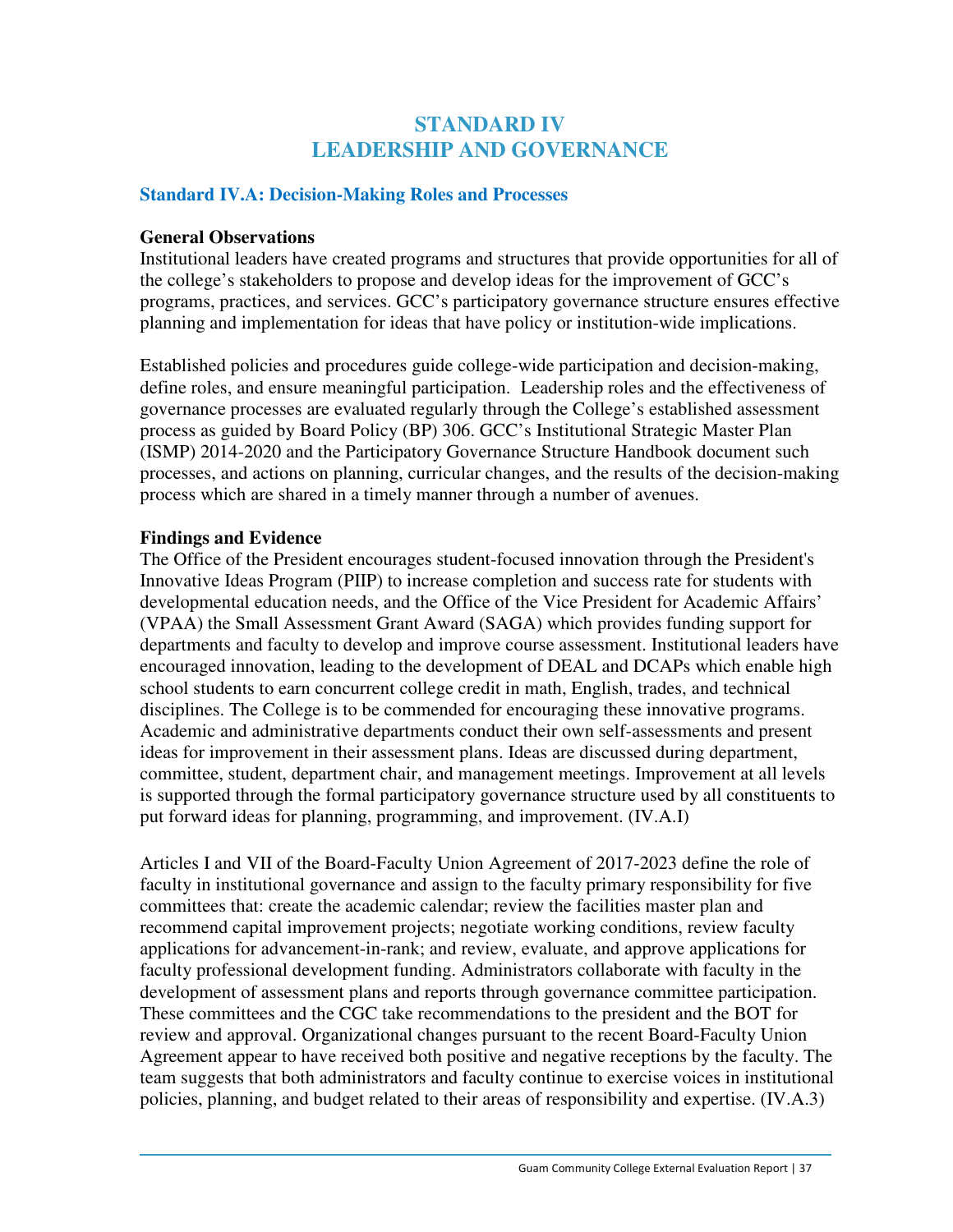The Curriculum Manual clearly defines the roles and responsibilities of the faculty members, department chairs, Curriculum Review Committee (CRC) members, deans, VPAA, president, and registrar in the curriculum process. The CRC provides online documents, the curriculum manual, and instructions for submittal of documents on their committee site and reviews curriculum documents prior to submittal to the deans to ensure proposed curricula are sound, reflect the GCC mission, and meet community needs. CRC also reviews and assesses the effectiveness of general education policies and procedures, making recommendations to the Faculty Senate, department and committee chairpersons, and administrators, pursuant to BP 306 which delineates a staggered two-year assessment cycle of programs and services. (IV.A.4)

Supported by existing policies and procedures, and supplemented by related materials and activities, the 2014-2020 ISMP is used to guide the decision-making process at GCC. The College governing board is responsible for establishing policies to ensure the quality, effectiveness, and integrity of the decision-making process in order to achieve College goals. The BOT receives input through the governance process on students' interests, needs, and concerns from COPSA and on those of full-time staff employees from the Staff Senate via its representatives on institutional committees. Actions on planning, curricular changes, and the results of the decision-making process are shared in a timely manner through a number of avenues, including: College assemblies, website announcements, board meetings, annual reports, and student events. (IV.A.5)

The Participatory Governance Structure Handbook documents the decision making process and guides College stakeholders in navigating the process. BOT meetings and all institutional committee meetings are open to the campus community. BOT agendas, attendance records, and meeting minutes are published on GCC's public website, and committee minutes and accountability reports are published on the MyGCC portal. Leadership, planning, and governance-related decisions are shared through: the 2014-2020 ISMP, by-laws, financial reports, resource allocations, committee minutes, "Chachalani" newsletters, employee emails, media releases, social media postings, and MyGCC announcements. (IV.A.6)

Leadership and governance are evaluated through an established assessment infrastructure and directed by BP 306. Evidence of the effectiveness of leadership and governance includes: the direct evidence of assessment drawn from the TracDat assessment management system; the institution-level assessment studies of the president and the BOT found in the President's Performance Appraisal Survey Reports and the BOT Assessment Reports; and, the minutes of various stakeholder sessions such as the Meet the President sessions with students. Results and final reports are available on the public website; evaluation reports of the governance structures are published and available on MyGCC. Administrators, faculty, and staff undergo individual performance evaluations and the results are used to inform planning and budgeting through the program review process. Governance committees submit annual Governance Year End Reports to the VPAA to present data needed to support institutional improvements and document the progress made toward implementing these improvements. An analysis of these data is included in the Survey on Governance Processes and Practices at GCC Report prepared by the Office of Assessment, Institutional Effectiveness and Research. (IV.A.7)

### **Conclusions**

The College meets Standard IV.A.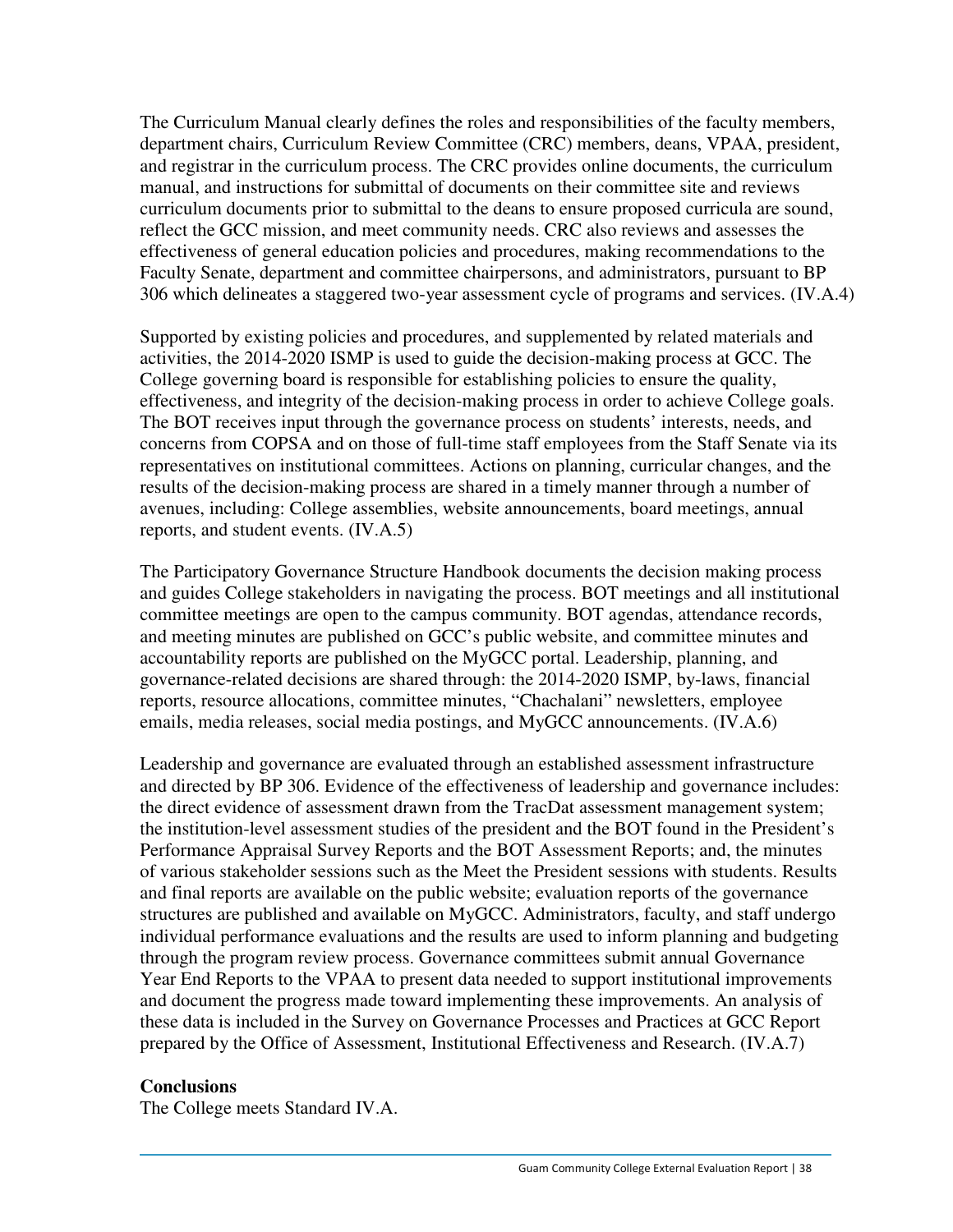### **Standard IV.B: Chief Executive Officer**

### **General Observations**

Guam Community College (GCC) has a Chief Executive Officer (CEO) appointed by the Board of Trustees (BOT) who holds the authority to administer policies and administrative procedures. The CEO, hired by the BOT in 2007, provides effective leadership in planning, budgeting, and assessing institutional effectiveness. The CEO convenes the College Governing Council (CGC) and ensures that it addresses college-wide concerns.

### **Findings and Evidence**

President Mary A.Y. Okada was selected by, and reports to the BOT, and is responsible for providing effective leadership in planning. She led the development of the 2014-2020 Institutional Strategic Master Plan (ISMP) through Policy 455. The CEO's communication supports the GCC mission in *providing the highest quality, student-centered education and job training for Micronesia*. Of note is the culture transformation that puts *Students first, mission always*. The CEO is to be commended for fostering best practices and leading the way in the ACCJC region. An example is Chalani 365, enabling full-year registration as well as securing funding essential to implement the Facilities Master Plan.

The CEO initiates and implements policy recommendations approved by the BOT. The CEO is responsible for the financial and resource management and has achieved more than 16 years of clean independent audits. The CEO is responsible for the process of selecting and developing personnel, and assessing institutional effectiveness. (IV.B.1, IV.B.2, IV.B.5)

The team found policies and procedures developed with input from all constituents, including the CGC. The Participatory Governance Structure Handbook, updated for 2017-18, details the structure of and guides the integrated planning process. Under the leadership of the CEO and CGC, the ISMP was last updated for 2014-2020. Goals, outcomes, and annual reports are communicated to the BOT and the community while decisions are made based on data and are presented and posted for broad discussion. The team heard examples about the 3DP, or Data Driven Dedicated Planning, a process implemented by the CEO. (IV.B.3)

Since 2014, the CEO has served as an ACCJC commissioner as well as Chair of the Pacific Postsecondary Education Council. The CEO, along with the GCC ALO/VPAA has served as a member of multiple comprehensive evaluation teams. In recent years, all employees of GCC have completed the Accreditation Basics training provided by ACCJC. (IV.B.4)

The CEO is an active participant at the college, local, community, national and international levels. She has served as VP of Guam Women's Chamber of Commerce, Board member of Guam Trades Academy, President of American Association of University Women, President Obama's Advisory Commission on Asian Americans and Pacific Islanders. She holds town hall meetings, sends annual reports to constituents, and hosts "meet the president" events. As evidenced by postings on the website and in GCC publications, the CEO attends government budget hearings, BOT meetings, as well as local, national, and international events. (IV.B.6)

### **Conclusion**

The College meets Standard IV.B.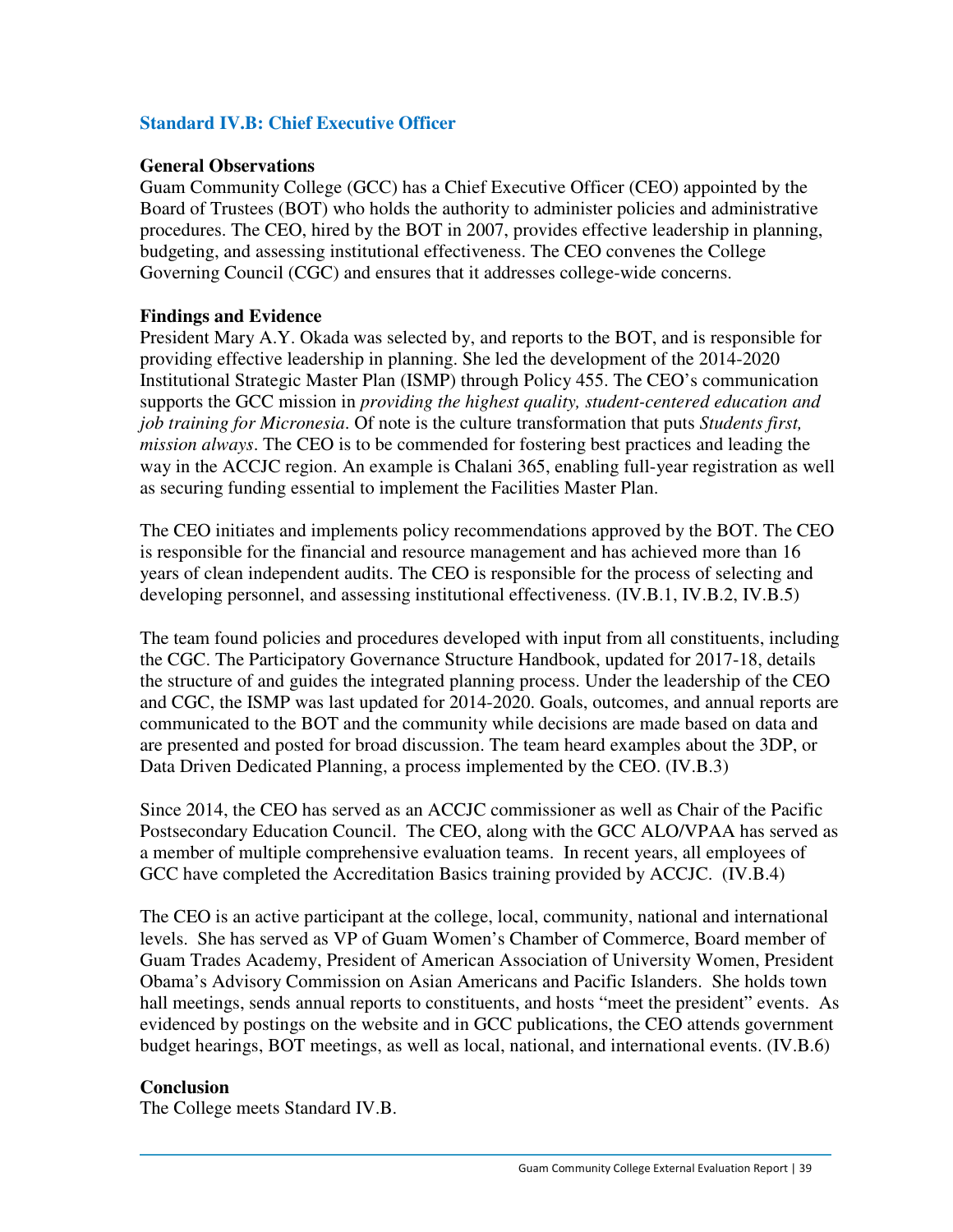### **Standard IV.C: Governing Board**

### **General Observations**

Guam Community College's (GCC) Board of Trustees (BOT) ensures the educational quality, financial integrity, and the stability of the College. Board Policies (BP) and by-laws assure the quality, integrity and effectiveness of student learning programs and services. BP 110 establishes the guidelines for the review of policies, for selection and evaluation of the College CEO, and for the evaluation of the BOT and its effectiveness. The CEO has full responsibility and authority to administer board policies.

It was evident during the evaluation visit that BOT members are fully invested in GCC's success. Through numerous conversations, it became apparent to the team that the BOT fully embraces GCC's unique role as an institution of higher education as well as a beacon of hope for Guam as a whole.

### **Findings and Evidence**

The BOT has responsibility and authority to set policy, ensuring the academic quality, integrity, and effectiveness of the student learning programs and services as well as the financial stability of the institution. The BOT is composed of seven members including a representative of organized labor, one from business and industry, and a student member. Five are official voting members and two are non-voting advisory members. The student trustee is elected by the student body to serve a one-year term. The responsibility of the BOT members is established in Article two, section five, of the BOT by-laws. (IV.C.1)

BOT members are nominated by the governor and confirmed by the legislature. No BOT members are owners of the College nor are they employed by the government of Guam. The BOT acknowledges and understands it is an independent, policy-making body that works with the CEO in anticipating fiscal and political issues that may affect the college. (IV.C.4)

BP 111, "Adoption of BOT Membership Handbook" and Board Policy 115, "Code of Trustee Ethics & Conduct" sets expectations for BOT meetings and trustee conduct, and board actions. BOT members are encouraged to respect individual opinions but to make decisions in the best interest of the educational direction of the college. All BOT members' information, policies, by-laws, and meeting minutes are publicly posted on the GCC website. The BOT Handbook is available for viewing at the Board Secretary's office. (IV.C.2, IV.C.6)

In case of vacancy, BP 455 "Selection of the President" provides the BOT with the authority and responsibility to appoint a screening committee tasked to hire a person for the position of CEO. The process was last utilized in 2007 to select Dr. Mary A.Y. Okada. An annual selfassessment is completed by the CEO and goals are presented to the BOT for approval. The BOT solicits input from various constituents as part of the evaluation. The last evaluation of the CEO was conducted in 2015; copies of the evaluation are placed on file in the Human Resources office. The CEO keeps the board apprised of new directions, financial issues, and changes that are necessary to maintain the overall viability of the institution. (IV.C.1, IV.C.3)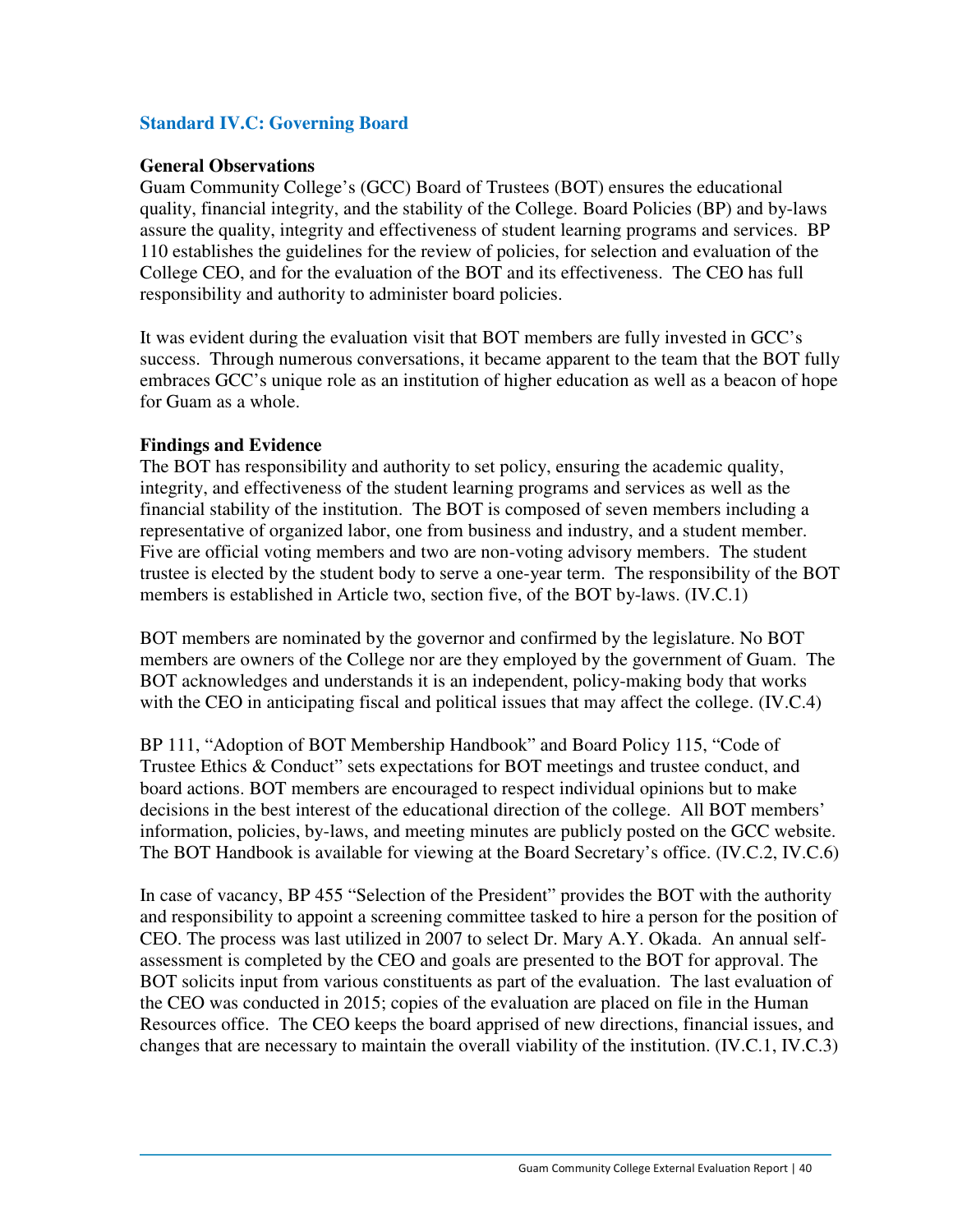The BOT has ultimate responsibility to maintain the educational quality, financial integrity, and stability of GCC. In 2014, the BOT amended and adopted BP 306 "Comprehensive Assessment of Instructional Programs, Student Services, Administrative Units and the Board of Trustees." This policy ensures Instruction, Student Services, Administrative Services and the BOT are evaluated on a regular basis. As part of the process, all program reviews are on a two-year cycle. BOT members confirmed they regularly review the key indicators of success and learning. The Institutional Strategic Master Plan 2014-2020 and its progress is discussed on a regular basis with the BOT as evidenced in meeting minutes. (IV.C.8)

BP review is ongoing and follows a regular cycle based on the BOT Fiscal Year calendar. As noted earlier, BOT member information, policies, by-laws, and meeting minutes are publicly posted on the GCC website. As an example, updates from 2016 include: BP 100: Mission Statement; Policy 111: Adoption of BOT Membership Handbook; BP 135: Acting President; BP 145: Identity System Manual; BP 150: Media Relations; BP 155: GCC protocol Guide; BP 170: Campus Crime and Security; BP 175: GCC as a Tobacco Product, Electronic Cigarette, and Betel Nut-Free Campus. (IV.C.5, IV.C.7, IV.C.10)

BOT members are provided with the Board Handbook upon appointment and BP 120, "Orientation of New Board of Trustees Members," establishes that new member orientation must occur within one month of appointment. The BOT has undergone training on numerous areas including conflict of interest and ethics, GCC governance, accreditation topics, and policy review. BOT members also attend conferences provided by the Association of Community College Trustees, GCC events, and other higher education summits. (IV.C.9)

BP 306 "Comprehensive Assessment of Instructional Programs, Student Services, Administrative Services, and the Board of Trustees" guides the evaluation and assessment of BOT effectiveness. GCC utilizes two survey instruments to measure BOT effectiveness: the Board Self-Evaluation Questionnaire answered by all BOT members; and the Governing Board Assessment Questionnaire with responses collected from eleven non-BOT members. Data are summarized by the Office of Assessment, Institutional Effectiveness and Research into a report published as the BOT Assessment Report. Results are used to identify accomplishments and set goals for the next cycle, which is due this year. Assessment results indicate that the BOT functions effectively and meets the overall performance goals. However, there is a perception that the GCC community would like the BOT to be more visible at GCC events and activities. BOT members are fully invested in GCC and indicated their commitment to GCC and to the entire Guam community. (IV.C.10)

BP 115 "Code of Trustee Ethics & Conduct" clearly defines behavior and performance expectations. No BOT member is an employee of the Government of Guam nor do they have ownership or personal financial interest in GCC. BOT members are required by public law to complete a conflict of interest training upon appointment to assure interests are disclosed, and that they do not interfere with the impartiality and integrity required of a BOT member. Section nine of BP 115 delegates *authority to the President and staff to initiate policy recommendations, administer educational programs, conduct college business and implement board decisions*. (IV.C.11, IV.C.12)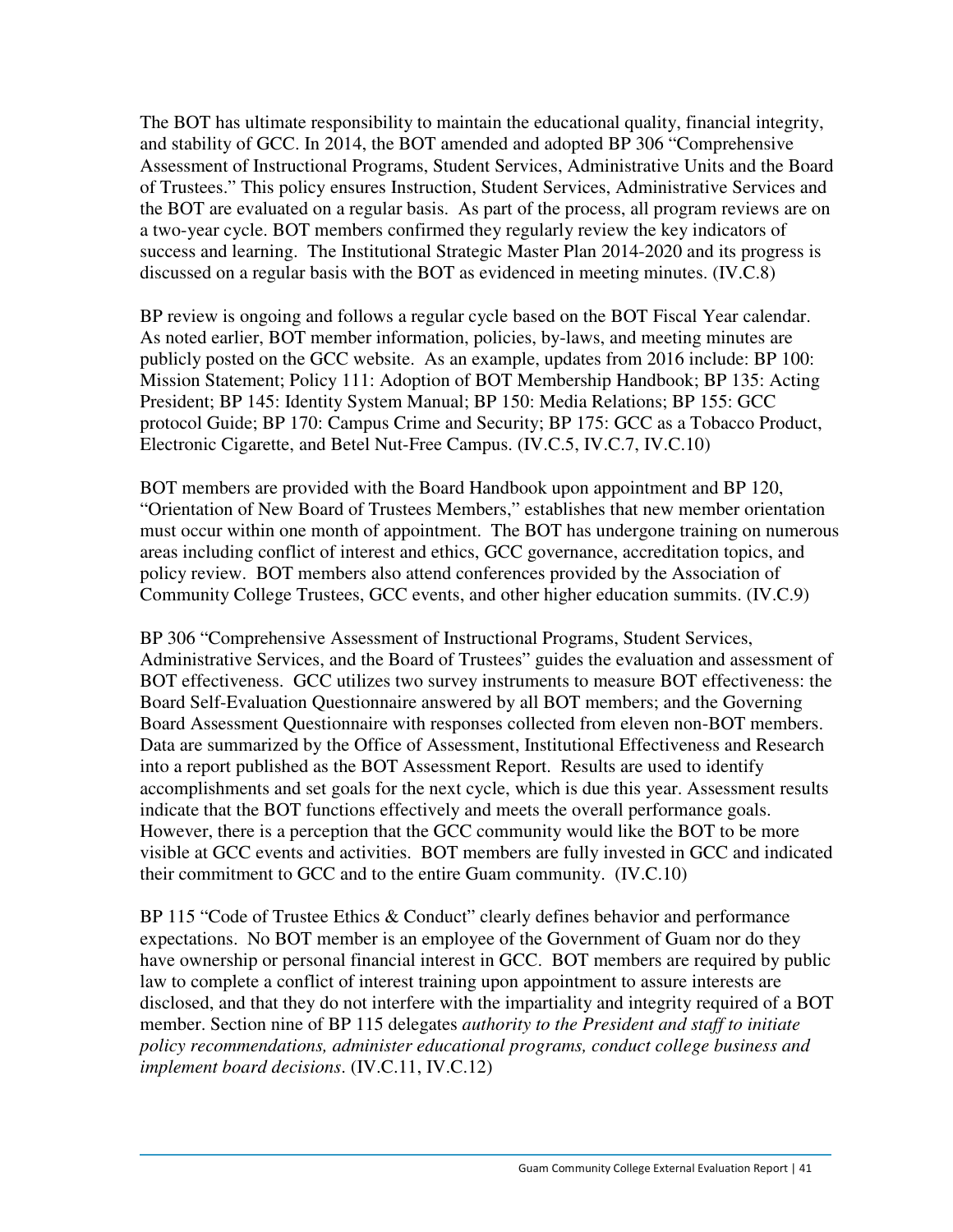The BOT is kept apprised about Accreditation, Eligibility Requirements, the Accreditation Standards, Commission policies and the accreditation processes through regular updates from the CEO and during BOT meetings. Two BOT members were appointed to the Standard IV Committee and confirmed their involvement in the preparation of the self-evaluation report. BOT members also attended accreditation-related trainings and completed the updated Accreditation Basics online course in spring 2017. (IV.C.13)

### **Conclusion**

The College meets Standard IV.C.